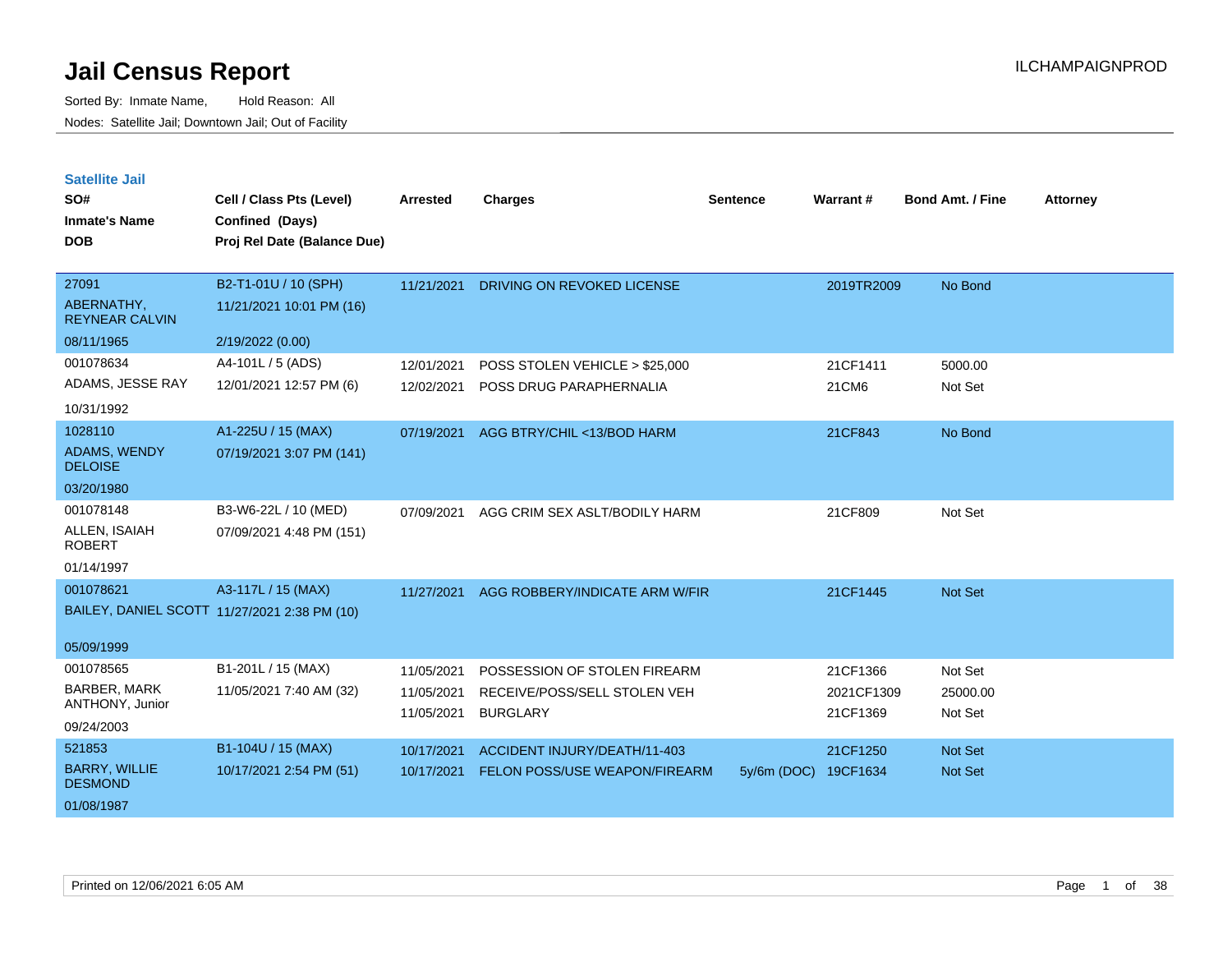| SO#                                        | Cell / Class Pts (Level)    | <b>Arrested</b> | <b>Charges</b>                | <b>Sentence</b> | <b>Warrant#</b> | <b>Bond Amt. / Fine</b> | <b>Attorney</b> |
|--------------------------------------------|-----------------------------|-----------------|-------------------------------|-----------------|-----------------|-------------------------|-----------------|
| <b>Inmate's Name</b>                       | Confined (Days)             |                 |                               |                 |                 |                         |                 |
| <b>DOB</b>                                 | Proj Rel Date (Balance Due) |                 |                               |                 |                 |                         |                 |
|                                            |                             |                 |                               |                 |                 |                         |                 |
| 1073281                                    | A2-121L / 5 (ADS)           | 11/15/2021      | DOM BTRY/CONTACT/1-2 PRECONV  |                 | 2021CF206       | 5000.00                 |                 |
| <b>BASLER, MONET</b><br><b>MARISA</b>      | 11/15/2021 11:08 PM (22)    |                 |                               |                 |                 |                         |                 |
| 08/17/1994                                 |                             |                 |                               |                 |                 |                         |                 |
| 001078636                                  | BOOKF-2                     | 12/01/2021      | <b>RESIDENTIAL BURGLARY</b>   |                 | 2021CF12131     | 50000.00                |                 |
| BAYS, JENNIFER ANNE 12/01/2021 8:28 PM (6) |                             |                 |                               |                 |                 |                         |                 |
| 06/15/1983                                 |                             |                 |                               |                 |                 |                         |                 |
| 001078595                                  | A1-226L / 10 (MED)          | 11/20/2021      | AGGRAVATED DOMESTIC BATTERY   |                 | 21CF1426        | No Bond                 |                 |
| <b>BEADLES, KIERA</b><br><b>RENEE</b>      | 11/20/2021 1:54 AM (17)     |                 |                               |                 |                 |                         |                 |
| 01/23/1991                                 |                             |                 |                               |                 |                 |                         |                 |
| 55826                                      | B1-102L / 15 (MAX)          | 10/22/2021      | MFG/DEL 100<400 GR COCA/ANLG  |                 | 21CF1284        | Not Set                 |                 |
| BEAUREGARD,<br>MAURICE RONALD,             | 10/22/2021 7:57 AM (46)     |                 |                               |                 |                 |                         |                 |
| 06/19/1982                                 |                             |                 |                               |                 |                 |                         |                 |
| 1059371                                    | A3-217L / 15 (MAX)          | 11/15/2021      | <b>RESIDENTIAL BURGLARY</b>   | 10y (DOC)       | 2021CF154       | No Bond                 |                 |
| BECKETT, ANQWAUN<br><b>JAWAUN</b>          | 11/15/2021 11:01 AM (22)    | 11/15/2021      | AGG BATTERY/PEACE OFFICER     | 5y (DOC)        | 2021CF154       | No Bond                 |                 |
| 11/14/1996                                 |                             |                 |                               |                 |                 |                         |                 |
| 969121                                     | BOOKH-1 / 15 (MAX)          | 11/25/2021      | CRIM TRESPASS TO RESIDENCE    |                 | 21CF1444        | Not Set                 |                 |
| BECKLEY, ANTHONY<br><b>PATRICK</b>         | 11/25/2021 7:16 PM (12)     |                 |                               |                 |                 |                         |                 |
| 06/30/1989                                 |                             |                 |                               |                 |                 |                         |                 |
| 1057334                                    | B4-221U / 15 (MAX)          | 10/27/2021      | MURDER/INTENT TO KILL/INJURE  |                 |                 | No Bond                 |                 |
| BEVERLY, DAVID<br><b>BENJAMIN</b>          | 10/27/2021 1:42 PM (41)     |                 |                               |                 |                 |                         |                 |
| 03/31/1987                                 |                             |                 |                               |                 |                 |                         |                 |
| 29626                                      | B1-105U / 10 (MED)          | 11/09/2021      | MFG/DEL 15<100 GR COCA/ANALOG |                 | 21CF1387        | Not Set                 |                 |
| <b>BISHOP, DARRELL</b><br>EDWARD           | 11/09/2021 4:46 PM (28)     |                 |                               |                 |                 |                         |                 |
| 07/18/1968                                 |                             |                 |                               |                 |                 |                         |                 |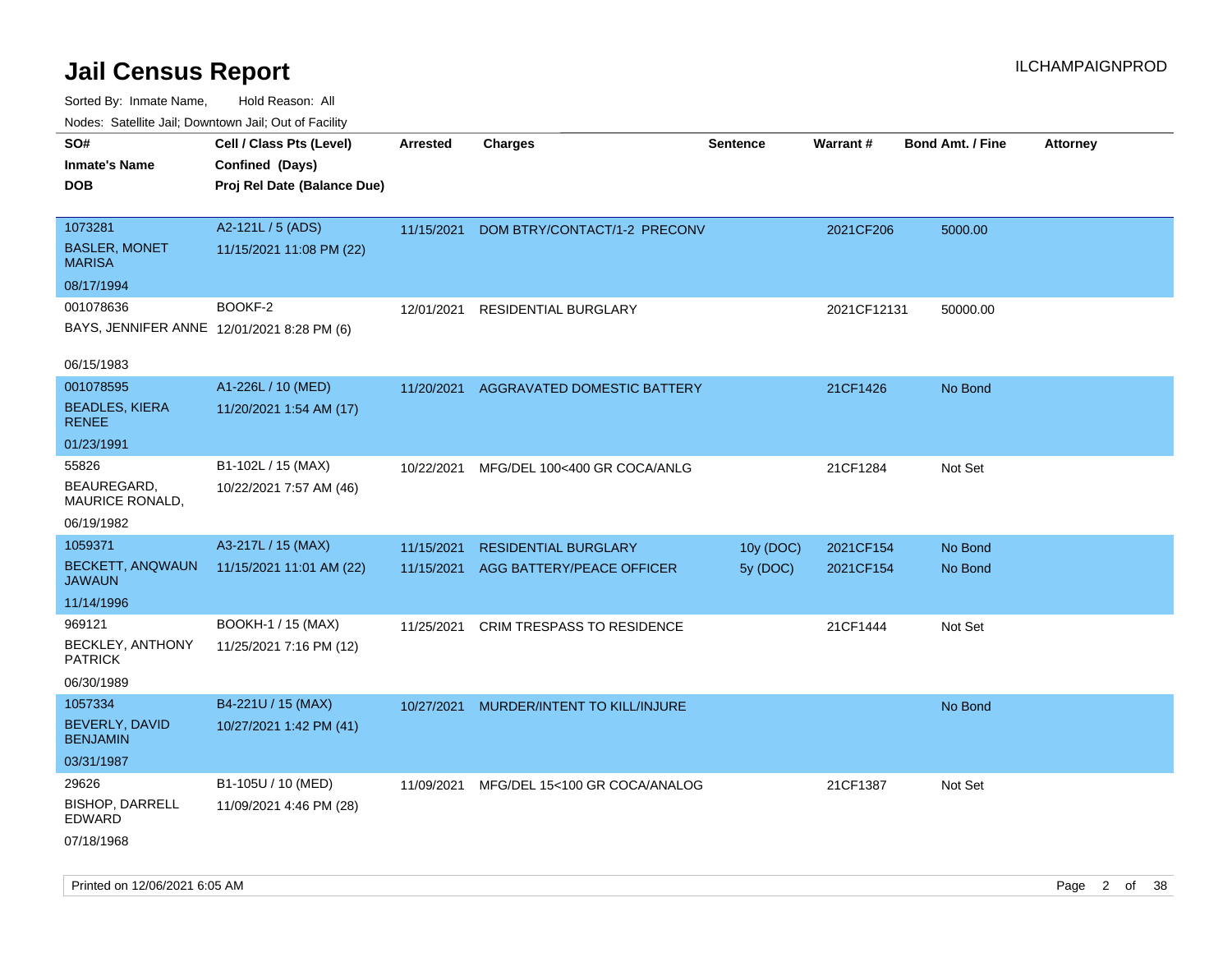| SO#                                   | Cell / Class Pts (Level)    | Arrested   | <b>Charges</b>                            | <b>Sentence</b> | <b>Warrant#</b> | <b>Bond Amt. / Fine</b> | <b>Attorney</b> |
|---------------------------------------|-----------------------------|------------|-------------------------------------------|-----------------|-----------------|-------------------------|-----------------|
| <b>Inmate's Name</b>                  | Confined (Days)             |            |                                           |                 |                 |                         |                 |
| <b>DOB</b>                            | Proj Rel Date (Balance Due) |            |                                           |                 |                 |                         |                 |
|                                       |                             |            |                                           |                 |                 |                         |                 |
| 1041250                               | BOOKH-3                     | 12/04/2021 | <b>BURGLARY</b>                           |                 |                 | Not Set                 |                 |
| <b>BLOUNT, LINNEZ</b>                 | 12/04/2021 7:07 PM (3)      | 12/04/2021 | FELON POSS/USE WEAPON/FIREARM             |                 | 2021CFAWOW      | Not Set                 |                 |
| <b>LEQUON</b>                         |                             |            | 12/04/2021 POSSESSION OF STOLEN FIREARM   |                 |                 | Not Set                 |                 |
| 01/02/1996                            |                             |            |                                           |                 |                 |                         |                 |
| 51247                                 | B1-202U / 10 (MED)          | 04/15/2021 | FELON POSS/USE WEAPON/FIREARM             |                 | 21CF411         | Not Set                 |                 |
| BROWN, DANTE<br><b>MAURICE</b>        | 04/15/2021 6:24 PM (236)    |            |                                           |                 |                 |                         |                 |
| 04/19/1979                            |                             |            |                                           |                 |                 |                         |                 |
| 1035923                               | B3-W3-12L / 10 (MED)        | 08/23/2021 | POSS STOLEN VEHICLE > \$25,000            |                 | 21CF1029        | Not Set                 |                 |
| <b>BROWN, KYRELL</b><br><b>NAJUAN</b> | 08/23/2021 9:46 AM (106)    |            |                                           |                 |                 |                         |                 |
| 06/14/1993                            |                             |            |                                           |                 |                 |                         |                 |
| 29957                                 | B4-222L / 15 (MAX)          | 11/13/2021 | FELON POSS/USE WEAPON/FIREARM             |                 | 21CF1390        | Not Set                 |                 |
| <b>BROWN, RODNEY</b><br>LOUIS         | 11/13/2021 8:57 PM (24)     |            | 11/13/2021 AGG CRIM SX AB/>5 YR OLDER VIC |                 | 2019CF0718      | 250000.00               |                 |
| 01/07/1968                            |                             |            |                                           |                 |                 |                         |                 |
| 001077945                             | A1-227L / 10 (MED)          | 11/13/2021 | AGG ASLT PEACE OFF/FIRE/ER WRK            |                 | 2021CF637       | 1000.00                 |                 |
| <b>BROWN, SIDREA</b>                  | 11/13/2021 10:49 AM (24)    | 11/13/2021 | <b>BURGLARY</b>                           |                 | 2021CF543       | 50000.00                |                 |
| <b>RENEIA</b>                         |                             | 11/17/2021 | <b>BURGLARY</b>                           |                 | 21CF1264        | 1000.00                 |                 |
| 07/23/1992                            |                             |            |                                           |                 |                 |                         |                 |
| 56936                                 | B4-221L / 15 (MAX)          | 11/01/2021 | PUBLIC INDECENCY/EXPOSURE/3+              |                 |                 | Not Set                 |                 |
| CALDWELL, STEVEN<br>ANDRE             | 11/01/2021 1:09 PM (36)     |            |                                           |                 |                 |                         |                 |
| 04/19/1982                            |                             |            |                                           |                 |                 |                         |                 |
| 39474                                 | B1-101U / 10 (ADS)          | 07/06/2021 | MFG/DEL 15<100 GR HEROIN/ANLG             |                 | 21CF792         | Not Set                 |                 |
| CAMPBELL, AARON<br><b>JACOB</b>       | 07/06/2021 11:56 PM (154)   |            |                                           |                 |                 |                         |                 |
| 07/18/1974                            |                             |            |                                           |                 |                 |                         |                 |
| 996275                                | B1-105L / 10 (MED)          | 11/15/2021 | FELON POSS/USE WEAPON/FIREARM             |                 | 21CF1398        | Not Set                 |                 |
| CAMPBELL, JOHNNIE<br>LEE, Third       | 11/15/2021 8:37 AM (22)     |            |                                           |                 |                 |                         |                 |
| 04/02/1992                            |                             |            |                                           |                 |                 |                         |                 |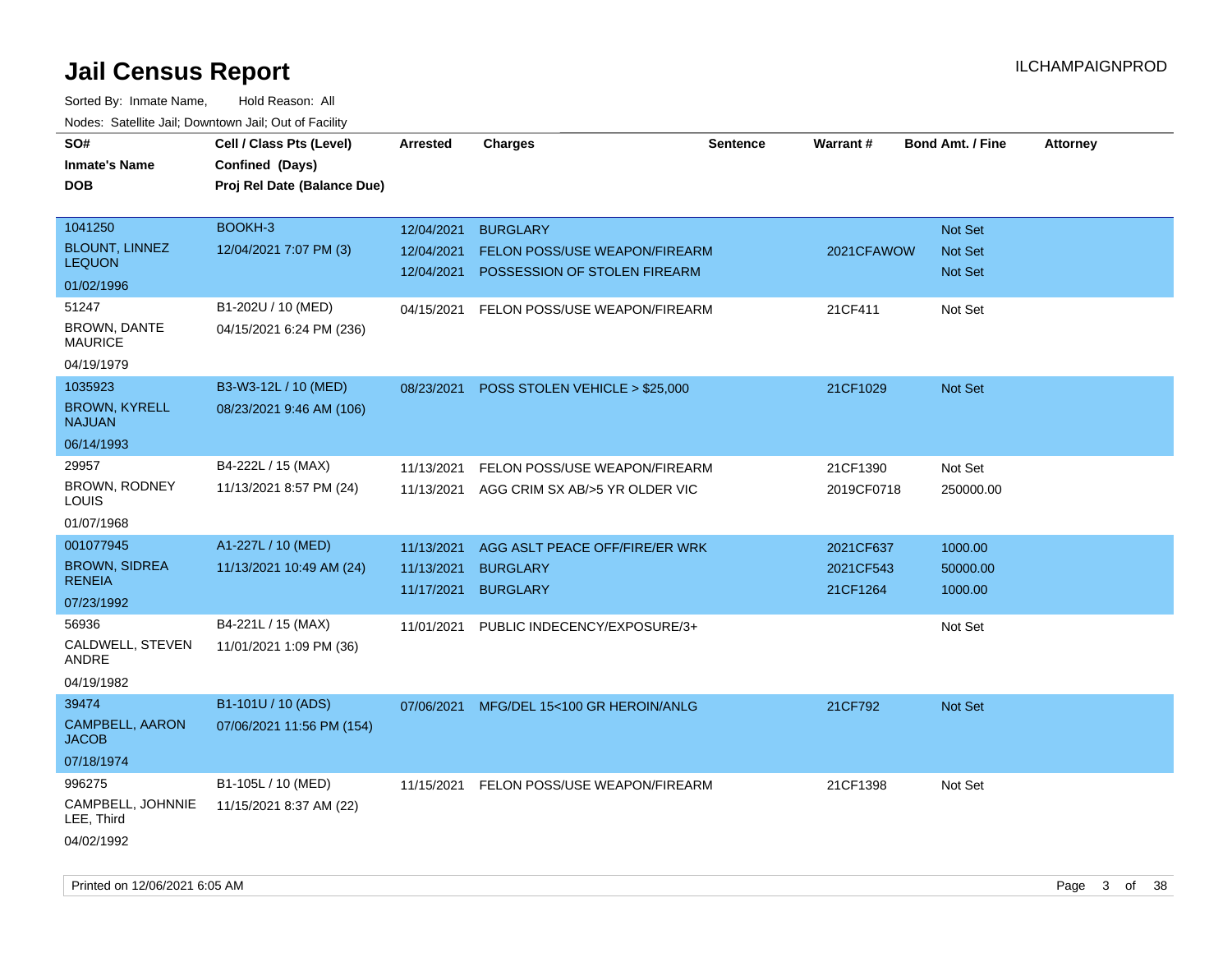| rouco. Calcinic Jan, Downtown Jan, Out of Facility |                             |                    |                                           |                 |            |                         |                 |
|----------------------------------------------------|-----------------------------|--------------------|-------------------------------------------|-----------------|------------|-------------------------|-----------------|
| SO#                                                | Cell / Class Pts (Level)    | <b>Arrested</b>    | <b>Charges</b>                            | <b>Sentence</b> | Warrant#   | <b>Bond Amt. / Fine</b> | <b>Attorney</b> |
| <b>Inmate's Name</b>                               | Confined (Days)             |                    |                                           |                 |            |                         |                 |
| <b>DOB</b>                                         | Proj Rel Date (Balance Due) |                    |                                           |                 |            |                         |                 |
|                                                    |                             |                    |                                           |                 |            |                         |                 |
| 001078652                                          | BOOKH-6                     | 12/05/2021         | <b>DOMESTIC BATTERY</b>                   |                 | 2021CMAWOW | Not Set                 |                 |
| CASTILLO, LUIS                                     | 12/05/2021 12:22 PM (2)     | 12/05/2021         | RESIST/OBSTRUCTING A PEACE OFFICEF        |                 | 2021CMAWOW | <b>Not Set</b>          |                 |
| <b>ALBERTO</b>                                     |                             |                    | 12/05/2021 AGG BATTERY/PEACE OFFICER      |                 | 2021CFAWOW | Not Set                 |                 |
| 08/30/1988                                         |                             |                    |                                           |                 |            |                         |                 |
| 958898                                             | B4-123L / 15 (MAX)          | 11/18/2021         | AGGRAVATED DOMESTIC BATTERY               |                 | 21CF1409   | Not Set                 |                 |
| CHAMBERS, GARY<br><b>DANTE</b>                     | 11/18/2021 5:10 AM (19)     |                    |                                           |                 |            |                         |                 |
| 05/24/1973                                         |                             |                    |                                           |                 |            |                         |                 |
| 960551                                             | B4-227L / 10 (MED)          | 08/26/2021         | DOMESTIC BATTERY/HARM/VIO O/P             |                 | 21CF1035   | 100000.00               |                 |
| <b>COFFIN, KYLE LAIR</b>                           | 08/26/2021 4:43 AM (103)    |                    |                                           |                 |            |                         |                 |
| 09/21/1988                                         |                             |                    |                                           |                 |            |                         |                 |
| 34805                                              | B4-222U / 15 (MAX)          | 10/01/2021         | DOMESTIC BATTERY                          |                 | 21CF1183   | Not Set                 |                 |
| CONERLY, KIN JOSEPH 10/01/2021 1:53 AM (67)        |                             | 10/01/2021         | ARMED HABITUAL CRIMINAL                   |                 | 21CF1184   | Not Set                 |                 |
|                                                    |                             |                    | 10/06/2021 POSS STOLEN VEHICLE > \$25,000 |                 | 19CF1786   | Not Set                 |                 |
| 11/16/1971                                         |                             |                    |                                           |                 |            |                         |                 |
| 1074319                                            | B2-DR / 15 (SPH)            | 10/12/2021         | AGGRAVATED CRUELTY TO ANIMALS             |                 | 21CF1238   | Not Set                 |                 |
| <b>CRAIG, DAVUCCI</b><br><b>DAVION</b>             | 10/12/2021 11:36 AM (56)    | 10/14/2021 MURDER  |                                           |                 | 21CF1239   | Not Set                 |                 |
| 08/02/2001                                         |                             |                    |                                           |                 |            |                         |                 |
| 001077549                                          | B2-T3-10L / 10 (SPH)        | 12/22/2020         | PRED CRIM SEX ASLT/VICTIM <13             |                 | 2020CF1469 | Not Set                 |                 |
| CRISTOBAL-MATEO,<br><b>CRISTOBAL</b>               | 12/22/2020 1:17 PM (350)    |                    |                                           |                 |            |                         |                 |
| 12/02/1988                                         |                             |                    |                                           |                 |            |                         |                 |
| 001077536                                          | B2-T1-03U / 10 (SPH)        | 12/20/2020 ROBBERY |                                           |                 | 20CF1446   | <b>Not Set</b>          |                 |
| DAVIS, ARTRE LAVAE                                 | 12/20/2020 1:38 PM (352)    |                    |                                           |                 |            |                         |                 |
| 06/26/2002                                         |                             |                    |                                           |                 |            |                         |                 |
| 1023587                                            | B1-203U / 15 (MAX)          |                    |                                           |                 |            |                         |                 |
|                                                    |                             | 09/24/2021         | MFG/DEL CANNABIS/2.5-10 GRAMS             |                 | 21CF1155   | Not Set                 |                 |
| DAVIS, MARTIN<br><b>DENNIS</b>                     | 09/24/2021 9:38 PM (74)     | 09/24/2021         | ARMED HABITUAL CRIMINAL                   |                 | 2021-CF681 | 500000.00               |                 |
| 12/02/1994                                         |                             |                    |                                           |                 |            |                         |                 |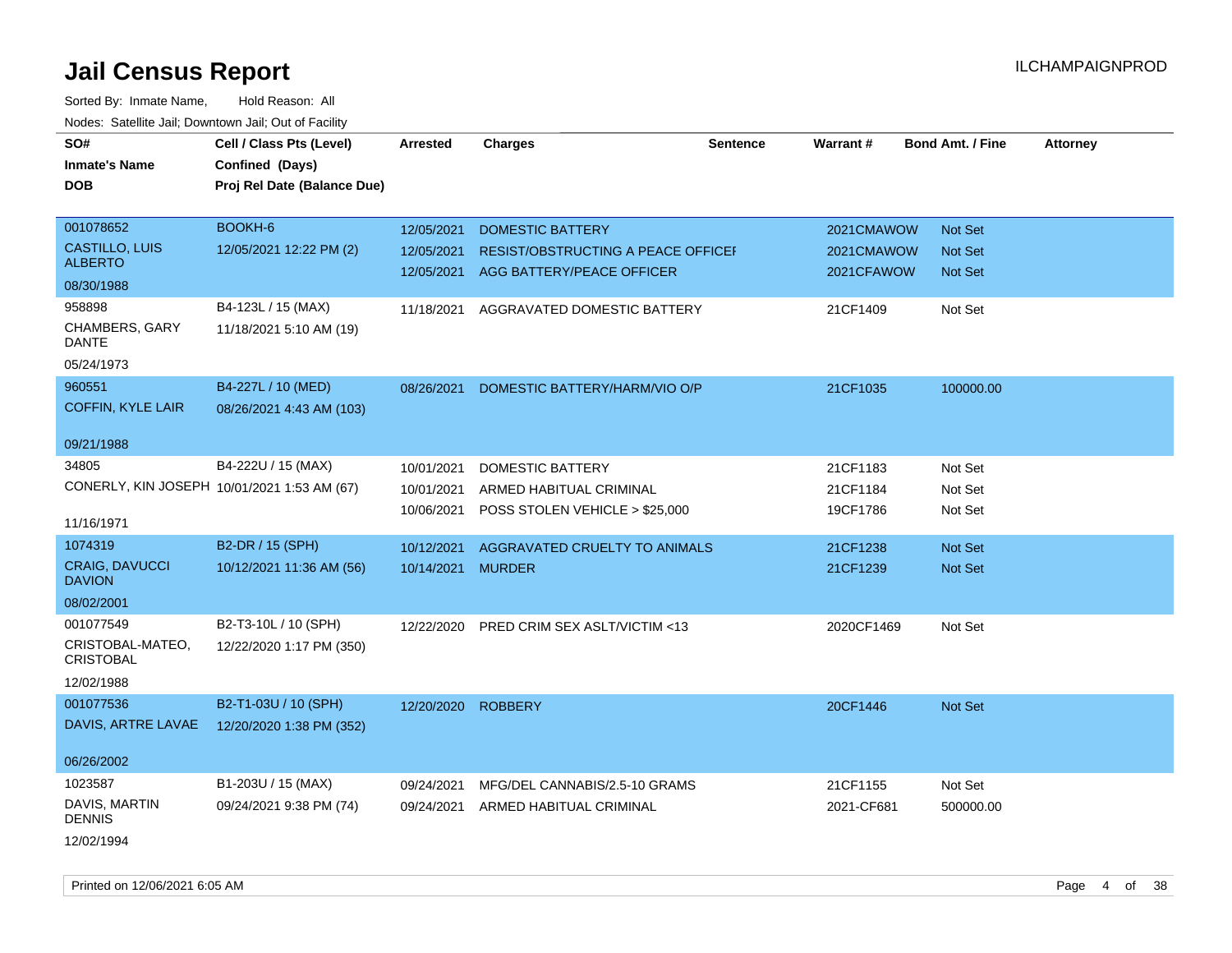| SO#                                | Cell / Class Pts (Level)    | <b>Arrested</b> | <b>Charges</b>                 | <b>Sentence</b> | Warrant#   | Bond Amt. / Fine | <b>Attorney</b> |
|------------------------------------|-----------------------------|-----------------|--------------------------------|-----------------|------------|------------------|-----------------|
| <b>Inmate's Name</b>               | Confined (Days)             |                 |                                |                 |            |                  |                 |
| <b>DOB</b>                         | Proj Rel Date (Balance Due) |                 |                                |                 |            |                  |                 |
|                                    |                             |                 |                                |                 |            |                  |                 |
| 001077634                          | A2-223L / 5 (ADS)           | 09/23/2021      | OBSTRUCT JUST/DESTROY EVIDENCE |                 | 21CF887    | 25000.00         |                 |
| DAVIS, TAMIKA                      | 09/23/2021 12:30 AM (75)    |                 |                                |                 |            |                  |                 |
| 03/11/1974                         |                             |                 |                                |                 |            |                  |                 |
| 001078538                          | B1-205U / 10 (MED)          | 10/26/2021      | <b>CRIM SEX ASSAULT/FORCE</b>  |                 | 21CF1301   | Not Set          |                 |
| DAWKINS, LEN                       | 10/26/2021 8:18 PM (42)     |                 |                                |                 |            |                  |                 |
| 03/23/1987                         |                             |                 |                                |                 |            |                  |                 |
| 56972                              | B4-227U / 10 (MED)          | 08/30/2021      | POSS STOLEN VEHICLE > \$25,000 |                 | 21CF1044   | Not Set          |                 |
| DAY, DANIEL JOSEPH                 | 08/30/2021 3:07 PM (99)     | 09/04/2021      | <b>BURGLARY</b>                |                 | 21CF1054   | <b>Not Set</b>   |                 |
|                                    |                             |                 |                                |                 |            |                  |                 |
| 10/16/1982                         |                             |                 |                                |                 |            |                  |                 |
| 522497<br>DELANEY, KEANDRE         | A4-203U / 10 (MED)          | 11/28/2021      | FELON POSS/USE WEAPON/FIREARM  |                 | 21CF1447   | Not Set          |                 |
|                                    | 11/28/2021 2:06 AM (9)      |                 |                                |                 |            |                  |                 |
| 11/27/1986                         |                             |                 |                                |                 |            |                  |                 |
| 989143                             | B3-W2-06L / 10 (MED)        | 09/27/2021      | STALKING/CAUSE PERSON DISTRESS | 2y (DOC)        | 21CF1149   | 50000.00         |                 |
| DIAL, CLAYTON COLE                 | 09/27/2021 4:12 PM (71)     | 09/27/2021      | POSSESSION OF METH<5 GRAMS     | 3y (DOC)        |            | 9430.00          |                 |
|                                    |                             |                 |                                |                 |            |                  |                 |
| 07/28/1991                         |                             |                 |                                |                 |            |                  |                 |
| 515892                             | B4-224U / 15 (MAX)          | 11/18/2021      | AGG DOMESTIC BATTERY/STRANGLE  | 4y (DOC)        | 15CF1432   | No Bond          |                 |
| DISHMAN, BYRON<br><b>EUJEAN</b>    | 11/18/2021 2:33 PM (19)     |                 |                                |                 |            |                  |                 |
| 07/30/1983                         |                             |                 |                                |                 |            |                  |                 |
| 25659                              | B4-125L / 15 (MAX)          | 06/15/2021      | <b>RESIDENTIAL BURGLARY</b>    |                 | 2020CF1218 | 50000.00         |                 |
| DORRIS, LORENZO                    | 06/15/2021 6:17 AM (175)    | 06/15/2021      | <b>BURGLARY</b>                |                 | 21CF689    | Not Set          |                 |
| 07/19/1966                         |                             |                 |                                |                 |            |                  |                 |
| 001078653                          | BOOKH-3                     | 12/05/2021      | STALKING/CAUSE PERSON DISTRESS |                 | 2021CFAWOW | Not Set          |                 |
| DULANY,                            | 12/05/2021 4:32 PM (2)      |                 |                                |                 |            |                  |                 |
| <b>CHRISTOPHER D</b><br>09/07/1961 |                             |                 |                                |                 |            |                  |                 |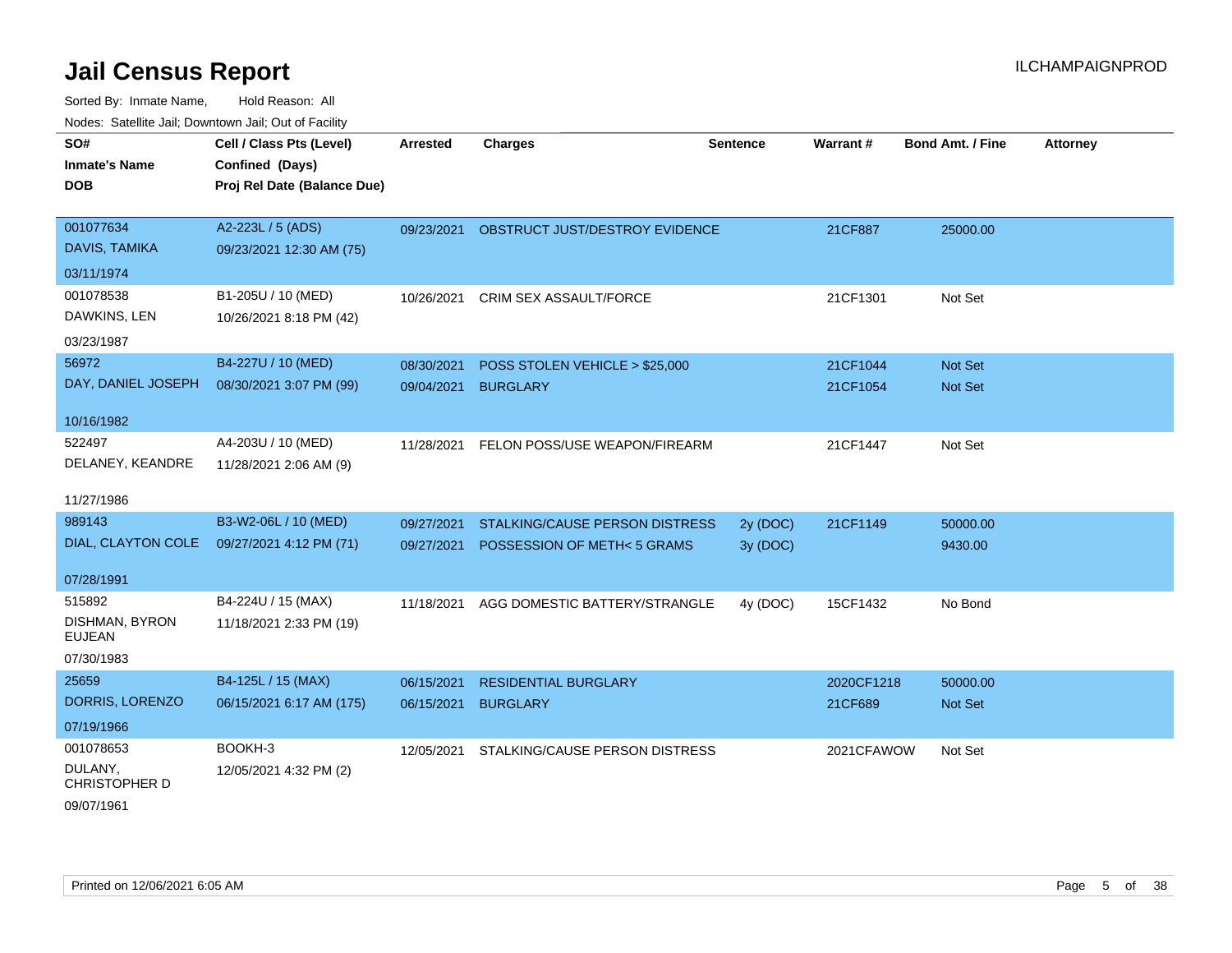| SO#<br><b>Inmate's Name</b>         | Cell / Class Pts (Level)<br>Confined (Days) | <b>Arrested</b> | <b>Charges</b>                  | Sentence | Warrant#    | <b>Bond Amt. / Fine</b> | <b>Attorney</b> |
|-------------------------------------|---------------------------------------------|-----------------|---------------------------------|----------|-------------|-------------------------|-----------------|
| <b>DOB</b>                          | Proj Rel Date (Balance Due)                 |                 |                                 |          |             |                         |                 |
|                                     |                                             |                 |                                 |          |             |                         |                 |
| 45194                               | B3-W1-01U / 10 (MED)                        | 10/20/2021      | DOMESTIC BATTERY/OTHER PRIOR    |          | 21CF1265    | Not Set                 |                 |
| <b>FALLS, ANDREW</b>                | 10/20/2021 12:59 AM (48)                    |                 |                                 |          |             |                         |                 |
| 08/15/1976                          |                                             |                 |                                 |          |             |                         |                 |
| 527081                              | B3-W6-24L / 10 (MED)                        | 09/06/2021      | ARSON/REAL/PERSONAL PROP>\$150  |          | 2021 CF 797 | 25000.00                |                 |
| FERGUSON,<br><b>CHRISTOPHER</b>     | 09/06/2021 1:18 PM (92)                     |                 |                                 |          |             |                         |                 |
| 12/21/1981                          |                                             |                 |                                 |          |             |                         |                 |
| 54397                               | A4-102L / 10 (ADS)                          | 11/23/2021      | <b>DISORDERLY CONDUCT</b>       |          | 21CM538     | 100.00                  |                 |
| <b>FICKLIN, GORDON</b>              | 11/23/2021 10:22 AM (14)                    | 11/23/2021      | FELON POSS/USE WEAPON/FIREARM   |          | 21CF859     | 50000.00                |                 |
| <b>RAYMOND</b>                      |                                             | 11/23/2021      | HRSMT/THREATEN PERSON/KILL      |          | 21CF767     | 50000.00                |                 |
| 11/03/1973                          |                                             | 11/23/2021      | DRIVING ON SUSPENDED LICENSE    |          | 21TR10075   | 2500.00                 |                 |
|                                     |                                             | 11/23/2021      | <b>RECKLESS DRIVING</b>         |          | 21TR10074   | Not Set                 |                 |
|                                     |                                             | 11/23/2021      | CRIM DMG/GOVT PROP/>\$500-\$10K |          | 21CF1462    | Not Set                 |                 |
| 518395                              | B2-T3-12L / 15 (SPH)                        | 07/07/2020      | CRIMINAL SEXUAL ASSAULT         |          | 2020-CF735  | 250000.00               |                 |
|                                     | FRANDLE, MARK RYAN 07/07/2020 3:42 PM (518) |                 |                                 |          |             |                         |                 |
|                                     |                                             |                 |                                 |          |             |                         |                 |
| 09/10/1985                          |                                             |                 |                                 |          |             |                         |                 |
| 001078583                           | A3-212L / 15 (MAX)                          | 11/14/2021      | AGG UNLAWFUL USE WEAPON/PERSON  |          | 21CF1392    | Not Set                 |                 |
| FRAZIER, RICHARD<br><b>EMOND</b>    | 11/14/2021 3:12 AM (23)                     |                 |                                 |          |             |                         |                 |
| 04/19/2001                          |                                             |                 |                                 |          |             |                         |                 |
| 001077934                           | A1-224L / 10 (MED)                          | 08/22/2021      | <b>DOMESTIC BATTERY</b>         |          | 21 CM 172   | 10000.00                |                 |
| FREED, LOGAN<br><b>SUZANNE</b>      | 08/22/2021 11:45 PM (107)                   | 08/22/2021      | AGG DUI/ACCIDENT/DEATH          |          | 21CF1024    | Not Set                 |                 |
| 08/18/1996                          |                                             |                 |                                 |          |             |                         |                 |
| 001078290                           | A1-125U / 10 (ADS)                          | 08/19/2021      | MACHINE GUN/AUTO WEAPON/VEH     |          | 21CF1012    | Not Set                 |                 |
| FREEMAN, ANGEL<br><b>JANILA KAY</b> | 08/19/2021 1:26 AM (110)                    |                 |                                 |          |             |                         |                 |
| 12/25/1995                          |                                             |                 |                                 |          |             |                         |                 |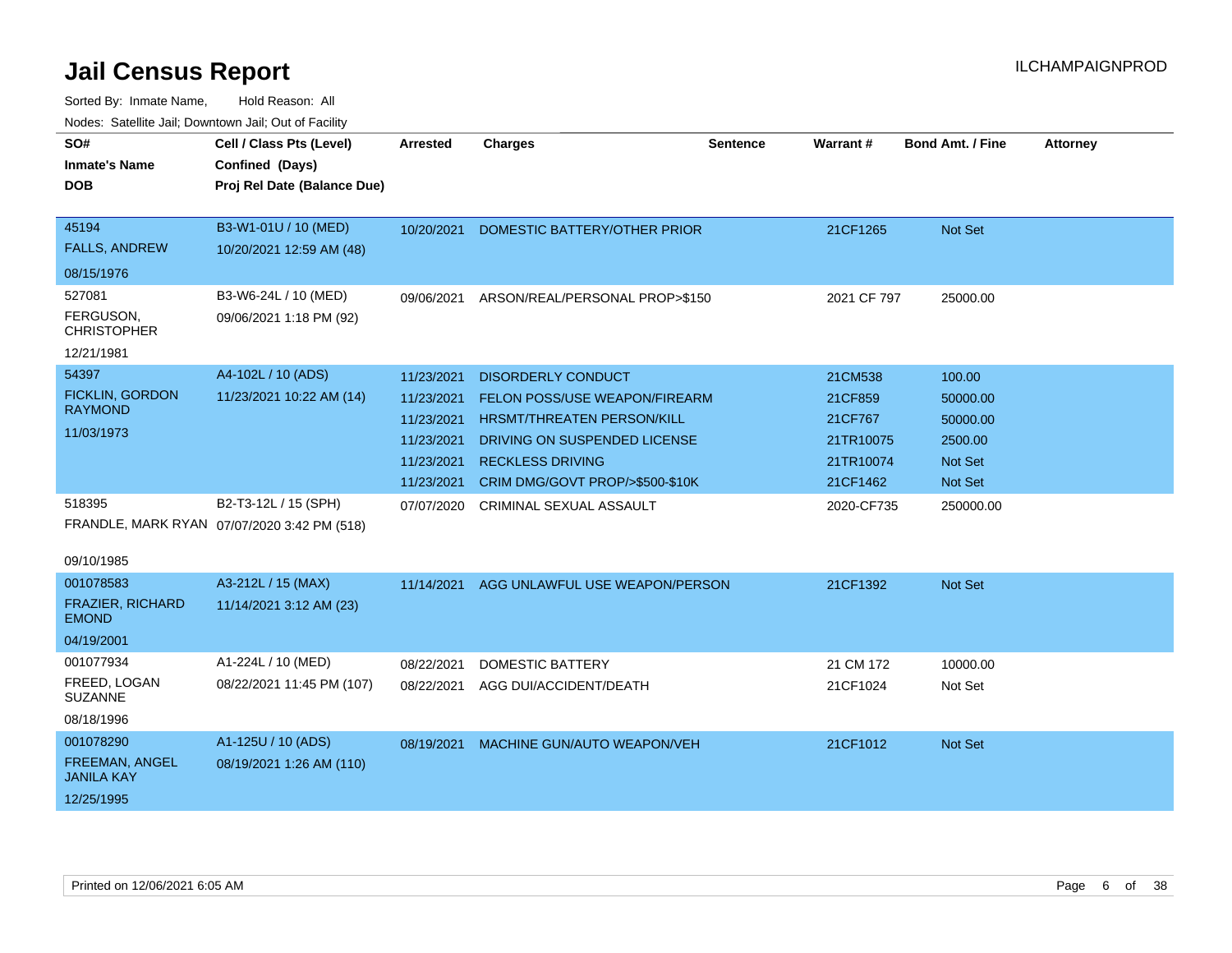Sorted By: Inmate Name, Hold Reason: All Nodes: Satellite Jail; Downtown Jail; Out of Facility

| SO#                                    | Cell / Class Pts (Level)                   | <b>Arrested</b> | <b>Charges</b>                           | <b>Sentence</b> | Warrant#   | <b>Bond Amt. / Fine</b> | <b>Attorney</b> |
|----------------------------------------|--------------------------------------------|-----------------|------------------------------------------|-----------------|------------|-------------------------|-----------------|
| <b>Inmate's Name</b>                   | Confined (Days)                            |                 |                                          |                 |            |                         |                 |
| <b>DOB</b>                             | Proj Rel Date (Balance Due)                |                 |                                          |                 |            |                         |                 |
|                                        |                                            |                 |                                          |                 |            |                         |                 |
| 001078450                              | B3-W2-05U / 10 (MED)                       | 10/26/2021      | <b>AGGRAVATED BATTERY</b>                |                 |            | Not Set                 |                 |
| <b>GAMBLE, HAKEEM</b><br><b>DARION</b> | 10/26/2021 1:01 PM (42)                    | 10/26/2021      | <b>BURGLARY W/O CAUSING DAMAGE</b>       |                 |            | No Bond                 |                 |
| 12/17/1999                             | 12/23/2021 (0.00)                          |                 |                                          |                 |            |                         |                 |
| 001078633                              | A4-205L / 15 (MAX)                         | 12/01/2021      | <b>PRED CRIM SEX ASLT/VICTIM &lt;13</b>  |                 | 21CF1416   | 250000.00               |                 |
| GONZALEZ-GUILLEN,<br>EDWARD            | 12/01/2021 12:08 PM (6)                    |                 |                                          |                 |            |                         |                 |
| 08/25/2002                             |                                            |                 |                                          |                 |            |                         |                 |
| 001078607                              | B4-122U / 15 (MAX)                         | 11/22/2021      | FELON POSS/USE FIREARM/PAROLE            |                 | 21CF1437   | Not Set                 |                 |
| <b>GRAY, WILLIAM</b><br><b>DA'VON</b>  | 11/22/2021 2:57 PM (15)                    |                 | 11/22/2021 ATTEMPT (FIRST DEGREE MURDER) |                 | 21CF1435   | Not Set                 |                 |
| 04/18/1984                             |                                            |                 |                                          |                 |            |                         |                 |
| 56342                                  | B1-205L / 10 (MED)                         | 10/21/2021      | ARMED HABITUAL CRIMINAL                  |                 | 21CF1279   | Not Set                 |                 |
| <b>GRIFFIN, NATHAN</b>                 | 10/21/2021 4:20 PM (47)                    | 10/21/2021      | THEFT CONTROL INTENT <\$500              |                 | 17CF1451   | 10000.00                |                 |
| <b>EUGENE</b>                          |                                            | 10/21/2021      | DRIVING ON REVOKED LICENSE               |                 | 20TR1979   | 3000.00                 |                 |
| 02/24/1969                             |                                            |                 |                                          |                 |            |                         |                 |
| 32913                                  | BOOKH-7                                    | 12/03/2021      | PRED CRIM SEX ASLT/VICTIM <13            |                 | 2021CFAWOW | Not Set                 |                 |
| GROB, WARREN A,<br>Junior              | 12/03/2021 4:24 PM (4)                     |                 |                                          |                 |            |                         |                 |
| 12/07/1950                             |                                            |                 |                                          |                 |            |                         |                 |
| 977825                                 | A4-201U / 5 (ADS)                          |                 | 11/25/2021 RET THEFT/DISP MERCH/>\$300   | 4y (DOC)        | 21CF203    | Not Set                 |                 |
| GWIN, RAYMOND<br><b>CHARLES</b>        | 11/27/2021 12:19 AM (10)                   |                 |                                          |                 |            |                         |                 |
| 09/30/1989                             |                                            |                 |                                          |                 |            |                         |                 |
| 1071098                                | B1-201U / 15 (MAX)                         |                 | 11/06/2021 AGG CRIM SEX ASSAULT/FIREARM  |                 | 21CF1368   | Not Set                 |                 |
| HARRIS, SHEMAR<br><b>HARLEM</b>        | 11/06/2021 8:22 AM (31)                    |                 |                                          |                 |            |                         |                 |
| 07/22/2000                             |                                            |                 |                                          |                 |            |                         |                 |
| 1038973                                | B4-225L / 10 (MED)                         | 11/05/2021      | AGG DOMESTIC BATTERY/STRANGLE            |                 | 21CF1365   | Not Set                 |                 |
|                                        | HAYS, DAMIEN CLYDE 11/05/2021 8:59 PM (32) |                 |                                          |                 |            |                         |                 |

03/19/1994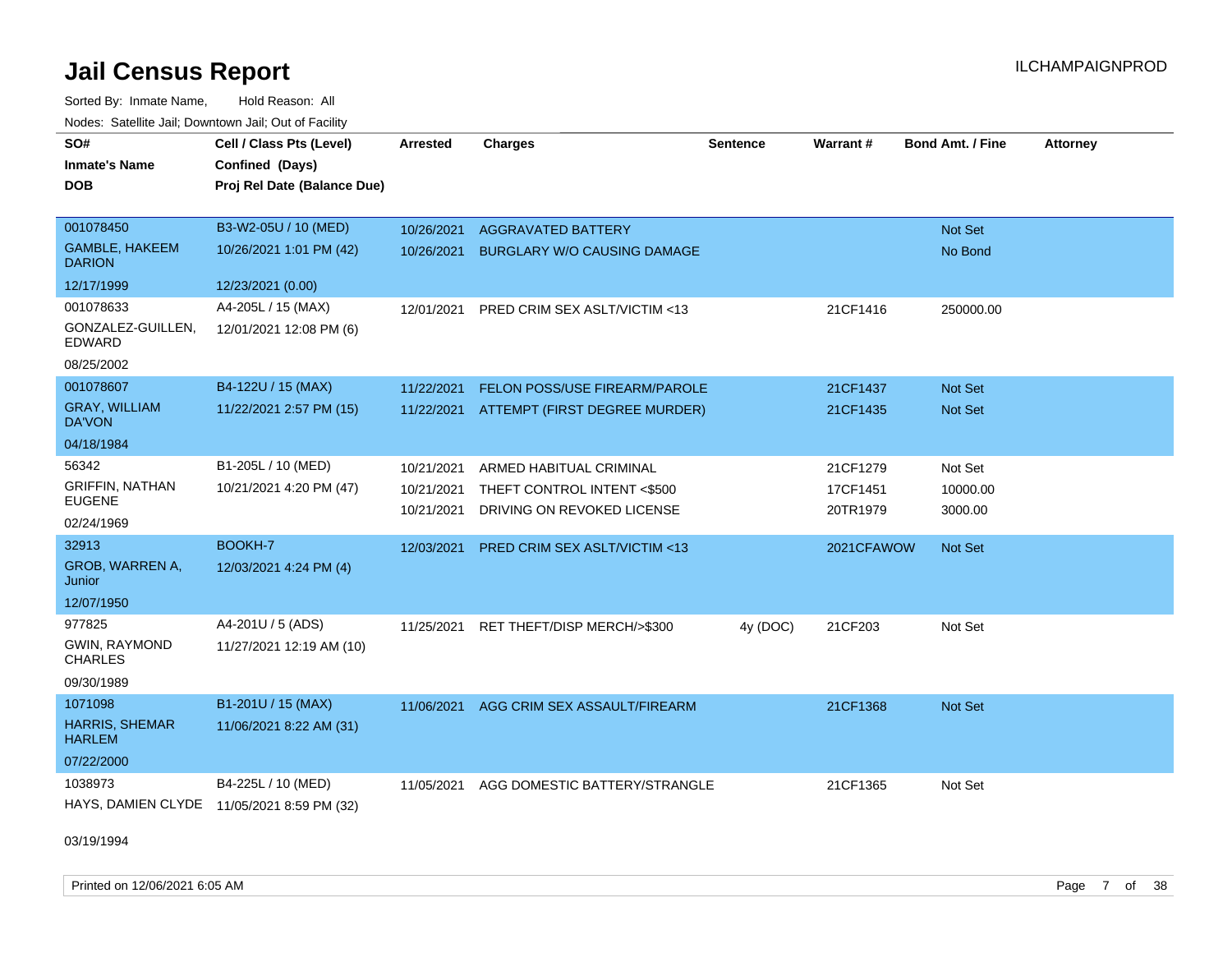| SO#<br><b>Inmate's Name</b><br><b>DOB</b>                      | Cell / Class Pts (Level)<br>Confined (Days)<br>Proj Rel Date (Balance Due) | <b>Arrested</b>                                                    | <b>Charges</b>                                                                                                                           | <b>Sentence</b> | Warrant#                                                 | <b>Bond Amt. / Fine</b>                             | <b>Attorney</b> |
|----------------------------------------------------------------|----------------------------------------------------------------------------|--------------------------------------------------------------------|------------------------------------------------------------------------------------------------------------------------------------------|-----------------|----------------------------------------------------------|-----------------------------------------------------|-----------------|
| 965829<br><b>HEINZ, ANDREW</b><br><b>MICHAEL</b><br>07/01/1987 | <b>BOOKH-4 / 10 (ADS)</b><br>09/09/2021 5:21 PM (89)                       | 09/09/2021<br>09/13/2021                                           | <b>HRSMT/NO CONVERSATION/KILL</b><br>PROBATION VIOLATION                                                                                 |                 | 2021CF1072<br>21CF7                                      | 25000.00<br><b>Not Set</b>                          |                 |
| 001078488<br>HERNANDEZ-LOPEZ,<br><b>ERNESTO</b><br>11/28/1975  | B2-T3-11U / 15 (SPH)<br>10/14/2021 3:15 PM (54)                            | 10/14/2021<br>10/14/2021                                           | PRED CRIM SEX ASLT/VICTIM <13<br><b>FUGITIVE FROM JUSTICE</b>                                                                            |                 | 21CF1232<br>21CF1246                                     | 500000.00<br>Not Set                                |                 |
| 1041135<br>HILL, DEONANCE<br><b>JAMES</b><br>04/28/1992        | B1-107U / 15 (MAX)<br>10/19/2021 5:46 PM (49)                              | 10/19/2021                                                         | ARMED VIOLENCE/CATEGORY I                                                                                                                |                 | 21CF1266                                                 | No Bond                                             |                 |
| 975293<br>HILL, JACOB MILES<br>02/06/1988                      | B2-T4-14L / 10 (SPH)<br>07/21/2021 8:43 PM (139)                           | 07/21/2021<br>07/21/2021<br>07/25/2021<br>08/18/2021<br>09/09/2021 | <b>STALKING</b><br>VIO ORDER/PRIOR VIO OF ORDER<br>PAROLE REVOCATION<br><b>HARASS WITNESS/FAMILY MBR/REP</b><br>AGG STALKING/BODILY HARM |                 | 2021CF863<br>21CF914<br>CH2104646<br>21CF992<br>21CF1073 | Not Set<br>No Bond<br>Not Set<br>Not Set<br>Not Set |                 |
| 48471<br>HILL, RAMESH<br><b>JERMAINE</b><br>12/11/1978         | B1-207L / 15 (MAX)<br>08/08/2021 4:45 AM (121)                             | 08/08/2021                                                         | AGG BATTERY/DISCHARGE FIREARM                                                                                                            |                 | 21CF946                                                  | Not Set                                             |                 |
| 1043704<br>HOUSTON, STEVEN<br>CORDELL<br>01/24/1989            | B4-223L / 15 (MAX)<br>07/13/2021 5:56 AM (147)                             | 07/13/2021<br>07/13/2021<br>07/13/2021                             | PROBATION VIOLATION<br>PROBATION VIOLATION<br>ARMED ROBBERY/ARMED W/FIREARM                                                              |                 | 18CF1697<br>19CF1295<br>21CF815                          | 25000.00<br>25000.00<br>Not Set                     |                 |
| 999198<br><b>HOWARD, BRION LIN</b><br>06/10/1992               | A4-206L / 15 (MAX)<br>11/30/2021 10:41 AM (7)                              | 11/30/2021                                                         | FELON POSS/USE FIREARM PRIOR                                                                                                             |                 | 21CF1377                                                 | 500000.00                                           |                 |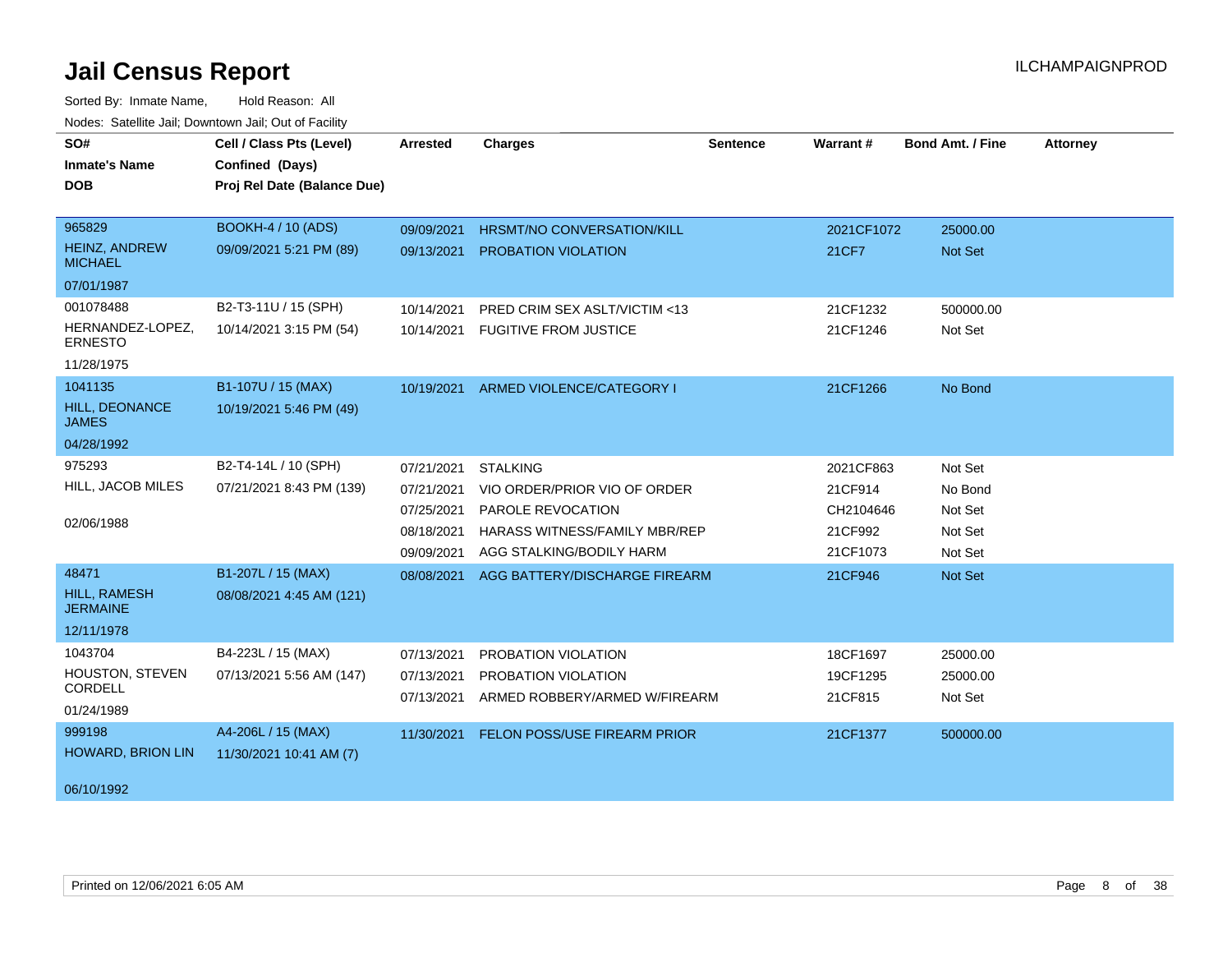|                                         | Cell / Class Pts (Level)                   |                 |                                          |                 | Warrant#    | <b>Bond Amt. / Fine</b> |                 |
|-----------------------------------------|--------------------------------------------|-----------------|------------------------------------------|-----------------|-------------|-------------------------|-----------------|
| SO#                                     |                                            | <b>Arrested</b> | <b>Charges</b>                           | <b>Sentence</b> |             |                         | <b>Attorney</b> |
| <b>Inmate's Name</b>                    | Confined (Days)                            |                 |                                          |                 |             |                         |                 |
| <b>DOB</b>                              | Proj Rel Date (Balance Due)                |                 |                                          |                 |             |                         |                 |
|                                         |                                            |                 |                                          |                 |             |                         |                 |
| 1061996                                 | A1-124L / 5 (MIN)                          | 10/30/2021      | <b>THEFT</b>                             |                 | 21CF1321    | No Bond                 |                 |
| HUBBARD, REBEKIAH<br><b>DIONA</b>       | 10/30/2021 1:37 PM (38)                    | 10/30/2021      | DRVG UNDER INFLUENCE OF DRUG             |                 | 2021DT71    | 7500.00                 |                 |
| 04/08/1998                              |                                            | 10/30/2021      | CRIM DAMAGE TO PROPERTY <\$500           |                 | 2021CM156   | 660.00                  |                 |
|                                         |                                            | 10/30/2021      | RETAIL THEFT/DISP MERCH/<\$300           |                 | 2018CF1302  | 20000.00                |                 |
|                                         |                                            | 10/31/2021      | USE FORGED CR/DEBIT CARD/<\$300          | 2y (DOC)        | 2020CF670   | No Bond                 |                 |
| 953555                                  | B4-122L / 15 (MAX)                         | 03/10/2021      | <b>CRIM TRESPASS TO RESIDENCE</b>        |                 | 21CF272     | Not Set                 |                 |
| HUNT, TAVARIS EARL                      | 03/10/2021 4:58 AM (272)                   | 04/14/2021      | AGG FLEEING POLICE/21 MPH OVER           | 3y (DOC)        | 2020CF94    | 10000.00                |                 |
|                                         |                                            |                 |                                          |                 |             |                         |                 |
| 12/29/1987                              |                                            |                 |                                          |                 |             |                         |                 |
| 001078649                               | BOOKH-3                                    | 12/04/2021      | <b>FUGITIVE FROM JUSTICE</b>             |                 | 21CFAWOW    | <b>Not Set</b>          |                 |
| HUNTER, DENNIS<br><b>RALPH</b>          | 12/04/2021 8:14 PM (3)                     |                 |                                          |                 |             |                         |                 |
|                                         |                                            |                 |                                          |                 |             |                         |                 |
| 07/04/1984                              |                                            |                 |                                          |                 |             |                         |                 |
| 001078639                               | A4-103L / 10 (ADS)                         | 12/02/2021      | <b>FUGITIVE FROM JUSTICE</b>             |                 | 21CF1465    | Not Set                 |                 |
| JACKSON, GREGORY<br>LYNN                | 12/02/2021 3:43 AM (5)                     |                 |                                          |                 |             |                         |                 |
| 11/22/1994                              |                                            |                 |                                          |                 |             |                         |                 |
| 38993                                   | B4-126L / 15 (MAX)                         |                 | 02/13/2021 ATTEMPT (FIRST DEGREE MURDER) |                 | 21CF181     | <b>Not Set</b>          |                 |
| <b>JACKSON, LAMONT</b>                  | 02/13/2021 7:45 AM (297)                   |                 |                                          |                 |             |                         |                 |
| <b>JEREMIE</b>                          |                                            |                 |                                          |                 |             |                         |                 |
| 07/31/1973                              |                                            |                 |                                          |                 |             |                         |                 |
| 001077487                               | B3-W8-30L / 10 (MED)                       | 12/03/2020      | FELON POSS/USE WEAPON/FIREARM            |                 | 20CF1377    | Not Set                 |                 |
| <b>JACKSON, TERREL</b><br><b>DANDRE</b> | 12/03/2020 10:18 AM (369)                  | 11/09/2021      | AGG DISCHARGE FIREARM/OCC VEH            |                 | 21CR0331401 | No Bond                 |                 |
| 08/11/1990                              |                                            |                 |                                          |                 |             |                         |                 |
| 001077864                               | B1-103L / 15 (MAX)                         | 04/18/2021      | <b>FELON POSS/USE WEAPON/FIREARM</b>     |                 | 21CF428     | <b>Not Set</b>          |                 |
| D                                       | JAMERSON, ANTHONY 04/18/2021 7:21 PM (233) |                 |                                          |                 |             |                         |                 |
| 01/26/1990                              |                                            |                 |                                          |                 |             |                         |                 |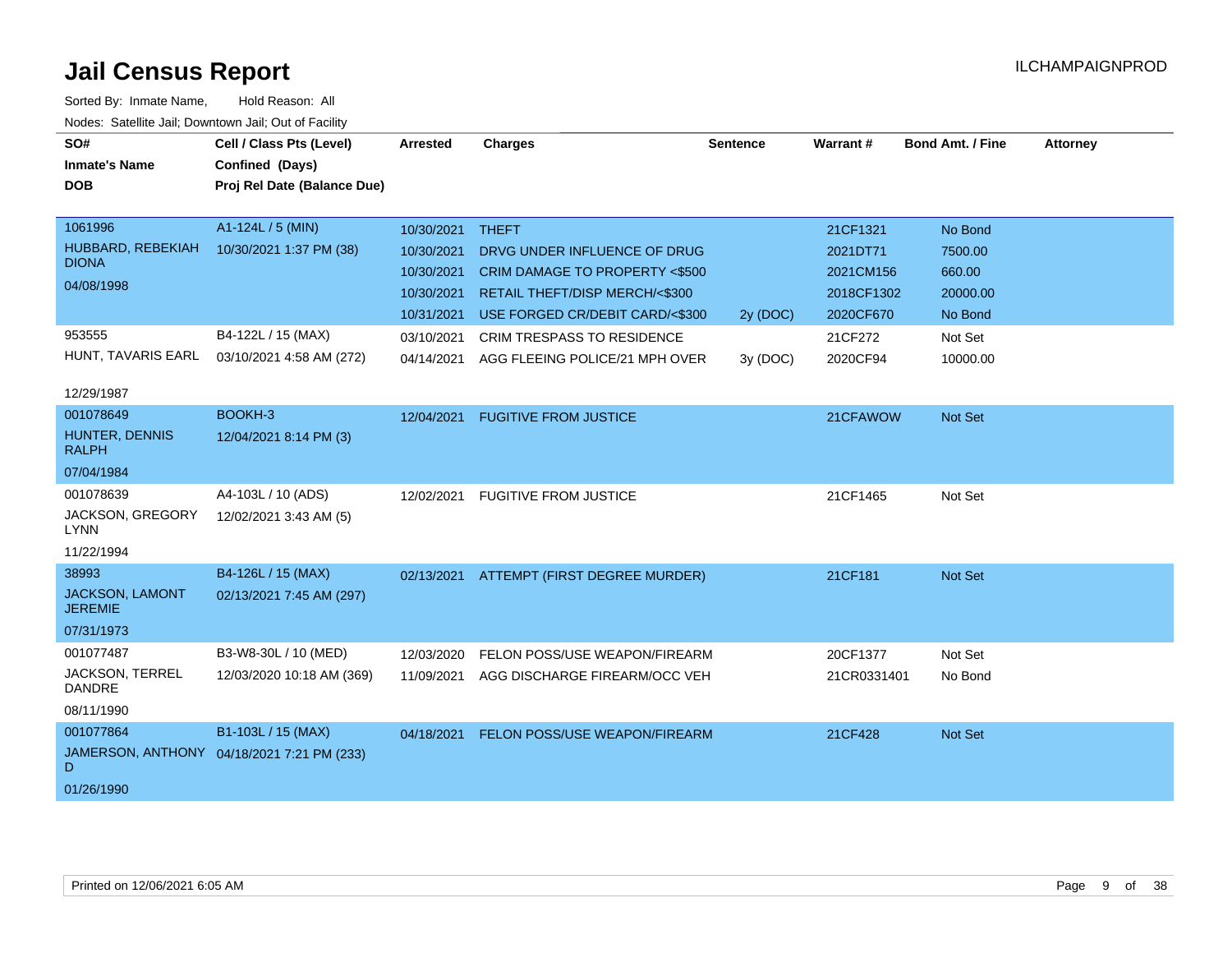| ivouss. Satellite Jall, Downtown Jall, Out of Facility |                             |                 |                                |                 |              |                         |                 |
|--------------------------------------------------------|-----------------------------|-----------------|--------------------------------|-----------------|--------------|-------------------------|-----------------|
| SO#                                                    | Cell / Class Pts (Level)    | <b>Arrested</b> | <b>Charges</b>                 | <b>Sentence</b> | Warrant#     | <b>Bond Amt. / Fine</b> | <b>Attorney</b> |
| <b>Inmate's Name</b>                                   | Confined (Days)             |                 |                                |                 |              |                         |                 |
| <b>DOB</b>                                             | Proj Rel Date (Balance Due) |                 |                                |                 |              |                         |                 |
|                                                        |                             |                 |                                |                 |              |                         |                 |
| 001077437                                              | B3-W4-16L / 10 (MED)        | 08/23/2021      | DOM BTRY/CONTACT/1-2 PRECONV   |                 | 21CF1025     | Not Set                 |                 |
| <b>JOHNSON, ANTONIO</b><br>LASHAUN                     | 08/23/2021 7:48 PM (106)    |                 |                                |                 |              |                         |                 |
| 01/06/1980                                             |                             |                 |                                |                 |              |                         |                 |
| 1071536                                                | B1-206U / 15 (MED)          | 06/17/2021      | ATTEMPT (FIRST DEGREE MURDER)  |                 | 21CF702      | Not Set                 |                 |
| JOHNSON, ZACHERY<br>EDWARD                             | 06/17/2021 2:00 AM (173)    |                 |                                |                 |              |                         |                 |
| 10/30/1987                                             |                             |                 |                                |                 |              |                         |                 |
| 001078645                                              | A4-104U / 10 (MED)          | 12/02/2021      | AGG DISCHARGE FIREARM          |                 | 21CF1478     | No Bond                 |                 |
| JONES, KELVIN<br><b>KHYRIC</b>                         | 12/02/2021 6:56 PM (5)      |                 |                                |                 |              |                         |                 |
| 02/27/2001                                             |                             |                 |                                |                 |              |                         |                 |
| 956822                                                 | A4-203L / 15 (MAX)          | 11/25/2021      | AGGRAVATED DOMESTIC BATTERY    |                 | 21CF1442     | Not Set                 |                 |
| JONES, MARIO<br>NATHANIEL                              | 11/25/2021 10:37 AM (12)    | 11/25/2021      | PAROLE REVOCATION              |                 | CH2106361    | No Bond                 |                 |
| 10/27/1987                                             |                             | 11/25/2021      | UNLAWFUL RESTRAINT             |                 | 21CF1443     | Not Set                 |                 |
| 1008468                                                | A3-114L                     | 12/01/2021      | FELON POSS/USE WEAPON/FIREARM  |                 | 21CF1472     | Not Set                 |                 |
| JONES, MARTEZ<br><b>LAMONTE</b>                        | 12/01/2021 1:28 PM (6)      | 12/02/2021      | PROBATION VIOLATION            |                 | 20CF1151     | Not Set                 |                 |
| 06/22/1993                                             |                             |                 |                                |                 |              |                         |                 |
| 506244                                                 | B1-204L / 15 (MAX)          | 07/15/2021      | ARMED ROBBERY/ARMED W/FIREARM  |                 | 2021CF791    | 250000.00               |                 |
| JOSLIN, JASON LEE                                      | 07/15/2021 4:38 AM (145)    |                 |                                |                 |              |                         |                 |
|                                                        |                             |                 |                                |                 |              |                         |                 |
| 12/22/1985                                             |                             |                 |                                |                 |              |                         |                 |
| 66662                                                  | BOOKH-3                     | 12/05/2021      | POSS AMT CON SUB EXCEPT(A)/(D) |                 | 2018CF000597 | 200000.00               |                 |
| KINTNER, WESLEY J                                      | 12/05/2021 1:57 PM (2)      |                 |                                |                 |              |                         |                 |
| 04/15/1986                                             |                             |                 |                                |                 |              |                         |                 |
| 1070011                                                | B4-124U / 15 (MAX)          | 08/03/2021      | AGG DISCH FIREARM/1ST AID PERS |                 | 21CF929      | Not Set                 |                 |
| LAWS, WILLIAM                                          | 08/03/2021 3:53 PM (126)    |                 |                                |                 |              |                         |                 |
| ZARAK, Third                                           |                             |                 |                                |                 |              |                         |                 |
| 07/06/1999                                             |                             |                 |                                |                 |              |                         |                 |
|                                                        |                             |                 |                                |                 |              |                         |                 |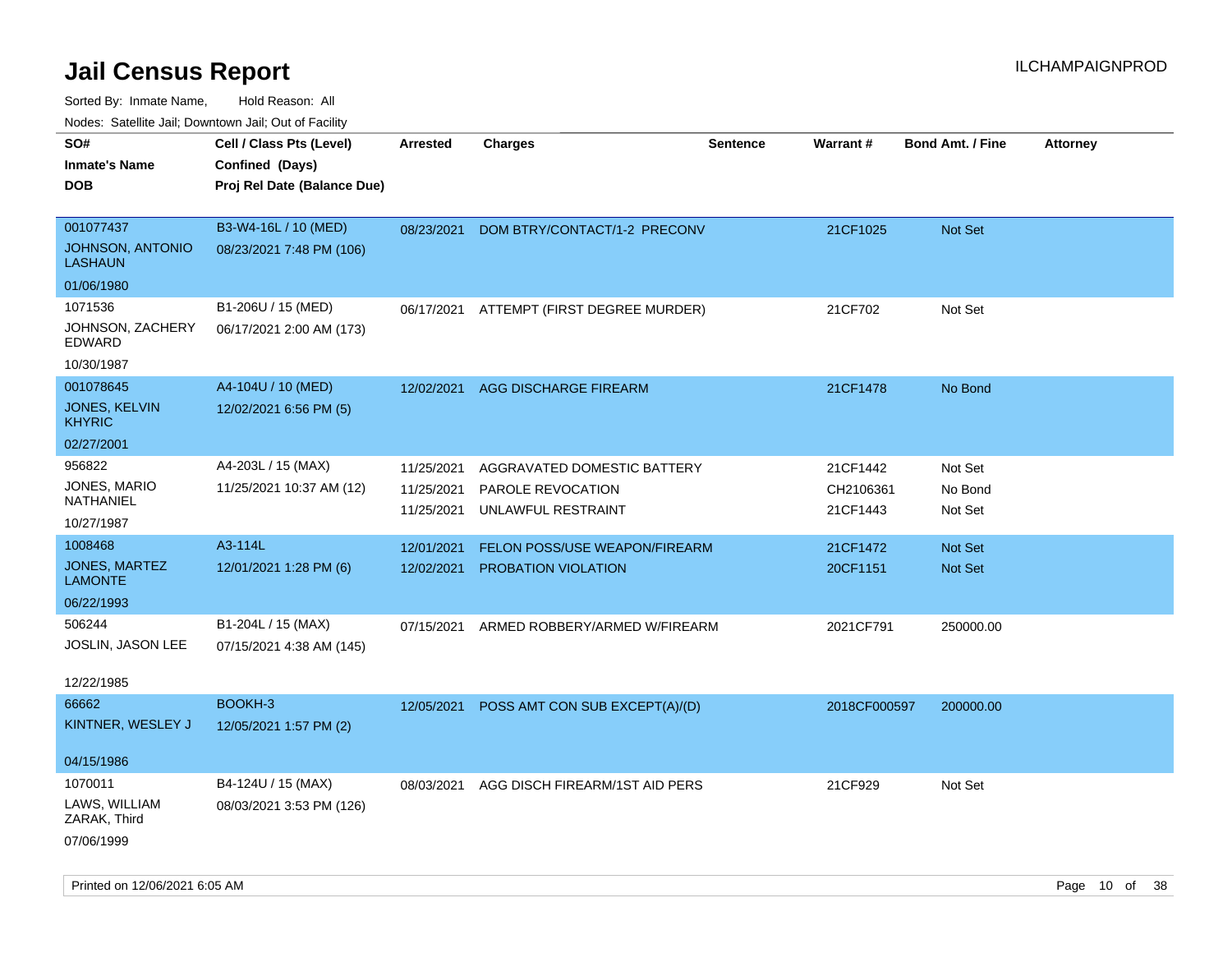| SO#                                         | Cell / Class Pts (Level)                       | <b>Arrested</b> | <b>Charges</b>                           | <b>Sentence</b>       | Warrant#     | <b>Bond Amt. / Fine</b> | <b>Attorney</b> |
|---------------------------------------------|------------------------------------------------|-----------------|------------------------------------------|-----------------------|--------------|-------------------------|-----------------|
| <b>Inmate's Name</b><br><b>DOB</b>          | Confined (Days)<br>Proj Rel Date (Balance Due) |                 |                                          |                       |              |                         |                 |
|                                             |                                                |                 |                                          |                       |              |                         |                 |
| 548089                                      | B1-204U / 15 (MAX)                             | 12/04/2020      | ATTEMPT (FIRST DEGREE MURDER)            |                       | 20CF1378     | Not Set                 |                 |
| LEWIS, LAWRENCE<br>PAUL, Third              | 12/04/2020 4:42 AM (368)                       | 12/04/2020      | METH DELIVERY/100<400 GRAMS              |                       | 20CF1481     | Not Set                 |                 |
| 02/08/1993                                  |                                                |                 | 12/04/2020 AGG DOMESTIC BATTERY/STRANGLE |                       | 18CF1507     | 10000.00                |                 |
| 001077524                                   | B2-T4-15U / 10 (SPH)                           | 12/14/2020      | AGG BATTERY/JUDGE/EMT                    |                       | 2020-CF-1212 | 10000.00                |                 |
| LEWIS, TREVOR                               | 12/14/2020 5:16 PM (358)                       | 12/14/2020      | <b>RESIDENTIAL ARSON</b>                 |                       | 2020-CF-1388 | 150000.00               |                 |
| <b>DANIEL</b>                               |                                                | 12/14/2020      | AGG BATTERY/PUBLIC PLACE                 |                       | 2020-CF-1231 | 50000.00                |                 |
| 06/03/2002                                  |                                                | 12/14/2020      | AGG BATTERY/PEACE OFFICER                |                       | 2020-CF-1211 | 10000.00                |                 |
| 001077621                                   | BOOKH-3                                        | 12/05/2021      | DRIVING ON SUSPENDED LICENSE             |                       | 2021TR6246   | 1500.00                 |                 |
| LINDSEY, DONALD RAY 12/05/2021 10:23 AM (2) |                                                | 12/05/2021      | AGG ASLT PEACE OFF/FIRE/ER WRK           |                       | 2021CF64     | 100000.00               |                 |
|                                             |                                                |                 |                                          |                       |              |                         |                 |
| 08/19/1996                                  |                                                |                 |                                          |                       |              |                         |                 |
| 542800<br>LOVE, REGINALD                    | A4-104L                                        | 12/03/2021      | MFG/DEL CANNABIS/>5,000 GRAMS            | 54m (DOC)             | 20-CF-917    | No Bond                 |                 |
| <b>MONTEAS</b>                              | 12/03/2021 10:00 AM (4)                        | 12/03/2021      | RECKLESS CONDUCT/BODILY HARM             |                       | 18CM187      | 1000.00                 |                 |
| 11/11/1985                                  |                                                |                 |                                          |                       |              |                         |                 |
| 1065002                                     | B1-206L / 10 (MED)                             | 11/16/2021      | DOMESTIC BTRY/CONTACT/VIO O/P            |                       | 2019CF001781 | 25000.00                |                 |
| LOVELESS, DUSTIN<br>DEE.                    | 11/16/2021 11:41 AM (21)                       | 11/16/2021      | DOM BTRY/CONTACT/1-2 PRECONV             |                       | 2021CF000494 | 25000.00                |                 |
| 06/17/1982                                  |                                                |                 |                                          |                       |              |                         |                 |
| 1072891                                     | A4-202L / 5 (ADS)                              | 11/29/2021      | AGG CRIM SEX ABUSE/BODILY HARM           | 3y/0m/0d (DO: 19CF664 |              | No Bond                 |                 |
| MALAK, ATILCAN                              | 11/29/2021 8:57 AM (8)                         |                 |                                          |                       |              |                         |                 |
| 02/17/1997                                  |                                                |                 |                                          |                       |              |                         |                 |
| 001078320                                   | A3-111L / 10 (MED)                             | 11/23/2021      | RESIST/OBSTRUCTING A PEACE OFFICEF       |                       | 21CM539      | Not Set                 |                 |
| <b>MARSH, PAUL</b><br><b>OLUFUNMILAYO</b>   | 11/23/2021 2:32 PM (14)                        |                 |                                          |                       |              |                         |                 |
| 07/13/1994                                  |                                                |                 |                                          |                       |              |                         |                 |
| 1000869                                     | B1-106L / 15 (MAX)                             | 09/11/2021      | FELON POSS/USE WEAPON/FIREARM            |                       | 21CF1102     | Not Set                 |                 |
| MARTIN, MANNIX<br><b>TILMOND</b>            | 09/12/2021 12:40 AM (86)                       |                 |                                          |                       |              |                         |                 |
| 07/19/1991                                  |                                                |                 |                                          |                       |              |                         |                 |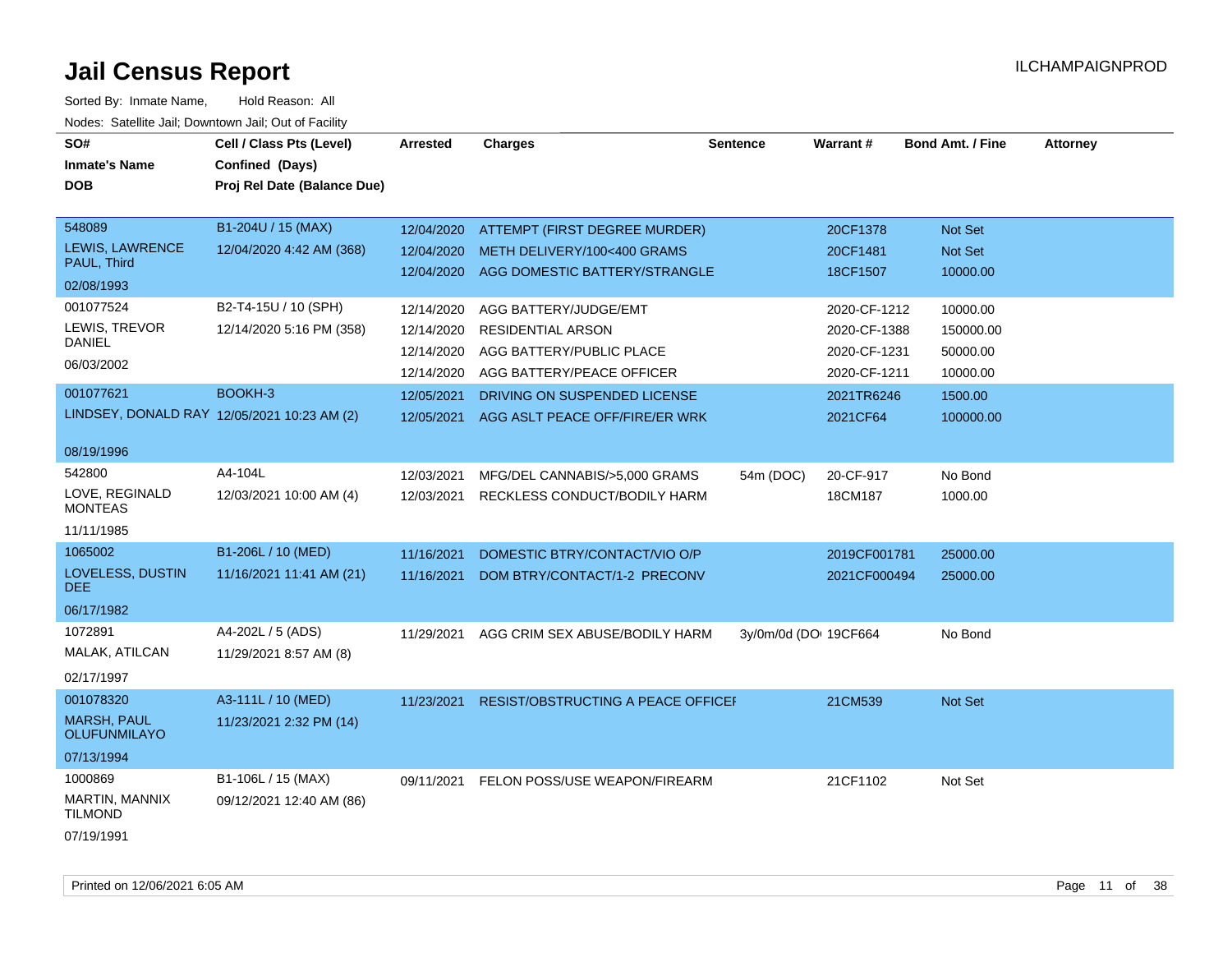Sorted By: Inmate Name, Hold Reason: All Nodes: Satellite Jail; Downtown Jail; Out of Facility

| SO#                                                  | Cell / Class Pts (Level)                     | <b>Arrested</b> | <b>Charges</b>                           | <b>Sentence</b> | Warrant#    | <b>Bond Amt. / Fine</b> | <b>Attorney</b> |
|------------------------------------------------------|----------------------------------------------|-----------------|------------------------------------------|-----------------|-------------|-------------------------|-----------------|
| <b>Inmate's Name</b>                                 | Confined (Days)                              |                 |                                          |                 |             |                         |                 |
| <b>DOB</b>                                           | Proj Rel Date (Balance Due)                  |                 |                                          |                 |             |                         |                 |
|                                                      |                                              |                 |                                          |                 |             |                         |                 |
| 48792                                                | B4-225U / 10 (MED)                           | 11/19/2021      | AGG BATTERY/DISCHARGE FIREARM            |                 | 21CF1425    | Not Set                 |                 |
| <b>MCCLAIN, HURCHEL</b><br><b>JOSEPH</b>             | 11/20/2021 4:11 AM (17)                      |                 |                                          |                 |             |                         |                 |
| 05/01/1979                                           |                                              |                 |                                          |                 |             |                         |                 |
| 001077938                                            | BOOKH-2 / 15 (ADS)                           | 05/10/2021      | AGG KIDNAPING DISCH FIR/HARM             |                 | 21CF532     | Not Set                 |                 |
| MCGAHA,                                              | 05/10/2021 7:02 PM (211)                     | 05/11/2021      | <b>MURDER</b>                            |                 | 2021-CF-215 | No Bond                 |                 |
| <b>CHRISTOPHER D</b>                                 |                                              | 05/27/2021      | ESCAPE FROM DEPT OF CORRECTION           |                 | 21CF600     | Not Set                 |                 |
| 07/27/1991                                           |                                              |                 |                                          |                 |             |                         |                 |
| 1043071                                              | A2-220L / 10 (MED)                           | 11/08/2021      | CRIM DMG/GOVT PROP/<\$500                |                 | 21CF1378    | <b>Not Set</b>          |                 |
| <b>MERRELL-</b><br>SUTHERLAND, ALICIA                | 11/08/2021 2:22 AM (29)                      | 11/08/2021      | CRIM TRESPASS TO STATE LAND              |                 | 2021CM208   | 25000.00                |                 |
| 11/26/1972                                           |                                              |                 |                                          |                 |             |                         |                 |
| 41584                                                | A4-103U / 15 (ADS)                           | 12/01/2021      | ARMED HABITUAL CRIMINAL                  |                 | 21CF1467    | Not Set                 |                 |
| MILLER, JOSE LOVELL 12/02/2021 1:04 AM (5)           |                                              |                 |                                          |                 |             |                         |                 |
| 10/07/1975                                           |                                              |                 |                                          |                 |             |                         |                 |
| 001077902                                            | A2-123L / 5 (ADS)                            | 11/21/2021      | <b>CRIM DAMAGE TO PROPERTY &lt;\$500</b> |                 | 21CF1427    | <b>Not Set</b>          |                 |
| MOFFETT, CAROLYN<br><b>REENE</b>                     | 11/21/2021 10:31 AM (16)                     | 11/23/2021      | <b>BATTERY/CAUSE BODILY HARM</b>         |                 | 21CM187     | <b>Not Set</b>          |                 |
| 10/23/1988                                           |                                              |                 |                                          |                 |             |                         |                 |
| 39106                                                | B4-121L / 10 (MED)                           | 10/12/2021      | DOMESTIC BATTERY/OTHER PRIOR             |                 | 21CF1217    | Not Set                 |                 |
| MOORE, ANDREW LEE, 10/12/2021 1:02 AM (56)<br>Junior |                                              |                 |                                          |                 |             |                         |                 |
| 04/12/1973                                           |                                              |                 |                                          |                 |             |                         |                 |
| 48033                                                | BOOKH-3                                      | 12/04/2021      | DOMESTIC BATTERY                         |                 | 2021CFAWOW  | <b>Not Set</b>          |                 |
| MOORE,<br><b>CHRISTOPHER ALLEN</b>                   | 12/04/2021 4:38 PM (3)                       |                 |                                          |                 |             |                         |                 |
| 07/02/1976                                           |                                              |                 |                                          |                 |             |                         |                 |
| 1076384                                              | A2-120L / 5 (ADS)                            | 10/28/2021      | RETAIL THEFT/DISP MERCH/<\$300           |                 | 21CM149     | 12500.00                |                 |
|                                                      | MURPHY, AZIA CIMONE 10/29/2021 12:49 AM (39) |                 |                                          |                 |             |                         |                 |

09/23/1995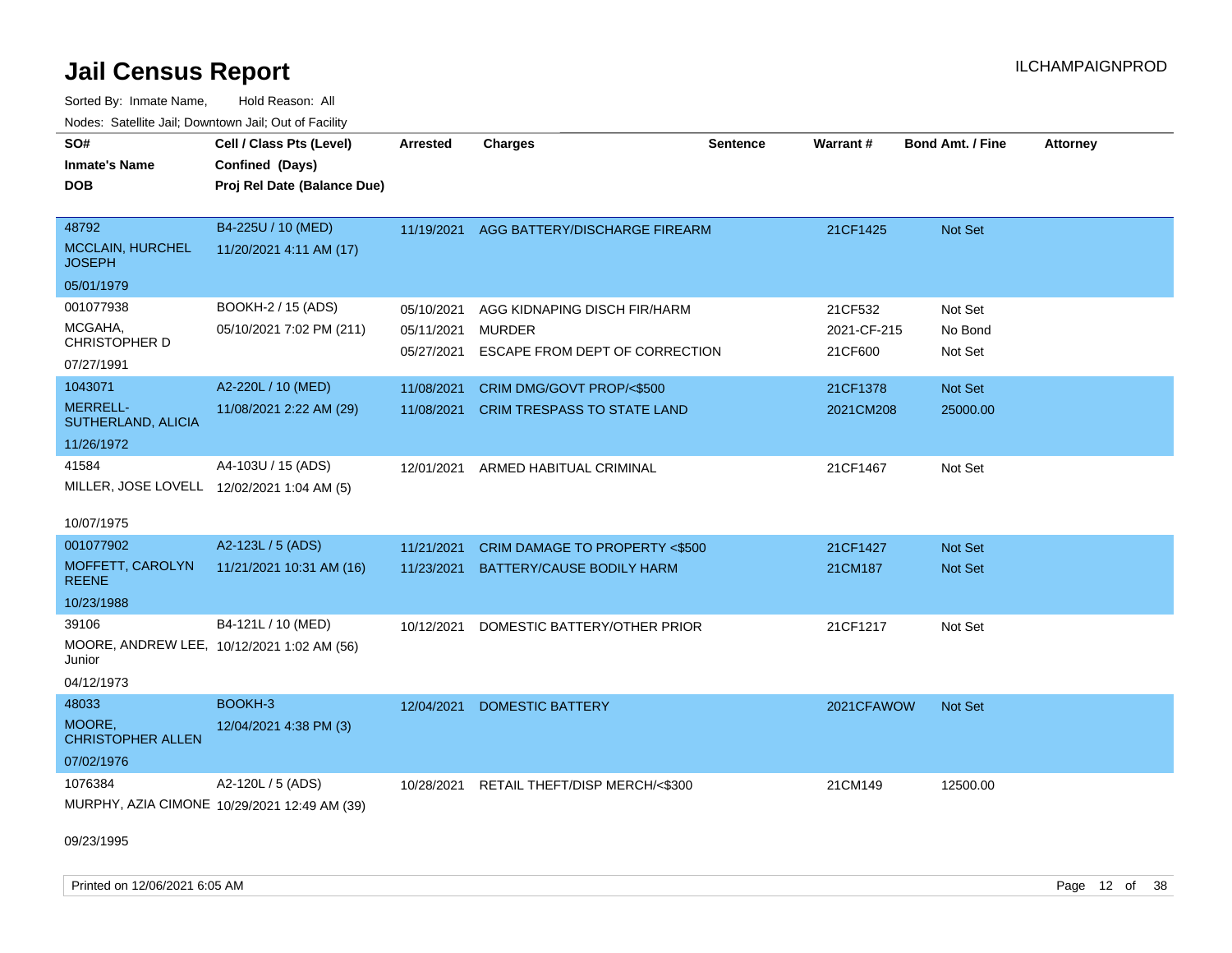| <u>Rodos.</u> Odiolino dali, Downtown dali, Odi of Fabilit |                             |                 |                                           |                 |              |                         |                 |
|------------------------------------------------------------|-----------------------------|-----------------|-------------------------------------------|-----------------|--------------|-------------------------|-----------------|
| SO#                                                        | Cell / Class Pts (Level)    | <b>Arrested</b> | <b>Charges</b>                            | <b>Sentence</b> | Warrant#     | <b>Bond Amt. / Fine</b> | <b>Attorney</b> |
| <b>Inmate's Name</b>                                       | Confined (Days)             |                 |                                           |                 |              |                         |                 |
| <b>DOB</b>                                                 | Proj Rel Date (Balance Due) |                 |                                           |                 |              |                         |                 |
|                                                            |                             |                 |                                           |                 |              |                         |                 |
| 001078517                                                  | B2-T1-02L / 15 (SPH)        | 10/19/2021      | ATTEMPT (FIRST DEGREE MURDER)             |                 | 21CF1267     | Not Set                 |                 |
| <b>NELSON, RORY</b><br><b>DEMOND</b>                       | 10/19/2021 3:55 AM (49)     |                 |                                           |                 |              |                         |                 |
| 08/14/1984                                                 |                             |                 |                                           |                 |              |                         |                 |
| 1064664                                                    | A4-205U / 10 (MED)          | 12/01/2021      | <b>DOMESTIC BATTERY</b>                   |                 | 20CF1443     | No Bond                 |                 |
| NEVAREZ, OSCAR<br><b>DEWEY</b>                             | 12/01/2021 4:46 PM (6)      |                 |                                           |                 |              |                         |                 |
| 09/26/1996                                                 | 12/29/2021 (0.00)           |                 |                                           |                 |              |                         |                 |
| 1009176                                                    | <b>BOOKH-5</b>              | 12/04/2021      | <b>RESIST/OBSTRUCTING A PEACE OFFICEF</b> |                 | 21CM294      | 1000.00                 |                 |
| OVERMAN, ZACHARY<br><b>WILLIAM</b>                         | 12/04/2021 1:46 PM (3)      | 12/04/2021      | AGGRAVATED ASSAULT                        |                 | 2020CM78     | No Bond                 |                 |
| 11/01/1992                                                 |                             |                 |                                           |                 |              |                         |                 |
| 1064809                                                    | B4-127L / 10 (MED)          | 11/03/2021      | CRIMINAL TRESPASS TO LAND                 |                 | 21CF1318     | 50000.00                |                 |
| PARKER, ALVIN<br>JARELL                                    | 11/03/2021 2:39 PM (34)     | 11/08/2021      | FELON POSS/USE FIREARM PRIOR              |                 | 21CF635      | 25000.00                |                 |
| 08/24/1982                                                 |                             |                 |                                           |                 |              |                         |                 |
| 1022441                                                    | <b>BOOKF-1 / 10 (ADS)</b>   | 10/27/2021      | AGG BATTERY/PEACE OFFICER                 |                 | 2021 CF 12   | No Bond                 |                 |
| PICKENS, DONTRELL<br><b>DEMAR</b>                          | 10/27/2021 1:39 PM (41)     | 10/27/2021      | AGG BATTERY/PEACE OFFICER                 |                 | 2020 CF 1488 | No Bond                 |                 |
| 12/10/1993                                                 |                             |                 |                                           |                 |              |                         |                 |
| 965211                                                     | B1-106U / 10 (MED)          | 11/23/2021      | VIOLATE SEX OFFENDER REGIS/2+             |                 | 21CF648      | 2410.00                 |                 |
| PINE, DUSTIN LAYNE                                         | 11/23/2021 11:28 PM (14)    | 11/23/2021      | MFG/DISTRIB LOOK-ALIKE SUB                |                 | 19CF46       | 3000.00                 |                 |
|                                                            |                             |                 |                                           |                 |              |                         |                 |
| 11/30/1988                                                 |                             |                 |                                           |                 |              |                         |                 |
| 999352                                                     | B3-W5-20L / 10 (MED)        | 09/09/2021      | <b>VIOLATE OP/OTHER PRIOR</b>             |                 | 21CF1092     | Not Set                 |                 |
| PIRLOT, JUSTIN LEE                                         | 09/09/2021 11:28 AM (89)    | 10/23/2021      | <b>FALSE REPORT OF OFFENSE</b>            |                 | 2019CF836    | 5000.00                 |                 |
| 11/08/1982                                                 |                             |                 |                                           |                 |              |                         |                 |
| 1069524                                                    | B4-224L / 15 (MAX)          | 08/08/2021      | MFG/DEL CANNABIS/30-500 GRAMS             |                 | 21CF953      | Not Set                 |                 |
| RAY DAVIS, KAMARI<br><b>DAYVON</b>                         | 08/09/2021 2:44 AM (120)    |                 |                                           |                 |              |                         |                 |
| 03/30/2000                                                 |                             |                 |                                           |                 |              |                         |                 |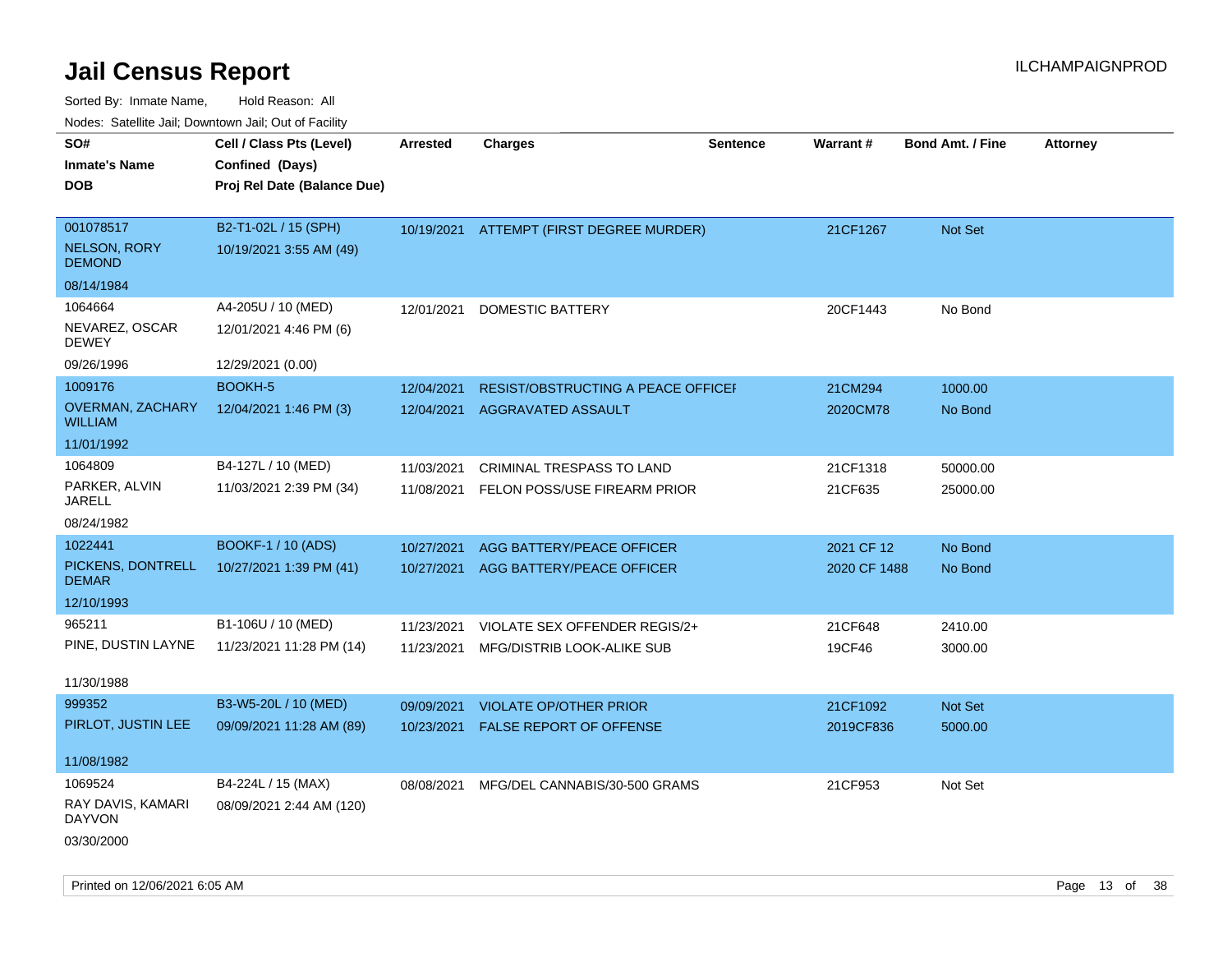| SO#<br><b>Inmate's Name</b><br><b>DOB</b> | Cell / Class Pts (Level)<br>Confined (Days)<br>Proj Rel Date (Balance Due) | Arrested   | <b>Charges</b>                        | <b>Sentence</b> | <b>Warrant#</b> | <b>Bond Amt. / Fine</b> | <b>Attorney</b> |
|-------------------------------------------|----------------------------------------------------------------------------|------------|---------------------------------------|-----------------|-----------------|-------------------------|-----------------|
| 45473                                     | B1-202L / 15 (MAX)                                                         | 11/23/2021 | CHIL SEX OFFEN/RESIDE DAY CARE        |                 | 21CF1275        | 10000.00                |                 |
| REXROAD, CALVIN<br><b>ALLEN</b>           | 11/23/2021 6:27 PM (14)                                                    |            | 11/23/2021 VIOLATE SEX OFFENDER REGIS |                 | 21CF546         | 50000.00                |                 |
| 10/04/1970                                |                                                                            |            |                                       |                 |                 |                         |                 |
| 001078602                                 | B4-226L / 10 (MED)                                                         | 11/21/2021 | AGGRAVATED DOMESTIC BATTERY           |                 | 21CF1428        | Not Set                 |                 |
| RICHARDSON,<br>JOHNNY LINDAL              | 11/21/2021 10:00 AM (16)                                                   |            |                                       |                 |                 |                         |                 |
| 06/27/2000                                |                                                                            |            |                                       |                 |                 |                         |                 |
| 979485                                    | B2-T4-16L / 15 (ADS)                                                       | 03/12/2021 | PRED CRIM SEX ASLT/VICTIM <13         |                 | 21CF282         | Not Set                 |                 |
| RODRIGUEZ, JOSHUA<br><b>ANTHONY</b>       | 03/12/2021 1:57 PM (270)                                                   |            |                                       |                 |                 |                         |                 |
| 04/06/1990                                |                                                                            |            |                                       |                 |                 |                         |                 |
| 1062817                                   | BOOKH-3                                                                    | 12/05/2021 | DISORDERLY CONDUCT                    |                 | 2021CMAWOW      | 100.00                  |                 |
| ROSILES-CASTILLO,<br>RENE                 | 12/05/2021 6:09 AM (2)                                                     |            |                                       |                 |                 |                         |                 |
| 07/29/1981                                |                                                                            |            |                                       |                 |                 |                         |                 |
| 1068592                                   | A3-115L / 15 (ADS)                                                         | 11/12/2021 | <b>BURGLARY</b>                       |                 | 21CF1393        | Not Set                 |                 |
| ROSS, TEVONTAE<br><b>TERRANCE</b>         | 11/12/2021 8:41 AM (25)                                                    |            |                                       |                 |                 |                         |                 |
| 12/15/1998                                |                                                                            |            |                                       |                 |                 |                         |                 |
| 61330                                     | A3-114U                                                                    | 12/01/2021 | ARMED HABITUAL CRIMINAL               |                 | 21CF1473        | Not Set                 |                 |
| RUFFIN, JONATHON<br>CECIL                 | 12/01/2021 5:34 AM (6)                                                     | 12/01/2021 | PAROLE REVOCATION                     |                 | CH2107545       | No Bond                 |                 |
| 05/10/1984                                |                                                                            |            |                                       |                 |                 |                         |                 |
| 1071161                                   | B4-124L / 15 (MAX)                                                         | 08/18/2021 | DELIVERY OF OR POSSESSION OF W/INT    |                 | 21CF1008        | No Bond                 |                 |
| SANDERS, MARKELL<br><b>LAMAR</b>          | 08/18/2021 6:18 PM (111)                                                   |            |                                       |                 |                 |                         |                 |
| 02/02/2000                                |                                                                            |            |                                       |                 |                 |                         |                 |
| 1047469                                   | B3-W5-18L / 10 (MED)                                                       | 07/03/2021 | CRIMINAL SEX ASSAULT/CONSENT          |                 | 21CF773         | Not Set                 |                 |
| ALLEN                                     | SCHINDLER, RICHARD 07/03/2021 10:25 PM (157)                               |            |                                       |                 |                 |                         |                 |
| 10/16/1979                                |                                                                            |            |                                       |                 |                 |                         |                 |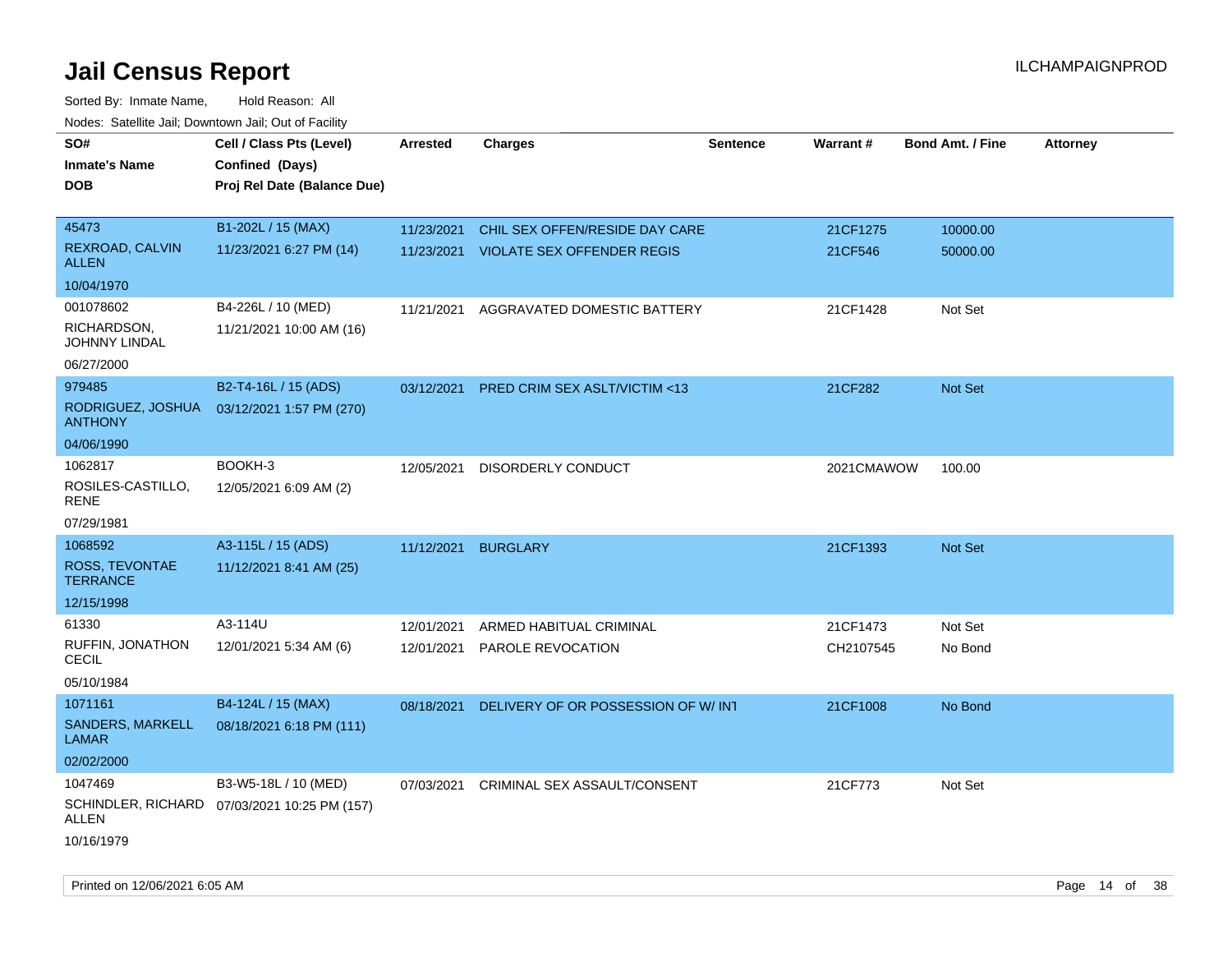| ivodes. Satellite Jali, Downtown Jali, Out of Facility |                             |                 |                                     |                 |           |                         |                 |
|--------------------------------------------------------|-----------------------------|-----------------|-------------------------------------|-----------------|-----------|-------------------------|-----------------|
| SO#                                                    | Cell / Class Pts (Level)    | <b>Arrested</b> | <b>Charges</b>                      | <b>Sentence</b> | Warrant#  | <b>Bond Amt. / Fine</b> | <b>Attorney</b> |
| <b>Inmate's Name</b>                                   | Confined (Days)             |                 |                                     |                 |           |                         |                 |
| <b>DOB</b>                                             | Proj Rel Date (Balance Due) |                 |                                     |                 |           |                         |                 |
|                                                        |                             |                 |                                     |                 |           |                         |                 |
| 001077488                                              | <b>BOOKH-8 / 5 (MIN)</b>    |                 | 11/30/2021 RETAIL THEFT             | 4y (DOC)        | 20CF1376  | No Bond                 |                 |
| SESSUM, NICHOLAS C 11/30/2021 6:56 AM (7)              |                             |                 |                                     |                 |           |                         |                 |
| 06/22/1989                                             |                             |                 |                                     |                 |           |                         |                 |
| 001078441                                              | BOOKF-3 / 15 (ADS)          | 10/01/2021      | ARMED HABITUAL CRIMINAL             |                 | 21CF1182  | Not Set                 |                 |
| SINGLETON, CORRIE<br><b>DERRELL</b>                    | 10/01/2021 12:36 PM (67)    |                 |                                     |                 |           |                         |                 |
| 05/07/1983                                             |                             |                 |                                     |                 |           |                         |                 |
| 38305                                                  | B2-T2-06L / 10 (SPH)        | 03/18/2020      | <b>CRIMINAL SEXUAL ABUSE</b>        |                 | 20CF-343  | 500000.00               |                 |
| STOVER, JOSH<br><b>ANDREW</b>                          | 03/18/2020 10:24 AM (629)   |                 |                                     |                 |           |                         |                 |
| 08/18/1973                                             |                             |                 |                                     |                 |           |                         |                 |
| 001078436                                              | B2-T1-04L / 10 (SPH)        | 09/30/2021      | <b>CRIMINAL SEX ASSAULT/CONSENT</b> |                 | 20CF255   | 150000.00               |                 |
| STRONG, CORTEZ                                         | 09/30/2021 2:47 PM (68)     |                 |                                     |                 |           |                         |                 |
| 04/13/1996                                             |                             |                 |                                     |                 |           |                         |                 |
| 1030307                                                | A4-204L / 10 (MED)          | 11/28/2021      | DOMESTIC BATTERY/OTHER PRIOR        |                 | 21CF1450  | No Bond                 |                 |
| <b>SUTTON, FRANKIE</b><br><b>DMARVIO</b>               | 11/28/2021 11:16 PM (9)     |                 |                                     |                 |           |                         |                 |
| 07/03/1983                                             |                             |                 |                                     |                 |           |                         |                 |
| 1066794                                                | B3-W2-07U / 5 (MIN)         | 09/07/2021      | VIOLATE OP/OTHER PRIOR              |                 | 21CF1061  | Not Set                 |                 |
| TAYLOR, STANLEY<br><b>JAMES</b>                        | 09/07/2021 7:01 AM (91)     |                 |                                     |                 |           |                         |                 |
| 01/05/1994                                             |                             |                 |                                     |                 |           |                         |                 |
| 001078471                                              | B4-127U / 10 (MED)          |                 | 10/11/2021 AGG UUW/VEHICLE/<21      |                 | 21CF1210  | 100.00                  |                 |
| THATCH, OMARION<br><b>DIAMONTE</b>                     | 10/11/2021 1:26 AM (57)     |                 |                                     |                 |           |                         |                 |
| 09/05/2003                                             |                             |                 |                                     |                 |           |                         |                 |
| 21252                                                  | B4-121U / 15 (MAX)          | 10/18/2021      | MFG/DEL 1<15 GR COCAINE/ANLG        |                 | 2021CF172 | 25000.00                |                 |
| THOMAS, ELIJAH                                         | 10/18/2021 12:35 AM (50)    |                 |                                     |                 |           |                         |                 |
| 07/31/1962                                             |                             |                 |                                     |                 |           |                         |                 |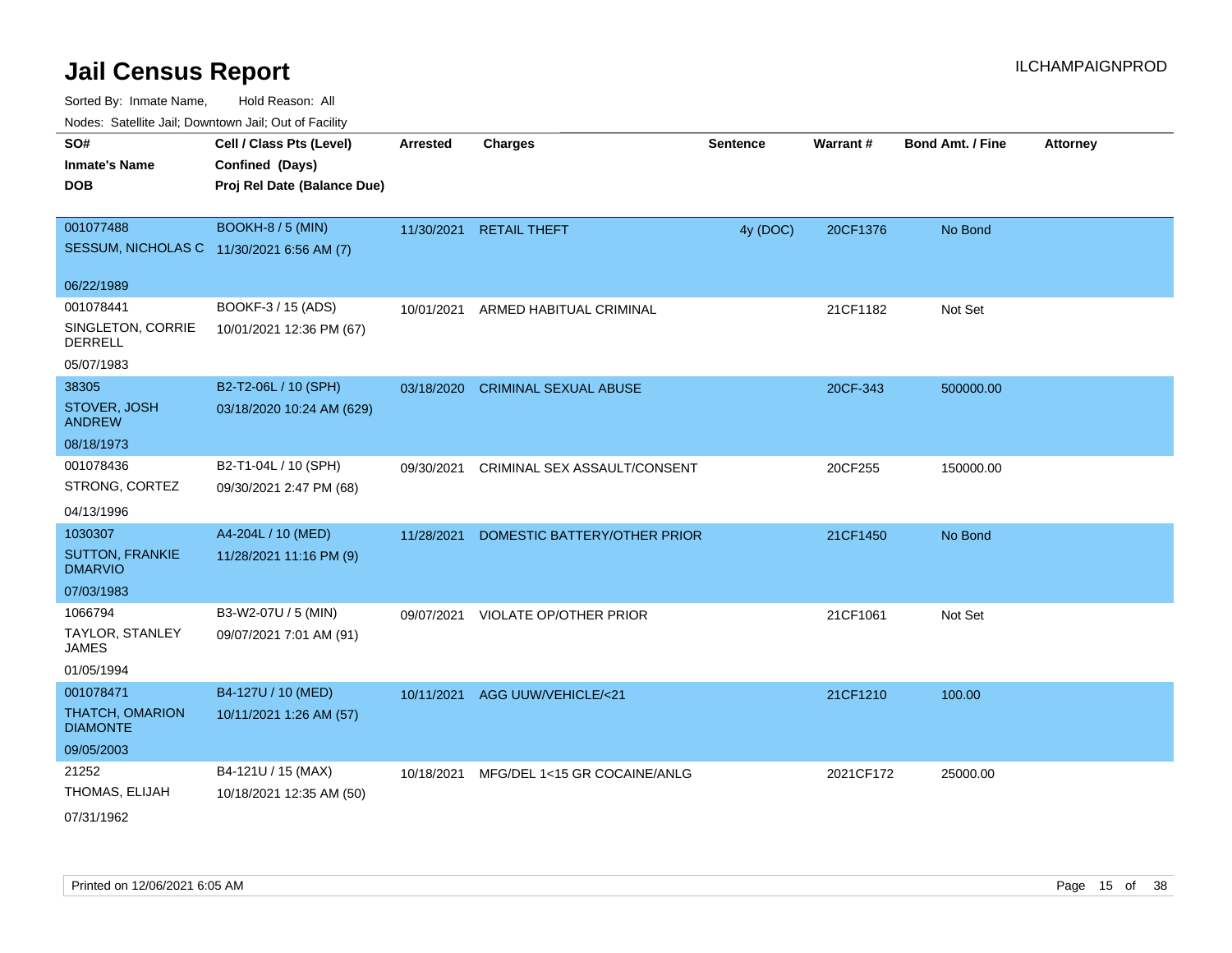Sorted By: Inmate Name, Hold Reason: All

Nodes: Satellite Jail; Downtown Jail; Out of Facility

| ivuutta. Saltiilitti valli, Duwilluwii Jalli, Out ol Facility |                             |            |                               |          |                 |                         |                 |
|---------------------------------------------------------------|-----------------------------|------------|-------------------------------|----------|-----------------|-------------------------|-----------------|
| SO#                                                           | Cell / Class Pts (Level)    | Arrested   | <b>Charges</b>                | Sentence | <b>Warrant#</b> | <b>Bond Amt. / Fine</b> | <b>Attorney</b> |
| <b>Inmate's Name</b>                                          | Confined (Days)             |            |                               |          |                 |                         |                 |
| <b>DOB</b>                                                    | Proj Rel Date (Balance Due) |            |                               |          |                 |                         |                 |
|                                                               |                             |            |                               |          |                 |                         |                 |
| 32058                                                         | B4-123U / 15 (MAX)          |            | 06/14/2021 AGG DISCH FIREARM  |          | 21CF690         | Not Set                 |                 |
| THOMPSON, STEVEN<br><b>ONEAL</b>                              | 06/14/2021 6:44 AM (176)    |            |                               |          |                 |                         |                 |
| 03/14/1969                                                    |                             |            |                               |          |                 |                         |                 |
| 32910                                                         | B3-W4-14L / 10 (MED)        | 10/04/2021 | DOM BTRY/HARM/1-2 PRECONV     |          | 21CF1189        | Not Set                 |                 |
| TULL, CHRISTOPHER<br><b>MICHAEL</b>                           | 10/04/2021 10:53 PM (64)    |            |                               |          |                 |                         |                 |
| 04/02/1971                                                    |                             |            |                               |          |                 |                         |                 |
| 001078529                                                     | A2-122L / 10 (ADS)          | 10/23/2021 | ARMED ROBBERY/NO FIREARM      |          | 21CF1286        | <b>Not Set</b>          |                 |
| <b>VANHOOK, ALEXIS</b><br><b>ANNE</b>                         | 10/23/2021 5:50 PM (45)     |            |                               |          |                 |                         |                 |
| 10/25/1998                                                    |                             |            |                               |          |                 |                         |                 |
| 1070737                                                       | A1-126L / 15 (MAX)          | 10/14/2021 | AGG KIDNAPG/<13/INTEL DISABL  |          | 2020CF418       | 250000.00               |                 |
| WASHINGTON,<br><b>JASTINA VIRGINIA</b>                        | 10/14/2021 12:02 PM (54)    |            |                               |          |                 |                         |                 |
| 04/11/2000                                                    |                             |            |                               |          |                 |                         |                 |
| 977140                                                        | B1-203L / 10 (MED)          | 10/24/2021 | ARMED HABITUAL CRIMINAL       |          | 21CF1289        | <b>Not Set</b>          |                 |
| <b>WEBSTER, DERRIAL</b><br><b>DEVON</b>                       | 10/24/2021 2:46 AM (44)     |            |                               |          |                 |                         |                 |
| 01/14/1990                                                    |                             |            |                               |          |                 |                         |                 |
| 001078328                                                     | B1-207U / 15 (MAX)          | 08/30/2021 | FELON POSS/USE WEAPON/FIREARM |          | 21CF1045        | Not Set                 |                 |
| WHITE, JUSTIN<br><b>STEVEN</b>                                | 08/30/2021 10:48 AM (99)    |            |                               |          |                 |                         |                 |
| 10/25/1995                                                    |                             |            |                               |          |                 |                         |                 |
| 503631                                                        | B4-223U / 10 (MED)          | 11/10/2021 | <b>PAROLE REVOCATION</b>      |          | CH2100061       | No Bond                 |                 |
| <b>WILLIAMS, DOUGLAS</b><br><b>LAMAR</b>                      | 11/10/2021 1:11 PM (27)     | 11/10/2021 | AGG BATTERY/USE DEADLY WEAPON |          | 20CF1340        | 25000.00                |                 |
| 03/01/1991                                                    |                             |            |                               |          |                 |                         |                 |
| 638552                                                        | B2-DR / 5 (SPH)             | 10/07/2021 | CHILD PORNOGRAPHY/PHOTOGRAPH  |          | 2021CF1207      | No Bond                 |                 |
| WILLIAMS, MICHAEL<br><b>JAMES</b>                             | 10/07/2021 12:20 PM (61)    |            |                               |          |                 |                         |                 |
| 03/29/1964                                                    |                             |            |                               |          |                 |                         |                 |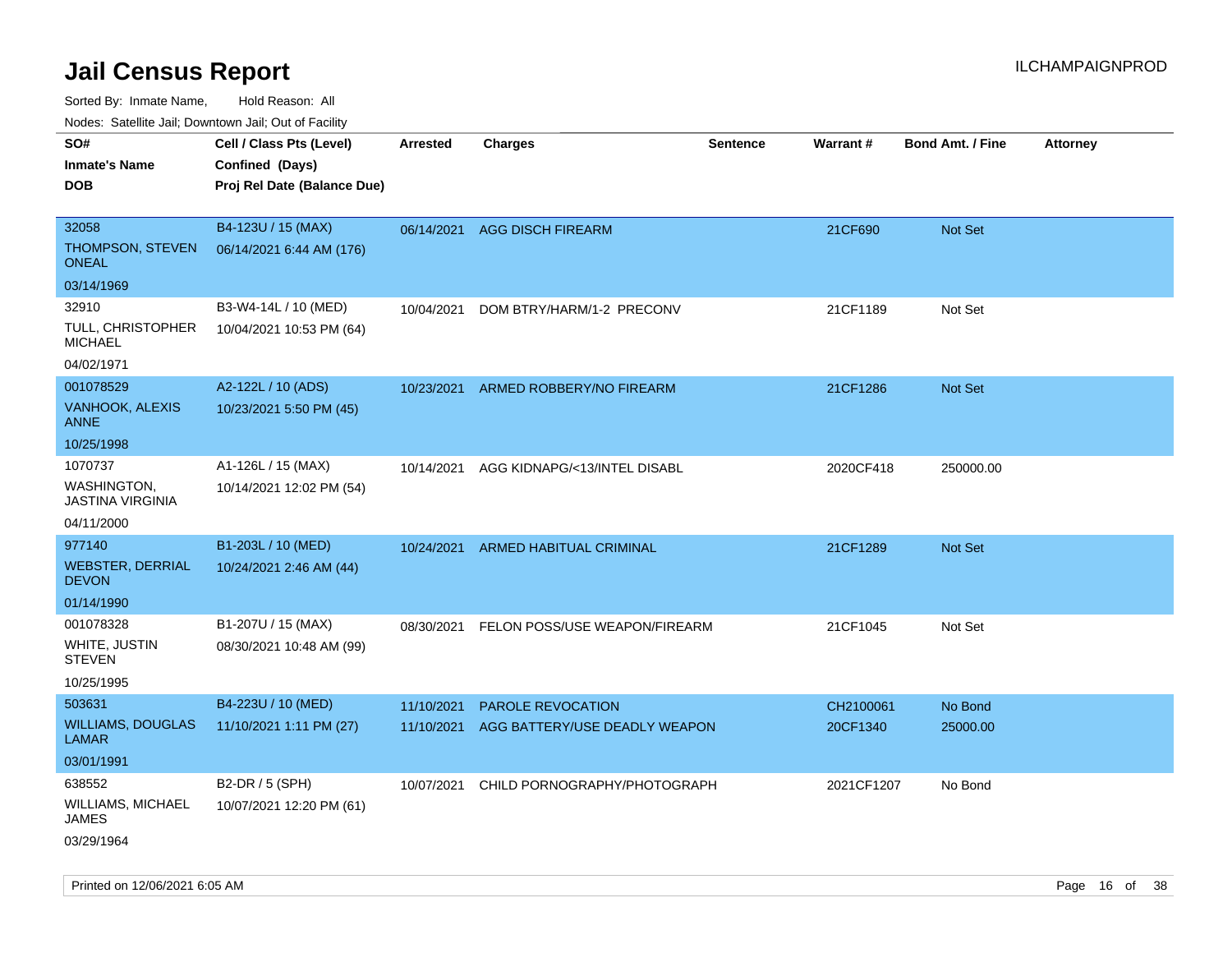| SO#                                     | Cell / Class Pts (Level)    | Arrested          | <b>Charges</b>                 | <b>Sentence</b> | Warrant#    | <b>Bond Amt. / Fine</b> | <b>Attorney</b> |
|-----------------------------------------|-----------------------------|-------------------|--------------------------------|-----------------|-------------|-------------------------|-----------------|
| <b>Inmate's Name</b>                    | Confined (Days)             |                   |                                |                 |             |                         |                 |
| <b>DOB</b>                              | Proj Rel Date (Balance Due) |                   |                                |                 |             |                         |                 |
|                                         |                             |                   |                                |                 |             |                         |                 |
| 1066370                                 | B1-101L / 15 (MAX)          | 07/28/2021        | ARMED VIOLENCE/CATEGORY III    |                 | 2021 CF 882 | Not Set                 |                 |
| <b>WILLIAMS, REONTE</b><br><b>REMIR</b> | 07/28/2021 5:40 AM (132)    |                   |                                |                 |             |                         |                 |
| 05/14/1999                              |                             |                   |                                |                 |             |                         |                 |
| 001078494                               | B1-104L / 15 (MAX)          | 10/15/2021        | AGG UNLAWFUL USE OF WEAPON/VEH |                 | 21CF1254    | No Bond                 |                 |
| <b>WILLIAMS, TAVARAZ</b><br>LASHAWN     | 10/15/2021 12:17 PM (53)    |                   |                                |                 |             |                         |                 |
| 04/19/1990                              |                             |                   |                                |                 |             |                         |                 |
| 972160                                  | BOOKH-3                     | 12/06/2021        | VIO BAIL BOND/CLASS A OFFENSE  |                 | 21CMAWOW    | 100.00                  |                 |
| <b>WOOD, ANTONIO</b>                    | 12/06/2021 2:08 AM (1)      |                   |                                |                 |             |                         |                 |
| 10/16/1981                              |                             |                   |                                |                 |             |                         |                 |
| <b>Total Satellite Jail: 127</b>        |                             | <b>Males: 113</b> | Females: 14<br>Unknown: 0      |                 |             |                         |                 |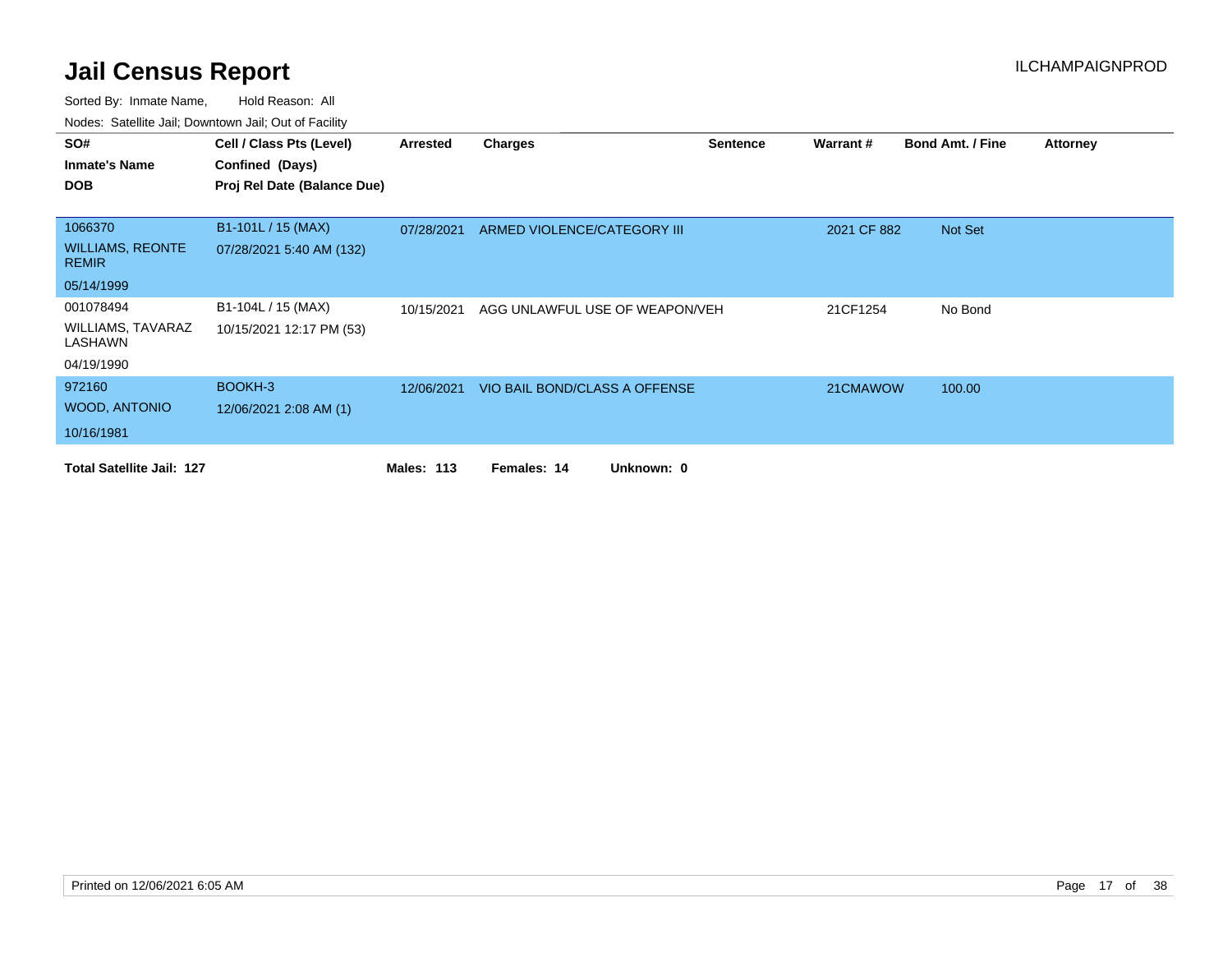|  |  | <b>Downtown Jail</b> |  |
|--|--|----------------------|--|
|  |  |                      |  |

| SO#<br><b>Inmate's Name</b><br><b>DOB</b> | Cell / Class Pts (Level)<br>Confined (Days)<br>Proj Rel Date (Balance Due) | <b>Arrested</b> | <b>Charges</b>                       | <b>Sentence</b> | Warrant#   | Bond Amt. / Fine | <b>Attorney</b> |
|-------------------------------------------|----------------------------------------------------------------------------|-----------------|--------------------------------------|-----------------|------------|------------------|-----------------|
| 1073165                                   | G4L / 5 (MIN)                                                              | 04/30/2021      | UNLWFL POSS/DRIVER/VEH/STOLEN        |                 | 21CF486    | Not Set          |                 |
| <b>ACKERMAN, CODY</b><br><b>JAMES</b>     | 04/30/2021 4:48 PM (221)                                                   | 04/30/2021      | FORGERY/ISSUE/DELIVER DOCUMENT       |                 | 19CF143    | 75000.00         |                 |
| 02/01/1989                                |                                                                            | 04/30/2021      | <b>BURGLARY</b>                      |                 | 21CF516    | Not Set          |                 |
|                                           |                                                                            | 05/03/2021      | FORGERY/ISSUE/DELIVER DOCUMENT       |                 | 2018CF689  | 2500.00 / 75.00  |                 |
| 001078535                                 | D3 / 15 (ADS)                                                              | 10/26/2021      | CRIM SEX ASSAULT/FORCE               |                 | 21CF1305   | Not Set          |                 |
| BERRY, DAVID ISAAC                        | 10/26/2021 10:52 AM (42)                                                   |                 |                                      |                 |            |                  |                 |
| 09/23/2000                                |                                                                            |                 |                                      |                 |            |                  |                 |
| 517915                                    | G8U / 5 (MIN)                                                              | 08/03/2021      | FORGERY/ISSUE/DELIVER DOCUMENT       |                 |            | No Bond          |                 |
| <b>BOXLEY, CHARLES</b><br><b>OMAR</b>     | 08/03/2021 2:18 PM (126)                                                   | 08/03/2021      | <b>BURGLARY</b>                      |                 | 21CF289    | 20000.00         |                 |
|                                           |                                                                            | 08/03/2021      | <b>BURGLARY</b>                      |                 | 21CF679    | 20000.00         |                 |
| 01/10/1985                                |                                                                            |                 |                                      |                 |            |                  |                 |
| 1067476                                   | F5L / 10 (MED)                                                             | 11/13/2021      | AGG DOMESTIC BATTERY/STRANGLE        |                 | 20CF575    | 5000.00          |                 |
| <b>BROWN, JAMES</b><br><b>BRONELL</b>     | 11/13/2021 2:35 AM (24)                                                    |                 | 11/13/2021 RESIDENTIAL BURGLARY      |                 | 21CF385    | 25000.00         |                 |
| 01/08/1996                                |                                                                            |                 |                                      |                 |            |                  |                 |
| 1075941                                   | G2L / 5 (MIN)                                                              | 10/08/2021      | <b>HARASS WITNESS/FAMILY MBR/REP</b> |                 | 2021CF1188 | 500000.00        |                 |
| <b>BROWN, LIONEL</b><br><b>TERRELL</b>    | 10/08/2021 5:16 PM (60)                                                    |                 |                                      |                 |            |                  |                 |
| 10/19/1981                                |                                                                            |                 |                                      |                 |            |                  |                 |
| 1071534                                   | C7L / 15 (ADS)                                                             | 09/18/2020      | AGG BATTERY/DISCHARGE FIREARM        |                 | 20CF1049   | Not Set          |                 |
| BRYANT, KETONE<br>LEVELL                  | 09/18/2020 1:19 PM (445)                                                   |                 |                                      |                 |            |                  |                 |
| 04/07/2000                                |                                                                            |                 |                                      |                 |            |                  |                 |
| 61904                                     | D4 / 15 (ADS)                                                              | 10/23/2021      | <b>ROBBERY</b>                       |                 | 21CF1287   | Not Set          |                 |
| <b>BURNETT, TIMOTHY</b><br><b>LYNN</b>    | 10/23/2021 5:43 PM (45)                                                    |                 |                                      |                 |            |                  |                 |
| 09/09/1983                                |                                                                            |                 |                                      |                 |            |                  |                 |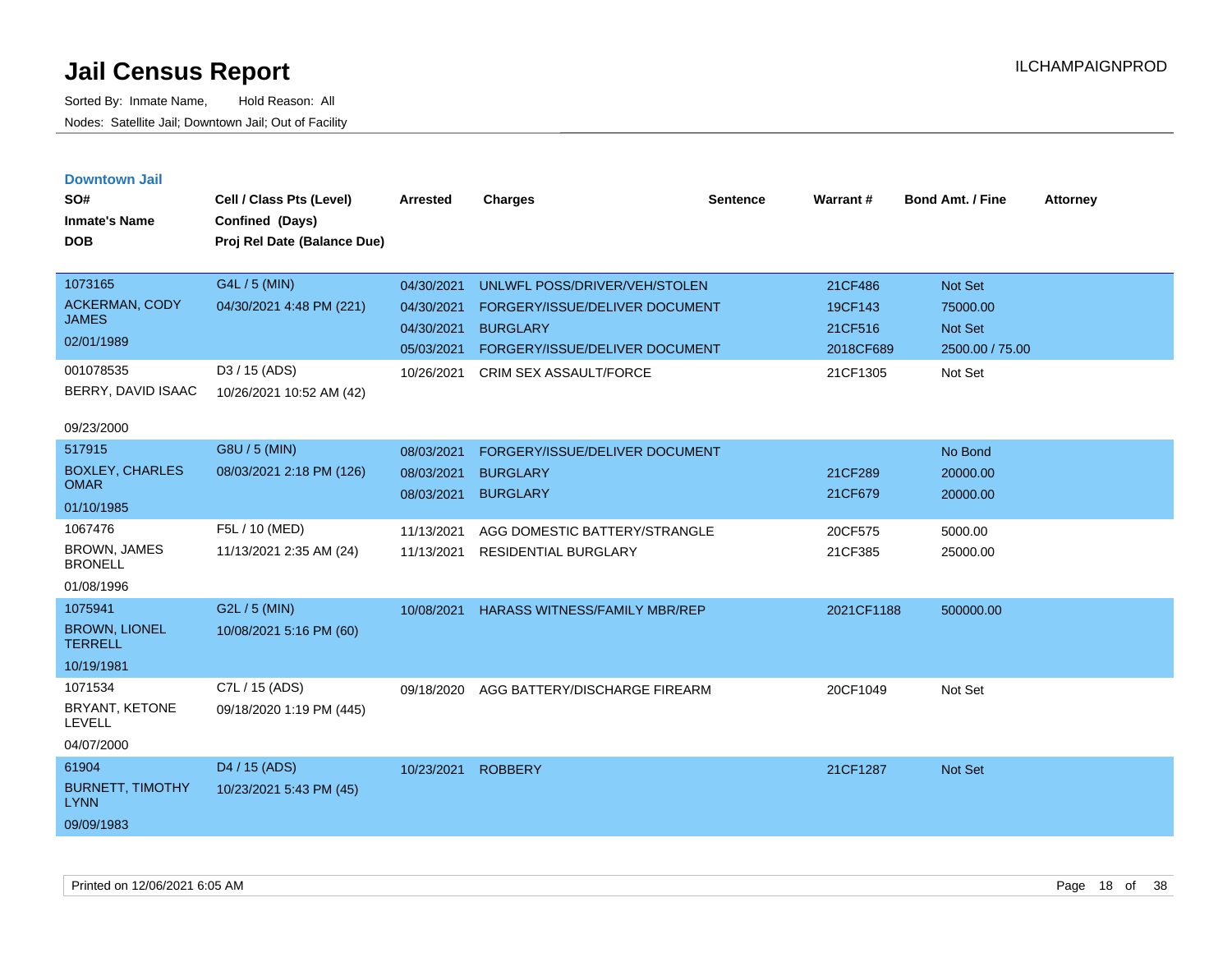Sorted By: Inmate Name, Hold Reason: All

Nodes: Satellite Jail; Downtown Jail; Out of Facility

| vouco. Catolino cali, Downtown cali, Out of Fability                      |                                                                            |                                        |                                                                                                |                 |                                  |                                 |                 |
|---------------------------------------------------------------------------|----------------------------------------------------------------------------|----------------------------------------|------------------------------------------------------------------------------------------------|-----------------|----------------------------------|---------------------------------|-----------------|
| SO#<br><b>Inmate's Name</b><br><b>DOB</b>                                 | Cell / Class Pts (Level)<br>Confined (Days)<br>Proj Rel Date (Balance Due) | <b>Arrested</b>                        | <b>Charges</b>                                                                                 | <b>Sentence</b> | <b>Warrant#</b>                  | <b>Bond Amt. / Fine</b>         | <b>Attorney</b> |
| 1075361<br><b>COWART, TORREY</b><br><b>BENJAMEN, Junior</b><br>11/22/1987 | J6L / 5 (ADS)<br>04/16/2021 9:17 PM (235)                                  | 04/16/2021                             | <b>BURGLARY</b>                                                                                |                 | 21CF414                          | Not Set                         |                 |
| 34111<br>CROSSLAND, KEVIN<br><b>SHAWN</b><br>10/02/1967                   | G6L / 5 (MIN)<br>10/29/2021 10:15 PM (39)                                  | 10/29/2021                             | OBSTRUCT JUST/DESTROY EVIDENCE                                                                 |                 | 2018CF1243                       | 50000.00                        |                 |
| 1067370<br><b>DAVIS, AUSTIN</b><br><b>CHRISTOPHER</b><br>08/11/1997       | E3L / 15 (MAX)<br>11/06/2021 12:23 AM (31)                                 | 11/05/2021                             | FIREARM/FOID INVALID/NOT ELIG                                                                  |                 | 21CF1370                         | <b>Not Set</b>                  |                 |
| 56063<br>DAVIS, DAMIEN<br><b>DOMINIQUE</b><br>02/28/1977                  | H4L / 10 (ADS)<br>09/18/2021 4:25 AM (80)                                  | 09/18/2021<br>09/19/2021<br>11/24/2021 | AGGRAVATED BATTERY<br>AGGRAVATED BATTERY<br><b>FUGITIVE FROM JUSTICE</b>                       |                 | 21CF1127<br>21CF1132<br>21CF1454 | Not Set<br>Not Set<br>Not Set   |                 |
| 1066719<br>DAVIS, TAVEON<br><b>CORNELIUS</b><br>12/21/1997                | C5L / 10 (MED)<br>06/09/2021 10:50 PM (181)                                | 06/09/2021<br>06/09/2021<br>06/09/2021 | AGG DOMESTIC BATTERY/STRANGLE<br>RET THEFT/DISP MERCH/>\$300<br>RETAIL THEFT/DISP MERCH/<\$300 |                 | 21CF310<br>19CF959<br>19CM897    | 100000.00<br>5000.00<br>3000.00 |                 |
| 001078223<br>DIEGO-MATEO,<br><b>JOAQUIN</b><br>01/23/2002                 | G9L / 5 (MIN)<br>11/09/2021 10:52 PM (28)                                  | 11/09/2021                             | AGG DUI/NO VALID DL                                                                            |                 | 21CF1382                         | Not Set                         |                 |
| 571307<br>DOMINGO-<br>CASTANEDA,<br>09/29/1989                            | J3L / 15 (ADS)<br>09/14/2020 11:19 PM (449)                                | 09/14/2020<br>09/14/2020               | CRIM SEXUAL ABUSE/CONSENT<br><b>PRED CRIM SEX ASLT/VICTIM &lt;13</b>                           |                 | 2020CF1026<br>2020CF1025         | Not Set<br><b>Not Set</b>       |                 |
| 527379<br>DRAKE, MARCELL<br><b>DEON</b>                                   | C9U / 15 (ADS)<br>10/25/2021 5:05 PM (43)                                  | 10/25/2021<br>10/27/2021               | ARMED HABITUAL CRIMINAL<br>AGG DOMESTIC BATTERY/STRANGLE                                       |                 | 21CF1297<br>21CF1245             | Not Set<br>Not Set              |                 |

04/20/1987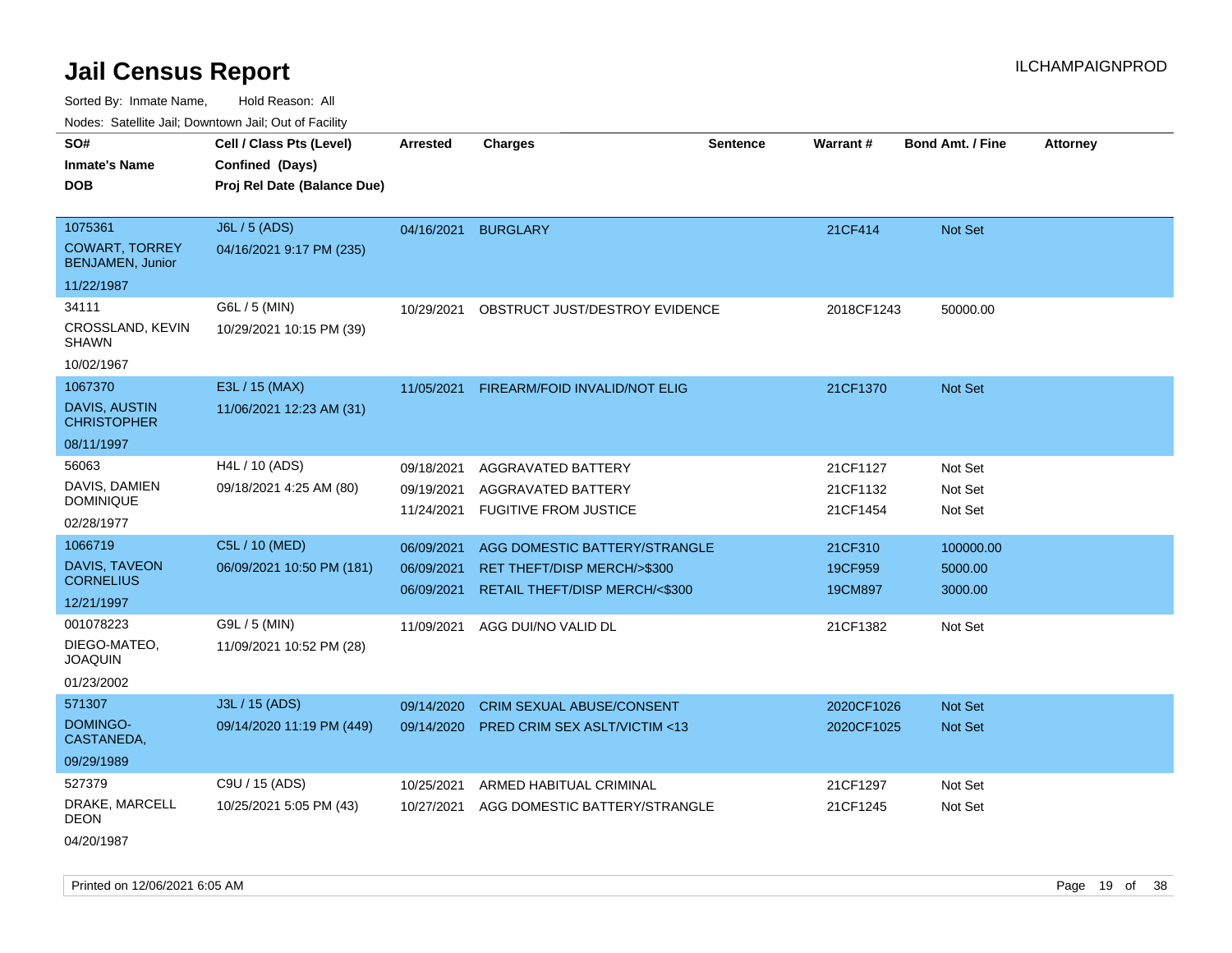Sorted By: Inmate Name, Hold Reason: All

Nodes: Satellite Jail; Downtown Jail; Out of Facility

| SO#<br><b>Inmate's Name</b><br><b>DOB</b>                      | Cell / Class Pts (Level)<br>Confined (Days)<br>Proj Rel Date (Balance Due) | Arrested                 | <b>Charges</b>                                                       | <b>Sentence</b> | Warrant#            | <b>Bond Amt. / Fine</b> | <b>Attorney</b> |
|----------------------------------------------------------------|----------------------------------------------------------------------------|--------------------------|----------------------------------------------------------------------|-----------------|---------------------|-------------------------|-----------------|
| 959292<br><b>DUNCAN, COREYON</b><br><b>ANTHONY</b>             | K1 / 15 (ADS)<br>04/01/2021 8:46 PM (250)                                  |                          | 04/01/2021 ATTEMPT (FIRST DEGREE MURDER)                             |                 | 2020CF565           | 2000000.00              |                 |
| 01/17/1989                                                     |                                                                            |                          |                                                                      |                 |                     |                         |                 |
| 1053207<br>FAUST, JAQUAVEON<br>LAVELL<br>07/25/1996            | K2 / 15 (SPH)<br>06/06/2019 2:24 PM (915)                                  | 06/06/2019               | MURDER/INTENT TO KILL/INJURE                                         |                 | 2019-CF849          | 2000000.00              |                 |
| 962759                                                         | E6L / 5 (ADS)                                                              | 07/16/2021               | <b>METH DELIVERY&lt;5 GRAMS</b>                                      |                 | 21CF833             | <b>Not Set</b>          |                 |
| FINLEY, KEVIN DANTE                                            | 07/16/2021 9:44 PM (144)                                                   | 07/29/2021               | AGG CRIM SEX ASSAULT/FELONY                                          |                 | 21CF891             | No Bond                 |                 |
| 12/28/1988                                                     |                                                                            |                          |                                                                      |                 |                     |                         |                 |
| 524764<br><b>FISCUS, ROBERT</b><br><b>LOWELL</b><br>02/17/1986 | G3L / 5 (MIN)<br>09/18/2021 10:50 AM (80)                                  | 09/18/2021               | METH DELIVERY/15<100 GRAMS                                           |                 | 21CF627             | 50000.00                |                 |
| 1068917                                                        | H1L / 5 (MIN)                                                              |                          |                                                                      |                 |                     |                         |                 |
| <b>GARCIA, JUAN</b><br><b>CARLOS</b>                           | 08/11/2021 9:24 PM (118)                                                   | 08/11/2021               | VIO ORDER/PRIOR VIO OF ORDER                                         |                 | 21CF965             | <b>Not Set</b>          |                 |
| 10/21/1997                                                     |                                                                            |                          |                                                                      |                 |                     |                         |                 |
| 1069726<br>GREER, CONNOR JAY                                   | G8L / 5 (MIN)<br>11/17/2021 5:26 PM (20)                                   | 11/17/2021<br>11/17/2021 | POSS AMT CON SUB EXCEPT(A)/(D)<br><b>BURGLARY W/O CAUSING DAMAGE</b> |                 | 21CF472<br>19CF1421 | 10000.00<br>10000.00    |                 |
| 02/22/1994                                                     |                                                                            |                          |                                                                      |                 |                     |                         |                 |
| 1073611                                                        | G5L / 5 (MIN)                                                              | 02/09/2021               | DELIVERY OF OR POSSESSION OF W/INT                                   |                 | 21CF160             | Not Set                 |                 |
| <b>HAYES, CAMERON</b><br><b>TAYLOR MALEEK</b>                  | 02/09/2021 3:10 PM (301)                                                   | 02/09/2021               | MFG 15>100 GR ECSTASY/ANALOG                                         |                 | 21CF121             | 500000.00               |                 |
| 08/10/1998                                                     |                                                                            |                          |                                                                      |                 |                     |                         |                 |
| 544770                                                         | F6L / 10 (MED)                                                             | 08/14/2021               | AGG DOMESTIC BATTERY/STRANGLE                                        |                 | 2021CF514           | 25000.00                |                 |
| HAYES, DEVON<br><b>JERMAINE</b>                                | 08/14/2021 2:56 AM (115)                                                   | 08/14/2021               | AGGRAVATED DOMESTIC BATTERY                                          |                 | 21CF977             | No Bond                 |                 |

11/07/1987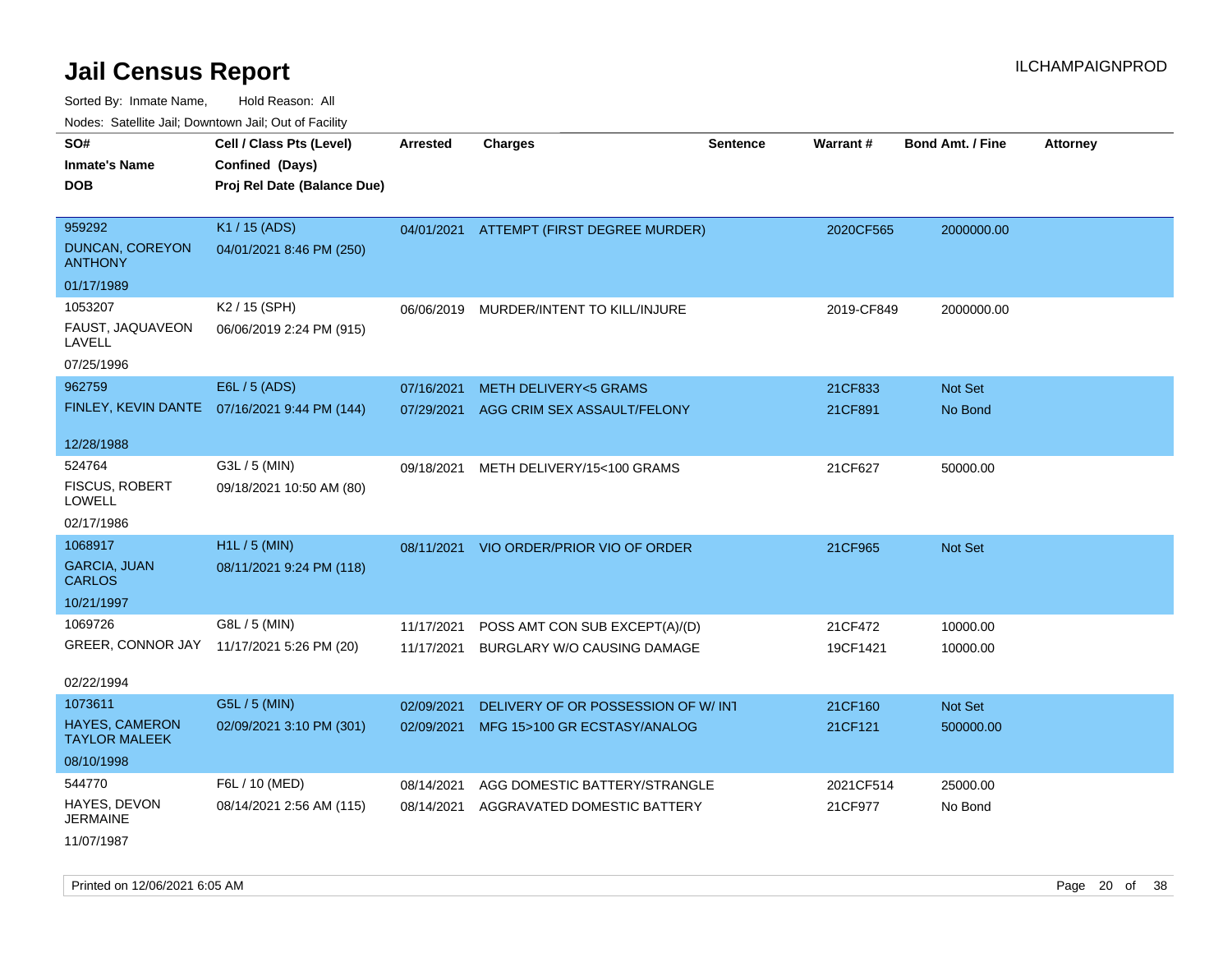Sorted By: Inmate Name, Hold Reason: All Nodes: Satellite Jail; Downtown Jail; Out of Facility

| <b>NOULD:</b> Catoline bail, Downtown bail, Out of I dollty |                                            |                 |                                  |                 |                 |                         |                 |
|-------------------------------------------------------------|--------------------------------------------|-----------------|----------------------------------|-----------------|-----------------|-------------------------|-----------------|
| SO#                                                         | Cell / Class Pts (Level)                   | <b>Arrested</b> | <b>Charges</b>                   | <b>Sentence</b> | <b>Warrant#</b> | <b>Bond Amt. / Fine</b> | <b>Attorney</b> |
| <b>Inmate's Name</b>                                        | Confined (Days)                            |                 |                                  |                 |                 |                         |                 |
| <b>DOB</b>                                                  | Proj Rel Date (Balance Due)                |                 |                                  |                 |                 |                         |                 |
|                                                             |                                            |                 |                                  |                 |                 |                         |                 |
| 1015002                                                     | J1L / 10 (ADS)                             | 07/22/2021      | AGGRAVATED BATTERY               |                 | 2021CF861       | Not Set                 |                 |
| HERRERA, ANDREW<br><b>WESLEY</b>                            | 07/22/2021 9:17 PM (138)                   |                 |                                  |                 |                 |                         |                 |
| 12/17/1993                                                  |                                            |                 |                                  |                 |                 |                         |                 |
| 1024228                                                     | K3 / 15 (SPH)                              | 04/24/2018      | *MURDER/INTENT TO KILL/INJURE    |                 | 2018-CF1170     | 5000000.00              |                 |
| HILL, JAMONTE<br>RASHAD                                     | 04/24/2018 4:07 PM (1,323)                 |                 |                                  |                 |                 |                         |                 |
| 05/23/1994                                                  |                                            |                 |                                  |                 |                 |                         |                 |
| 49618                                                       | J7L / 5 (ADS)                              | 10/26/2021      | CRIM DAMAGE TO PROPERTY <\$500   |                 | 2021CF1300      | 100.00                  |                 |
| HITES, STEVEN<br><b>WAYNE</b>                               | 10/26/2021 7:42 AM (42)                    | 11/24/2021      | FLEEING/ATTEMPT ELUDE OFFICER    |                 | 2021TR9315      | 1000.00                 |                 |
| 12/31/1979                                                  |                                            |                 |                                  |                 |                 |                         |                 |
| 1063119                                                     | F4L / 10 (MED)                             | 11/05/2021      | <b>BURGLARY</b>                  |                 | 2018CF877       | 10000.00                |                 |
| HUNT, KHALLEEL<br><b>MALIK</b>                              | 11/05/2021 7:47 AM (32)                    |                 |                                  |                 |                 |                         |                 |
| 03/28/1999                                                  |                                            |                 |                                  |                 |                 |                         |                 |
| 29206                                                       | $11 / 15$ (MAX)                            | 11/09/2021      | <b>AGGRAVATED BATTERY</b>        |                 | 21CF1381        | No Bond                 |                 |
| JOHNSON, REUBEN<br><b>MONTE</b>                             | 11/09/2021 11:30 AM (28)                   | 11/16/2021      | <b>PROBATION VIOLATION</b>       |                 | 20CF987         | Not Set                 |                 |
| 04/07/1956                                                  |                                            |                 |                                  |                 |                 |                         |                 |
| 1073894                                                     | E4U / 10 (ADS)                             | 09/09/2021      | VIOLATE SEX OFFENDER REGIS/2+    |                 | 2021CF920       | 10000.00                |                 |
|                                                             | JOKICH, ANTON VEGO 09/09/2021 2:14 PM (89) |                 |                                  |                 |                 |                         |                 |
| 05/30/1969                                                  |                                            |                 |                                  |                 |                 |                         |                 |
| 23138                                                       | D1 / 15 (MAX)                              | 06/17/2021      | <b>STALKING/TRANSMITS THREAT</b> |                 | 18CF1332        | <b>Not Set</b>          |                 |
| <b>JONES, GLENN</b><br><b>CLAYTON</b>                       | 06/17/2021 12:51 PM (173)                  | 06/17/2021      | AGG CRIM SEXUAL ABUSE/FELONY     |                 | 18-CF-1333      | Not Set                 |                 |
| 08/17/1958                                                  |                                            |                 |                                  |                 |                 |                         |                 |
| 1017120                                                     | G3U / 5 (MIN)                              | 10/29/2021      | BATTERY/CAUSE BODILY HARM        |                 | 21CM498         | Not Set                 |                 |
|                                                             | JONES, JOSHUA LYNN 10/29/2021 3:15 AM (39) | 10/29/2021      | AGG ASLT/USE DDLY WEAPON         |                 | 21CM452         | 2500.00                 |                 |
|                                                             |                                            |                 |                                  |                 |                 |                         |                 |

05/16/1993

Printed on 12/06/2021 6:05 AM Page 21 of 38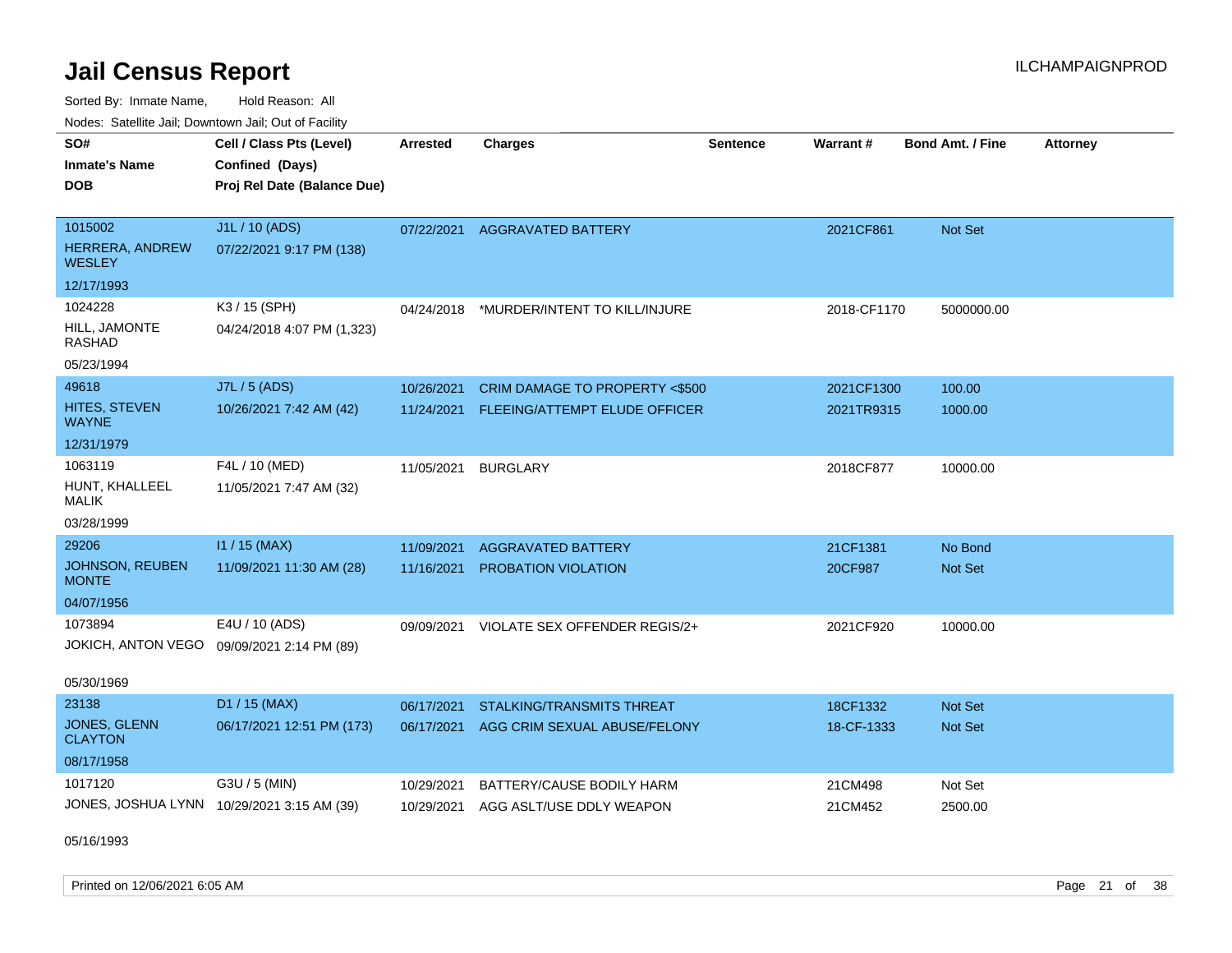| rougs. Calcing Jan, Downtown Jan, Out of Facility  |                                                                            |                 |                                                                       |                 |             |                         |                 |
|----------------------------------------------------|----------------------------------------------------------------------------|-----------------|-----------------------------------------------------------------------|-----------------|-------------|-------------------------|-----------------|
| SO#<br><b>Inmate's Name</b><br><b>DOB</b>          | Cell / Class Pts (Level)<br>Confined (Days)<br>Proj Rel Date (Balance Due) | <b>Arrested</b> | <b>Charges</b>                                                        | <b>Sentence</b> | Warrant#    | <b>Bond Amt. / Fine</b> | <b>Attorney</b> |
| 001077231<br>KOLESAR, JEREMY J                     | J5L / 10 (ADS)<br>11/02/2021 5:51 PM (35)                                  | 11/02/2021      | RECEIVE/POSS/SELL STOLEN VEH<br>12/03/2021 VIOLATE SEX OFFENDER REGIS | 6y (DOC)        | 2020CF466   | 15000.00<br>40000.00    |                 |
| 10/20/1979                                         |                                                                            |                 |                                                                       |                 |             |                         |                 |
| 24308<br>KWIATKOWSKI,<br>ROBERT JOHN<br>08/08/1963 | D <sub>2</sub> / 15 (MAX)<br>06/03/2021 10:40 PM (187)                     | 06/03/2021      | <b>ROBBERY</b>                                                        |                 | 21CF625     | No Bond                 |                 |
| 37260<br>LENARD, DEMETRIUS                         | C2U / 10 (ADS)<br>09/09/2021 1:44 AM (89)                                  | 09/09/2021      | FORGERY/ISSUE DOCUMENT/1 UPC                                          |                 | 2019 CF 559 | 200000.00               |                 |
| <b>MARQUIS</b><br>07/03/1973                       |                                                                            |                 |                                                                       |                 |             |                         |                 |
| 29681<br>LENOIR, JOHN<br><b>CHRISTOPHER</b>        | J2L / 15 (ADS)<br>07/14/2020 12:51 PM (511)                                | 07/14/2020      | PREDATORY CRIMINAL SEX ASSLT/CHILD                                    |                 | 20CF-781    | 250000.00               |                 |
| 04/20/1966                                         |                                                                            |                 |                                                                       |                 |             |                         |                 |
| 45113                                              | E4L / 15 (MAX)                                                             | 11/20/2021      | ARMED HABITUAL CRIMINAL                                               |                 | 21CF1424    | No Bond                 |                 |
| MARTIN, JEREMIAH<br><b>FRANCIS</b>                 | 11/20/2021 1:18 AM (17)                                                    |                 |                                                                       |                 |             |                         |                 |
| 01/18/1977                                         |                                                                            |                 |                                                                       |                 |             |                         |                 |
| 1066623                                            | G6U / 5 (MIN)                                                              | 11/17/2021      | MFG/DEL 15<100 GR COCA/ANALOG                                         |                 | 17CF1093    | 75000.00                |                 |
| MATA-OROZCO.<br>OLEGARIO                           | 11/17/2021 5:08 PM (20)                                                    |                 |                                                                       |                 |             |                         |                 |
| 03/06/1995                                         |                                                                            |                 |                                                                       |                 |             |                         |                 |
| 001078249<br>MCCLENDON, CALVIN<br>м                | B3 / 10 (MED)<br>08/07/2021 8:56 AM (122)                                  | 08/07/2021      | <b>FELON POSS/USE WEAPON/FIREARM</b>                                  |                 | 21CF947     | <b>Not Set</b>          |                 |
| 04/29/1990                                         |                                                                            |                 |                                                                       |                 |             |                         |                 |
| 40235                                              | G9U / 5 (MIN)                                                              | 10/04/2021      | AGG DUI/4                                                             |                 | 2021CF1145  | 35000.00                |                 |
| MERRIWEATHER,<br><b>MARCUS TODD</b>                | 10/04/2021 4:41 PM (64)                                                    |                 |                                                                       |                 |             |                         |                 |
| 11/28/1967                                         |                                                                            |                 |                                                                       |                 |             |                         |                 |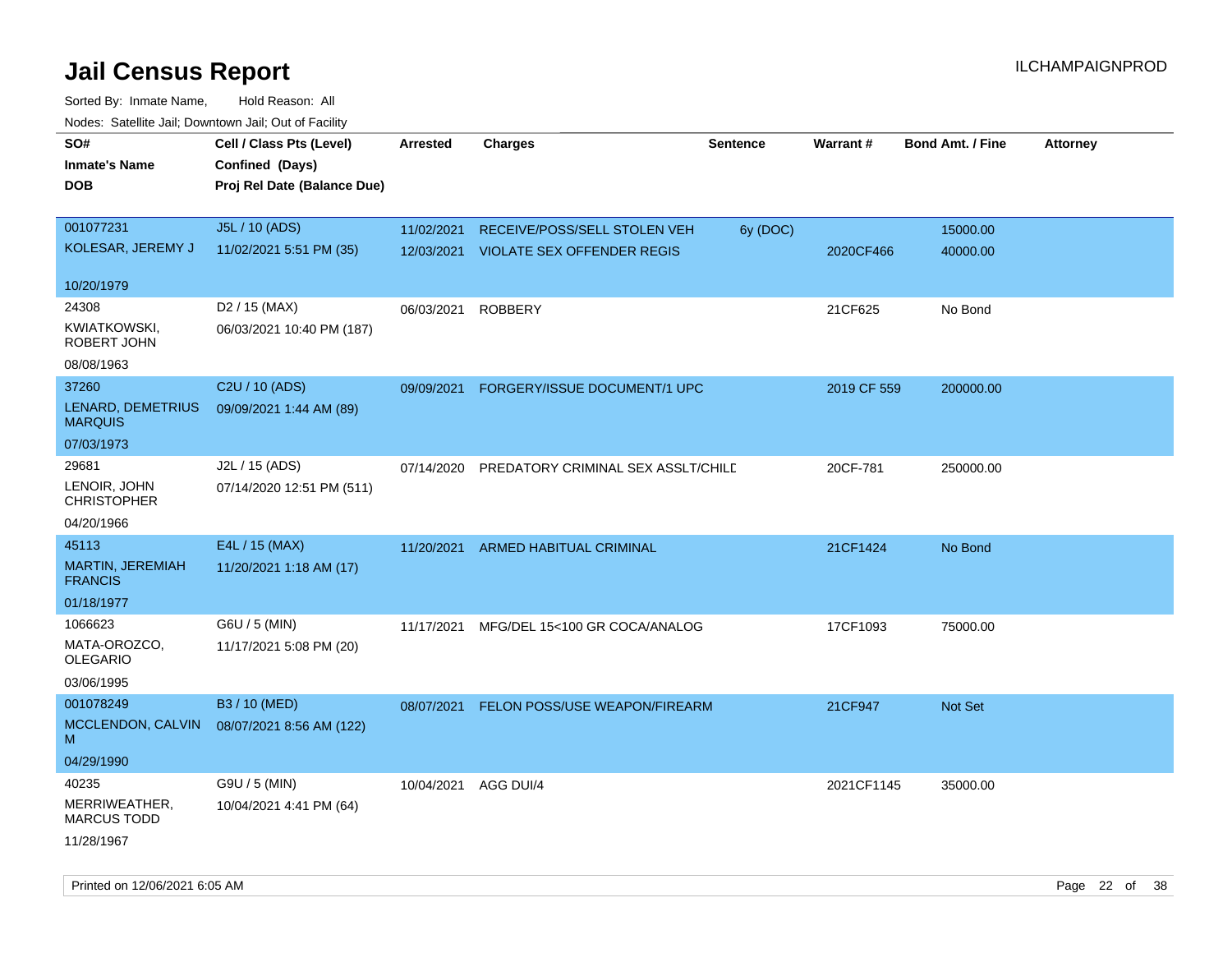Sorted By: Inmate Name, Hold Reason: All Nodes: Satellite Jail; Downtown Jail; Out of Facility

| Nuuts. Saltiille Jall, Downlown Jall, Oul of Facility |                             |            |                                                          |                 |                 |                         |                 |
|-------------------------------------------------------|-----------------------------|------------|----------------------------------------------------------|-----------------|-----------------|-------------------------|-----------------|
| SO#                                                   | Cell / Class Pts (Level)    | Arrested   | <b>Charges</b>                                           | <b>Sentence</b> | <b>Warrant#</b> | <b>Bond Amt. / Fine</b> | <b>Attorney</b> |
| <b>Inmate's Name</b>                                  | Confined (Days)             |            |                                                          |                 |                 |                         |                 |
| <b>DOB</b>                                            | Proj Rel Date (Balance Due) |            |                                                          |                 |                 |                         |                 |
|                                                       |                             |            |                                                          |                 |                 |                         |                 |
| 1040273                                               | E5U / 15 (ADS)              | 09/30/2021 | PRED CRIM SEX ASLT/VICTIM <13                            |                 | 21CF329         | 500000.00               |                 |
| <b>METCALFE, LANELL</b><br><b>JARON</b>               | 09/30/2021 11:32 PM (68)    |            |                                                          |                 |                 |                         |                 |
| 09/22/1988                                            |                             |            |                                                          |                 |                 |                         |                 |
| 1075635                                               | B <sub>2</sub> / 10 (ADS)   | 05/11/2021 | AGG DISCHARGE FIREARM/OCC VEH                            |                 | 21CF538         | Not Set                 |                 |
| MILES, DEVLON VON,<br>Junior                          | 05/11/2021 10:39 PM (210)   | 05/11/2021 | MFG/DEL CANNABIS/30-500 GRAMS                            |                 | 20CF1402        | 100000.00               |                 |
| 11/04/2000                                            |                             |            |                                                          |                 |                 |                         |                 |
| 1069209                                               | H2L / 10 (ADS)              | 04/07/2021 | AGG BATTERY/GREAT BODILY HARM                            |                 | 21CF376         | <b>Not Set</b>          |                 |
| <b>MOORE, DEVONTE</b><br>JAMAL                        | 04/07/2021 6:25 PM (244)    |            |                                                          |                 |                 |                         |                 |
| 09/24/1995                                            |                             |            |                                                          |                 |                 |                         |                 |
| 966887                                                | F7L / 15 (MAX)              | 11/05/2021 | DELIVERY OF OR POSSESSION OF W/IN110y/0m/0d (DC 19CF1425 |                 |                 | No Bond                 |                 |
| NELSON, DARRYL<br>WAYNE                               | 11/05/2021 11:00 AM (32)    |            |                                                          |                 |                 |                         |                 |
| 01/16/1984                                            |                             |            |                                                          |                 |                 |                         |                 |
| 001078357                                             | H6L / 15 (ADS)              | 09/17/2021 | ARMED ROBBERY/ARMED W/FIREARM                            |                 | 21CF1128        | <b>Not Set</b>          |                 |
| PETTIGREW, CAREY                                      | 09/17/2021 9:56 AM (81)     | 09/17/2021 | ARMED ROBBERY/ARMED W/FIREARM                            |                 | 21CF1129        | <b>Not Set</b>          |                 |
| <b>CORNITRIAS DEOBLO</b>                              |                             | 09/17/2021 | ARMED ROBBERY/ARMED W/FIREARM                            |                 | 21CF1230        | <b>Not Set</b>          |                 |
| 08/31/1986                                            |                             |            |                                                          |                 |                 |                         |                 |
| 1072114                                               | A1U / 15 (SPH)              | 01/17/2021 | ATTEMPT (FIRST DEGREE MURDER)                            |                 | 2021CF65        | Not Set                 |                 |
| ROBINSON, DONNELL<br><b>LEVON</b>                     | 01/17/2021 2:40 PM (324)    | 01/17/2021 | ARMED ROBBERY/NO FIREARM                                 |                 | 2020CF824       | 75000.00                |                 |
|                                                       |                             | 02/17/2021 | AGGRAVATED BATTERY                                       | 4y (DOC)        |                 | 250000.00               |                 |
| 10/23/2000                                            |                             |            |                                                          |                 |                 |                         |                 |
| 980761                                                | B1 / 10 (MED)               | 06/07/2021 | DOMESTIC BATTERY/OTHER PRIOR                             | 5y (DOC)        |                 | <b>Not Set</b>          |                 |
| <b>ROBINSON, LEON</b><br><b>SOLOMON</b>               | 06/07/2021 1:53 AM (183)    |            |                                                          |                 |                 |                         |                 |
| 10/22/1983                                            |                             |            |                                                          |                 |                 |                         |                 |
| 1006507                                               | 14 / 10 (ADS)               | 10/21/2021 | AGG ASLT/USE DDLY WEAPON                                 |                 | 21CM123         | 1000.00                 |                 |
| RODGERS, DYLAN                                        | 10/21/2021 12:34 AM (47)    | 10/21/2021 | DOMESTIC BATTERY/OTHER PRIOR                             |                 | 21CF1269        | Not Set                 |                 |
| ROBERT                                                |                             | 10/21/2021 | PROBATION VIOLATION                                      |                 | 2019CF1220      | 10000.00                |                 |
| 12/12/1991                                            |                             |            |                                                          |                 |                 |                         |                 |

Printed on 12/06/2021 6:05 AM Page 23 of 38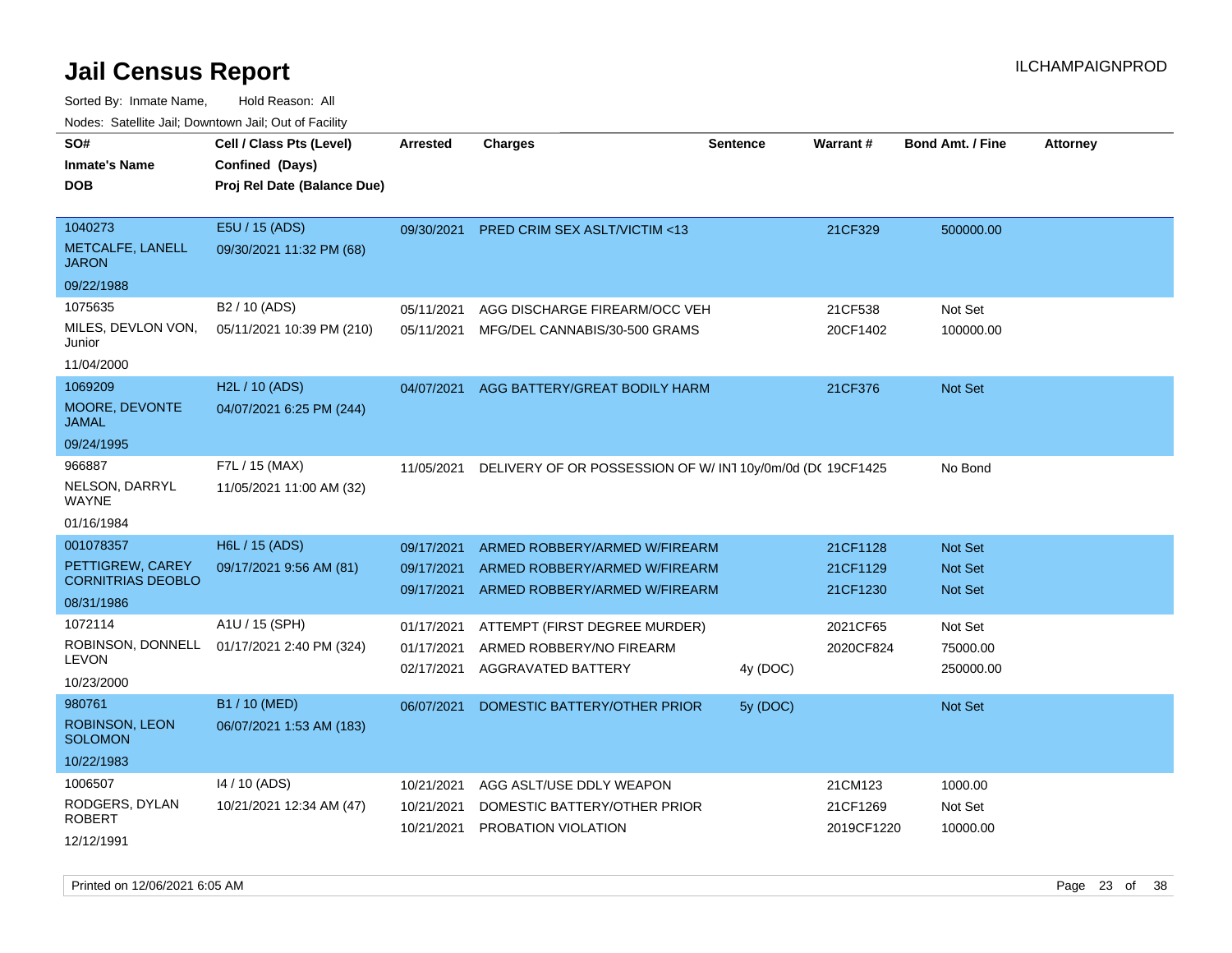Sorted By: Inmate Name, Hold Reason: All Nodes: Satellite Jail; Downtown Jail; Out of Facility

| Noues. Salenne Jan, Downlown Jan, Out of Facility |                             |                 |                                |                 |            |                         |                 |
|---------------------------------------------------|-----------------------------|-----------------|--------------------------------|-----------------|------------|-------------------------|-----------------|
| SO#                                               | Cell / Class Pts (Level)    | <b>Arrested</b> | <b>Charges</b>                 | <b>Sentence</b> | Warrant#   | <b>Bond Amt. / Fine</b> | <b>Attorney</b> |
| <b>Inmate's Name</b>                              | Confined (Days)             |                 |                                |                 |            |                         |                 |
| <b>DOB</b>                                        | Proj Rel Date (Balance Due) |                 |                                |                 |            |                         |                 |
|                                                   |                             |                 |                                |                 |            |                         |                 |
| 1069960                                           | G7L / 5 (MIN)               | 09/28/2021      | IDENTITY THEFT/\$2K-\$10K      |                 | 21CF952    | 10000.00                |                 |
| SHELTON, JOSIAH<br><b>TIMOTHY</b>                 | 09/28/2021 2:04 AM (70)     |                 |                                |                 |            |                         |                 |
| 02/23/1980                                        |                             |                 |                                |                 |            |                         |                 |
| 960772                                            | G1L / 5 (MIN)               | 11/11/2021      | POSSESSION OF METH< 5 GRAMS    | 3y (DOC)        | 2020CF362  | No Bond                 |                 |
| STARK, FARON<br><b>MICHAEL</b>                    | 11/11/2021 10:28 PM (26)    |                 |                                |                 |            |                         |                 |
| 05/12/1988                                        |                             |                 |                                |                 |            |                         |                 |
| 1057312                                           | G <sub>2U</sub>             | 11/10/2021      | HOME INVASION/FIREARM          |                 | 21CF1388   | Not Set                 |                 |
| <b>STARKS, RAMEON</b><br><b>TAHZIER</b>           | 11/10/2021 9:51 PM (27)     | 11/30/2021      | <b>THEFT</b>                   |                 | 21CF1194   | 100000.00               |                 |
| 12/18/1996                                        |                             |                 |                                |                 |            |                         |                 |
| 1051104                                           | G1U / 5 (MIN)               | 05/26/2021      | METH DELIVERY/5<15 GRAMS       |                 | 21CF598    | Not Set                 |                 |
| STOVER, ANDREW                                    | 05/27/2021 12:59 AM (194)   | 05/26/2021      | DRIVING ON REVOKED LICENSE     |                 | 21TR4000   | Not Set                 |                 |
| WADE                                              |                             | 05/26/2021      | <b>BURGLARY</b>                |                 | 21CF667    | Not Set                 |                 |
| 07/20/1994                                        |                             |                 |                                |                 |            |                         |                 |
| 1024184                                           | H5L / 10 (ADS)              | 09/08/2021      | AGG ASLT PEACE OFF/FIRE/ER WRK |                 | 20CF1051   | No Bond                 |                 |
| SULLIVAN, CODY<br><b>MICHAEL</b>                  | 09/08/2021 3:28 PM (90)     |                 |                                |                 |            |                         |                 |
| 08/15/1994                                        |                             |                 |                                |                 |            |                         |                 |
| 1068839                                           | F8L / 15 (MAX)              | 08/07/2020      | <b>HOMICIDE</b>                |                 | 2020-CF851 | 1000000.00              |                 |
| TAYLOR, LONDON<br>JAVON                           | 08/07/2020 10:30 AM (487)   |                 |                                |                 |            |                         |                 |
| 08/16/1999                                        |                             |                 |                                |                 |            |                         |                 |
| 1004142                                           | F9L / 15 (MAX)              | 10/22/2021      | PAROLE REVOCATION              |                 |            | Not Set                 |                 |
| TOY, KAYON LARENZ                                 | 10/22/2021 1:01 PM (46)     | 10/27/2021      | POSSESSION OF METH/15<100GRAMS |                 | 2021CF1298 | 1500000.00              |                 |
| 09/12/1991                                        |                             |                 |                                |                 |            |                         |                 |
| 1056971                                           | D6 / 10 (ADS)               | 08/07/2021      | FELON POSS/USE WEAPON/FIREARM  |                 | 21CF948    | No Bond                 |                 |
| TRAVIS, DENZEL<br>DANTRELL                        | 08/07/2021 7:36 AM (122)    | 08/08/2021      | AGG BATTERY/PUBLIC PLACE       |                 | 2020CF647  | 25000.00                |                 |
| 03/21/1993                                        |                             |                 |                                |                 |            |                         |                 |

Printed on 12/06/2021 6:05 AM **Page 24 of 38**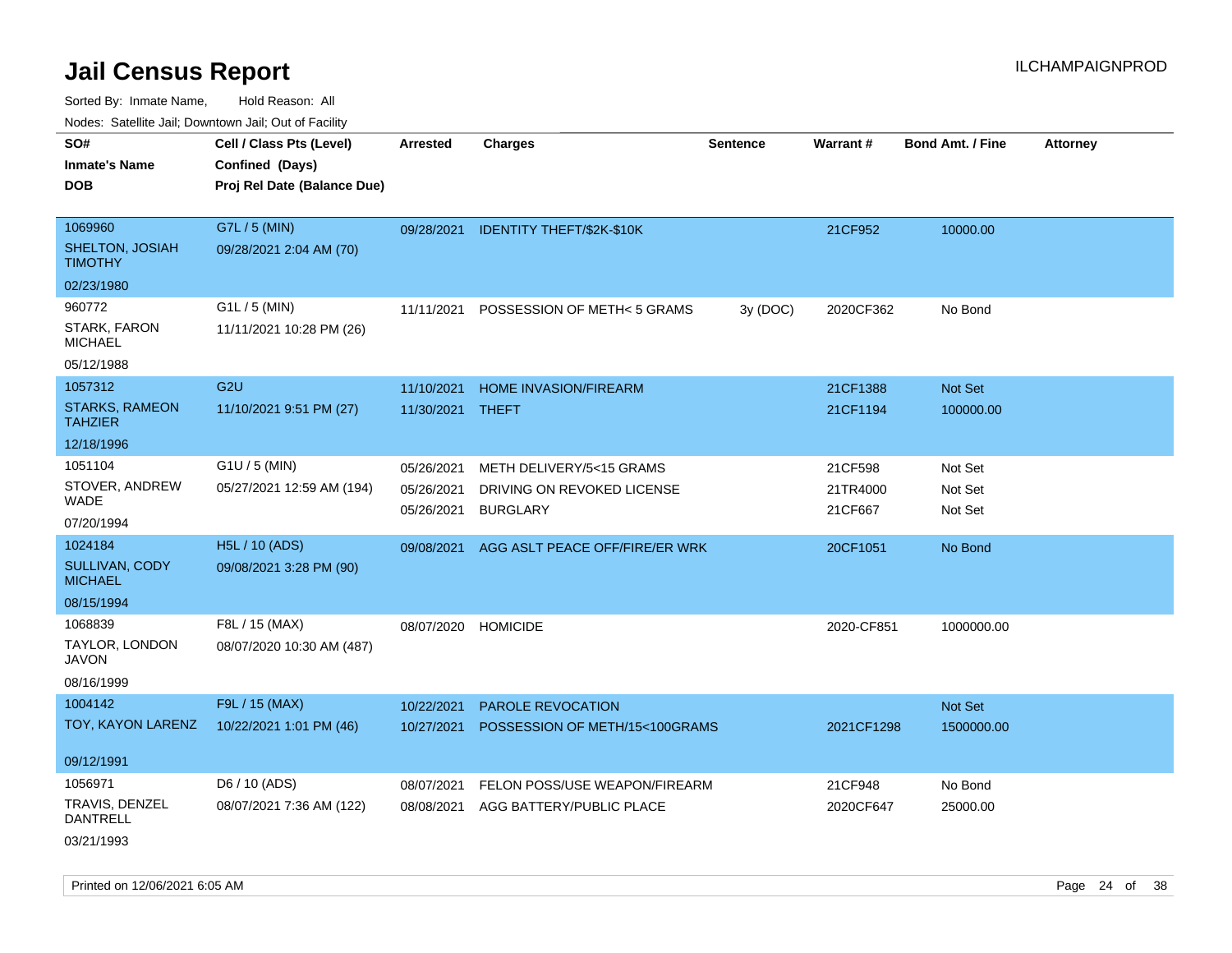| SO#                                        | Cell / Class Pts (Level)    | <b>Arrested</b> | <b>Charges</b>                     | <b>Sentence</b> | Warrant#  | <b>Bond Amt. / Fine</b> | <b>Attorney</b> |
|--------------------------------------------|-----------------------------|-----------------|------------------------------------|-----------------|-----------|-------------------------|-----------------|
| <b>Inmate's Name</b>                       | Confined (Days)             |                 |                                    |                 |           |                         |                 |
| <b>DOB</b>                                 | Proj Rel Date (Balance Due) |                 |                                    |                 |           |                         |                 |
|                                            |                             |                 |                                    |                 |           |                         |                 |
| 001078250                                  | F2L / 10 (MED)              | 08/07/2021      | FELON POSS WEAPON/BODY ARMOR       |                 | 21CF950   | Not Set                 |                 |
| <b>TRAVIS, JORDAN</b><br><b>TESHAUN</b>    | 08/07/2021 10:27 AM (122)   | 12/02/2021      | <b>FUGITIVE FROM JUSTICE</b>       |                 | 21CF1479  | Not Set                 |                 |
| 03/03/1996                                 |                             |                 |                                    |                 |           |                         |                 |
| 969709                                     | $13/5$ (MIN)                | 10/29/2021      | CRIM DMG TO PROP \$500-10K         |                 |           | Not Set                 |                 |
| TUFTE, BRYCE<br><b>MATTHEW</b>             | 10/29/2021 3:14 PM (39)     | 10/29/2021      | DRIVING ON SUSPENDED LICENSE       |                 | 20TR2181  | 5000.00                 |                 |
| 05/30/1988                                 |                             |                 |                                    |                 |           |                         |                 |
| 30108                                      | J4L / 15 (ADS)              | 07/30/2021      | <b>MURDER</b>                      |                 | 21CF902   | 2000000.00              |                 |
| VANDYKE, DARYL<br><b>ANTHONY</b>           | 07/30/2021 8:29 PM (130)    |                 |                                    |                 |           |                         |                 |
| 10/04/1965                                 |                             |                 |                                    |                 |           |                         |                 |
| 968681                                     | D5 / 15 (ADS)               | 08/27/2021      | AGG CRIM SX AB/VIC 13<18/TRUST     |                 | 2020CF499 | 250000.00               |                 |
| WADE, DEMETRIUS<br><b>DARYL</b>            | 08/27/2021 2:25 AM (102)    | 08/27/2021      | INDIRECT CRIMINAL CONTEMPT         | 5y(DOC)         | 2021CC16  | No Bond                 |                 |
| 01/07/1987                                 |                             |                 |                                    |                 |           |                         |                 |
| 1070904                                    | G7U / 5 (MIN)               | 10/28/2021      | <b>BURGLARY</b>                    |                 | 2021CF321 | 15000.00                |                 |
| WANKEL, JONAH<br><b>JAMES</b>              | 10/28/2021 3:42 AM (40)     |                 |                                    |                 |           |                         |                 |
| 12/15/1993                                 |                             |                 |                                    |                 |           |                         |                 |
| 44836                                      | E2L / 15 (ADS)              | 11/02/2021      | THEFT                              |                 |           | Not Set                 |                 |
| <b>WESLEY, FRANK</b>                       | 11/02/2021 4:08 AM (35)     | 11/02/2021      | <b>DISORDERLY CONDUCT</b>          |                 |           | Not Set                 |                 |
| LADELL                                     |                             | 11/02/2021      | <b>CRIM TRESPASS TO STATE LAND</b> |                 | 21118875  | Not Set                 |                 |
| 09/17/1977                                 |                             |                 |                                    |                 |           |                         |                 |
| 001078511                                  | G5U / 5 (MIN)               | 10/18/2021      | WRIT                               |                 | 20CF1318  | No Bond                 |                 |
| <b>WILLIAMS, KANAAN</b><br><b>AUBREY</b>   | 10/18/2021 2:21 PM (50)     |                 |                                    |                 |           |                         |                 |
| 03/17/2000                                 |                             |                 |                                    |                 |           |                         |                 |
| 1058072                                    | A2U / 15 (SPH)              | 02/25/2021      | ARMED HABITUAL CRIMINAL            |                 |           | Not Set                 |                 |
| <b>WILLIAMS, KENNETH</b><br><b>BERNARD</b> | 02/25/2021 3:24 PM (285)    |                 |                                    |                 |           |                         |                 |
| 10/04/1985                                 |                             |                 |                                    |                 |           |                         |                 |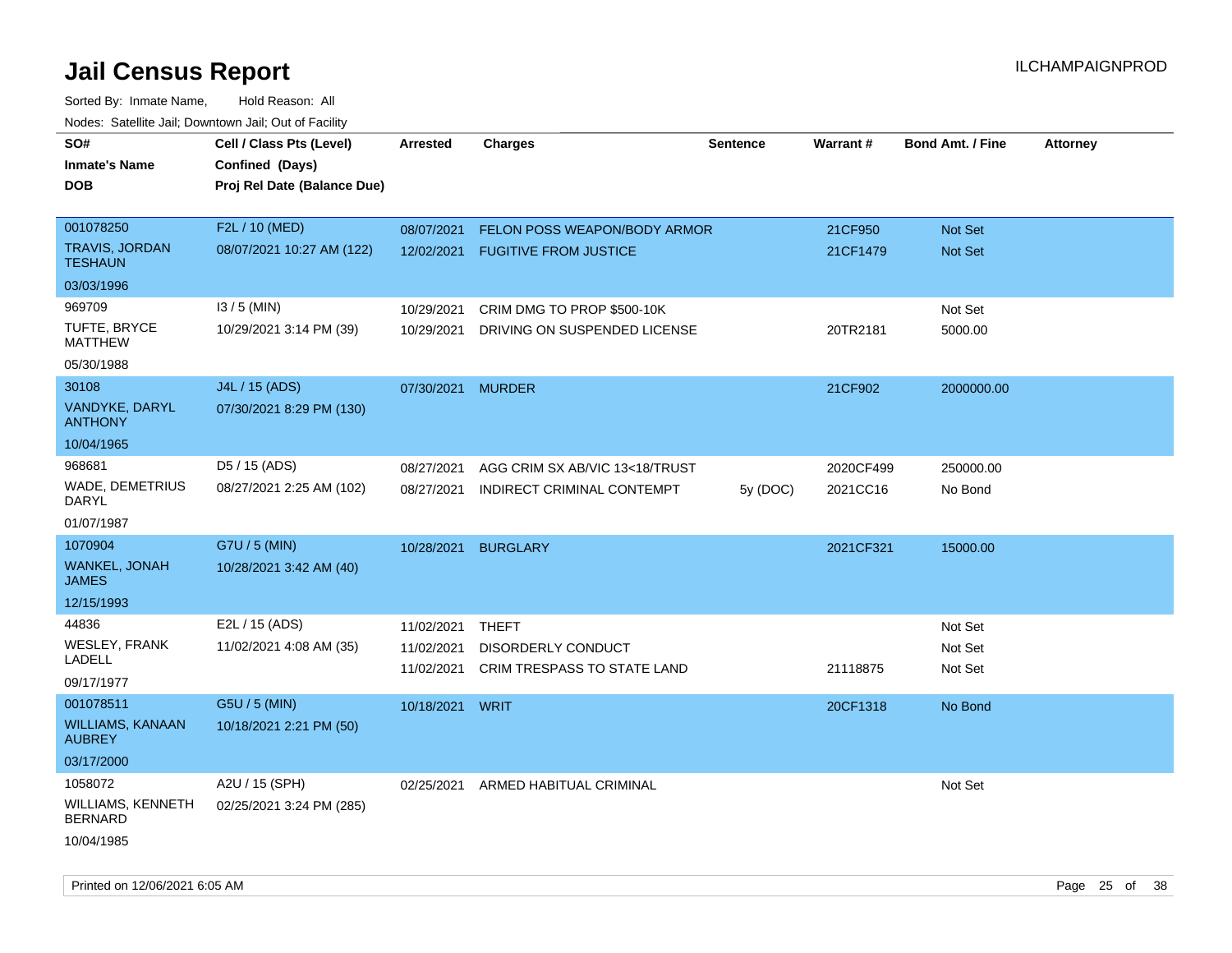| SO#<br><b>Inmate's Name</b><br><b>DOB</b> | Cell / Class Pts (Level)<br>Confined (Days)<br>Proj Rel Date (Balance Due) | Arrested   | <b>Charges</b>             | <b>Sentence</b> | Warrant#    | <b>Bond Amt. / Fine</b> | <b>Attorney</b> |
|-------------------------------------------|----------------------------------------------------------------------------|------------|----------------------------|-----------------|-------------|-------------------------|-----------------|
| 53518                                     | $15/15$ (ADS)                                                              | 08/19/2021 | <b>AGGRAVATED BATTERY</b>  |                 | 21CF1014    | Not Set                 |                 |
| <b>WILLIAMS, TORREY</b><br><b>TOSHIBA</b> | 08/19/2021 10:10 AM (110)                                                  | 09/01/2021 | <b>PROBATION VIOLATION</b> |                 | 20CF381     | Not Set                 |                 |
| 03/30/1975                                |                                                                            |            |                            |                 |             |                         |                 |
| 9326                                      | $12/5$ (ADS)                                                               | 06/14/2021 | BURGLARY                   |                 | 2020-CF-625 | Not Set                 |                 |
| YOUNG, ANTHONY<br>PAUL                    | 06/14/2021 12:07 PM (176)                                                  |            |                            |                 |             |                         |                 |
| 03/13/1954                                |                                                                            |            |                            |                 |             |                         |                 |
| <b>Total Downtown Jail: 65</b>            |                                                                            | Males: 65  | Unknown: 0<br>Females: 0   |                 |             |                         |                 |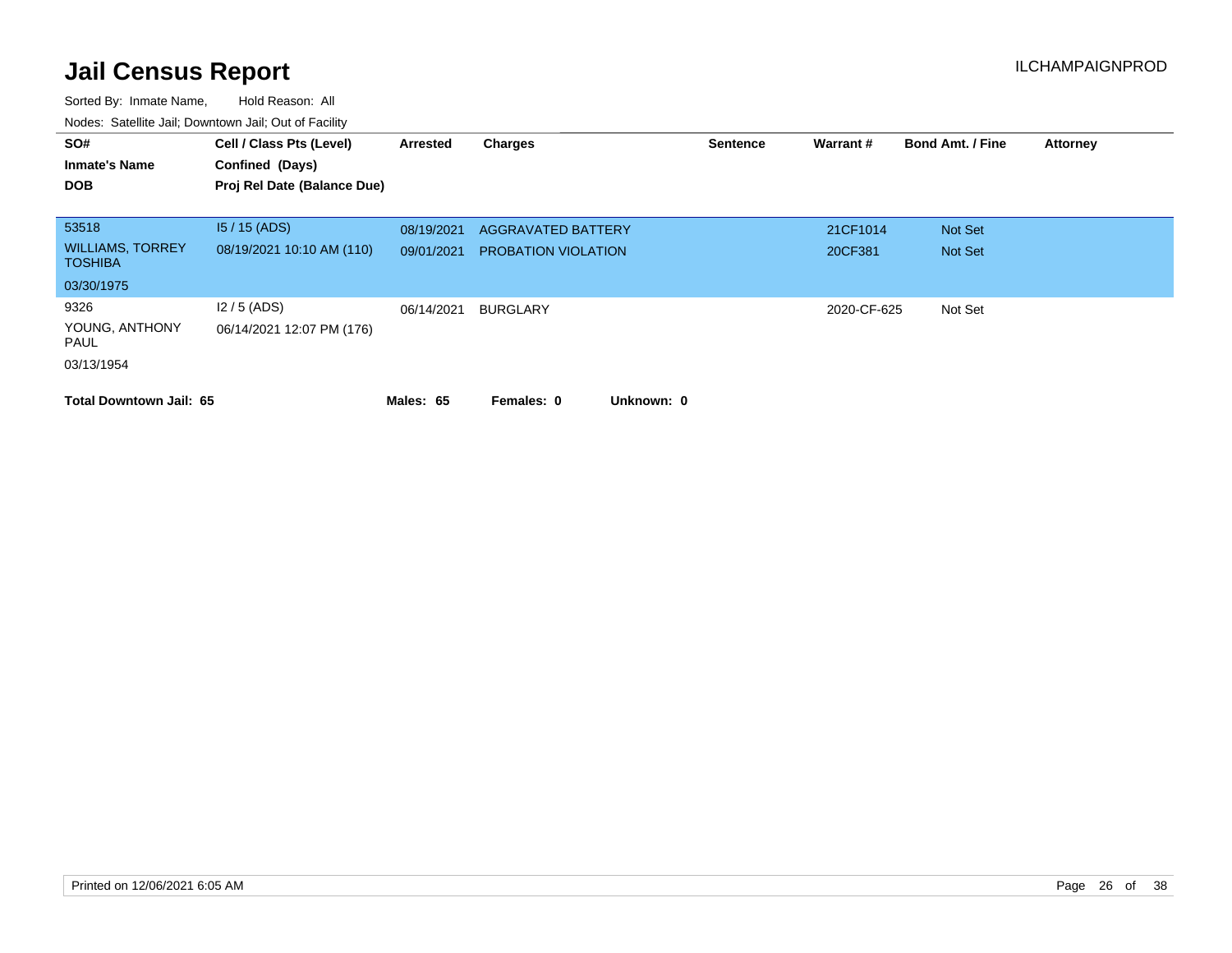|  | <b>Out of Facility</b> |  |
|--|------------------------|--|

| SO#<br><b>Inmate's Name</b>             | Cell / Class Pts (Level)<br>Confined (Days)   | <b>Arrested</b> | <b>Charges</b>                   | <b>Sentence</b> | <b>Warrant#</b> | <b>Bond Amt. / Fine</b> | <b>Attorney</b> |
|-----------------------------------------|-----------------------------------------------|-----------------|----------------------------------|-----------------|-----------------|-------------------------|-----------------|
| <b>DOB</b>                              | Proj Rel Date (Balance Due)                   |                 |                                  |                 |                 |                         |                 |
| 61095                                   | <b>DEW / 10 (ADS)</b>                         | 05/02/2021      | HOME INVASION/CAUSE INJURY       |                 | 2021CF323       | 100000.00               |                 |
| AMOS, DERRICK<br><b>JAMES</b>           | 05/02/2021 9:02 PM (219)                      |                 |                                  |                 |                 |                         |                 |
| 06/12/1985                              |                                               |                 |                                  |                 |                 |                         |                 |
| 19971                                   | EHD                                           | 11/09/2021      | DRIVING RVK/SUSP DUI/SSS 4-9     |                 | 2021CF968       | Not Set                 |                 |
| <b>LYNN</b>                             | BARNESKE, RAYMOND 11/09/2021 9:32 AM (28)     |                 |                                  |                 |                 |                         |                 |
| 08/17/1961                              | 5/6/2022 (0.00)                               |                 |                                  |                 |                 |                         |                 |
| 516062                                  | <b>DEW / 15 (MAX)</b>                         | 02/22/2021      | PHONE HARASSMENT/2+              |                 | 20CF194         | 5000.00                 |                 |
| <b>BENNETT, JOHN</b><br><b>MICHAEL</b>  | 02/22/2021 10:47 AM (288)                     | 02/22/2021      | AGG DISCH FIR/VEH/PC OFF/FRMAN   |                 | 21CF210         | No Bond                 |                 |
| 04/30/1986                              |                                               |                 |                                  |                 |                 |                         |                 |
| 976538                                  | EHD                                           | 10/12/2021      | DOMESTIC BATTERY/OTHER PRIOR     |                 | 2020CF1095      | Not Set                 |                 |
|                                         | BLISSIT, WYATT TYRES 10/12/2021 10:05 AM (56) |                 |                                  |                 |                 |                         |                 |
| 09/05/1989                              | 1/6/2022 (0.00)                               |                 |                                  |                 |                 |                         |                 |
| 33993                                   | <b>DEW / 10 (MED)</b>                         | 06/14/2021      | AGGRAVATED DOMESTIC BATTERY      |                 | 21CF688         | Not Set                 |                 |
| <b>BOOKER, STEPHON</b>                  | 06/14/2021 7:42 PM (176)                      | 06/14/2021      | POSSESSING A CONTROLLED SUBSTANC |                 | 21CF657         | Not Set                 |                 |
| <b>MONTELL</b>                          |                                               | 06/14/2021      | <b>PAROLE REVOCATION</b>         |                 | CH2103612       | No Bond                 |                 |
| 06/11/1971                              |                                               |                 |                                  |                 |                 |                         |                 |
| 1074315                                 | DEW / 15 (MAX)                                | 07/27/2021      | AGG DISCHARGE FIREARM/VEH/SCH    |                 | 21CF927         | Not Set                 |                 |
| <b>BRIGGS, PATRICK</b><br><b>MONTAY</b> | 08/03/2021 4:56 PM (126)                      |                 |                                  |                 |                 |                         |                 |
| 08/05/2001                              |                                               |                 |                                  |                 |                 |                         |                 |
| 001078065                               | <b>KAN / 10 (ADS)</b>                         | 06/17/2021      | AGG BATTERY/DISCHARGE FIREARM    |                 | 21CF704         | 1000000.00              |                 |
| <b>BROWN, CHARMAN</b><br><b>LAKEEF</b>  | 06/17/2021 12:32 PM (173)                     |                 |                                  |                 |                 |                         |                 |
| 11/30/2002                              |                                               |                 |                                  |                 |                 |                         |                 |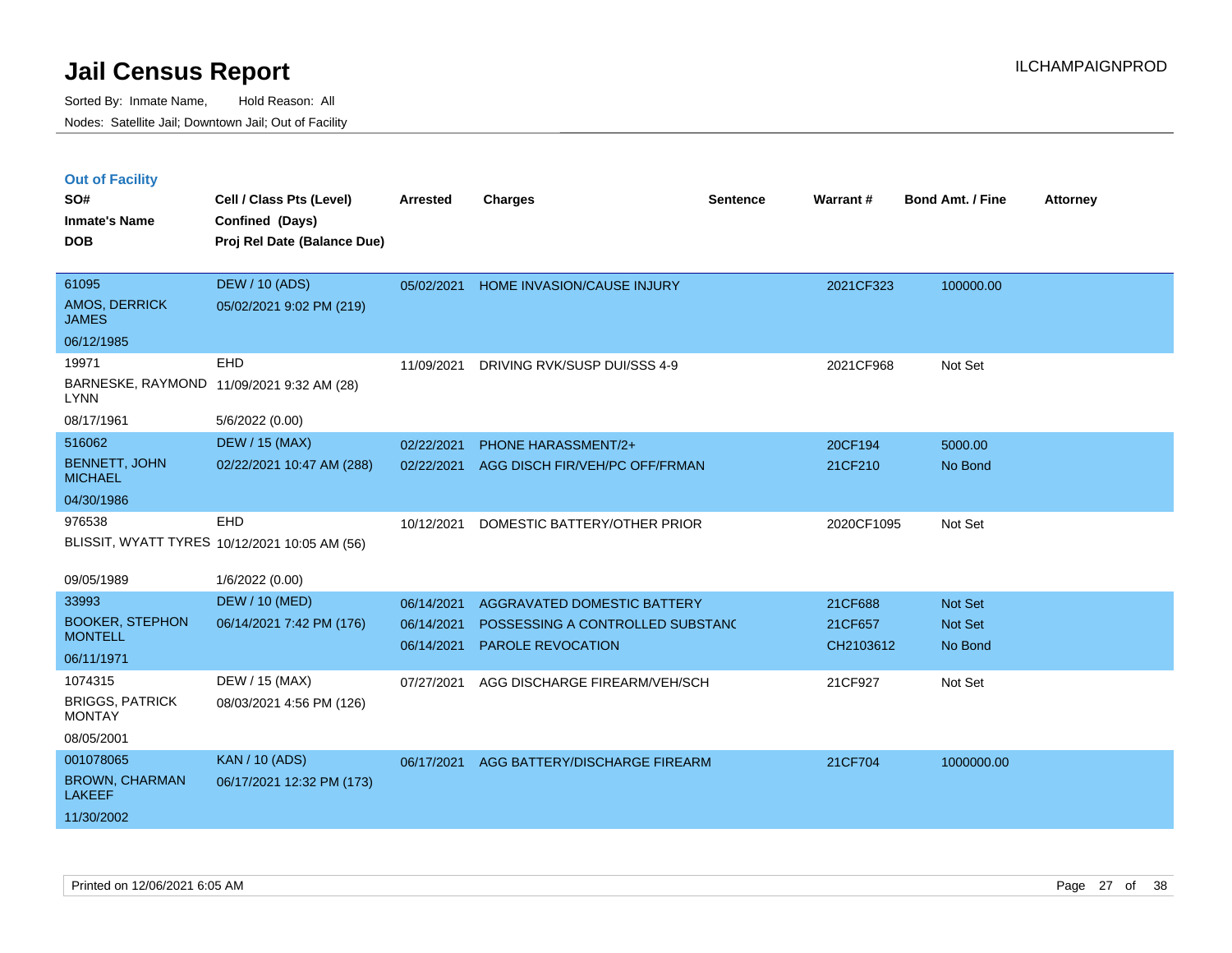| SO#<br><b>Inmate's Name</b><br>DOB       | Cell / Class Pts (Level)<br>Confined (Days)<br>Proj Rel Date (Balance Due) | Arrested   | <b>Charges</b>                           | <b>Sentence</b> | <b>Warrant#</b> | <b>Bond Amt. / Fine</b> | <b>Attorney</b> |
|------------------------------------------|----------------------------------------------------------------------------|------------|------------------------------------------|-----------------|-----------------|-------------------------|-----------------|
| 1038554                                  | <b>KAN / 15 (MAX)</b>                                                      | 08/18/2021 | DELIVERY OF OR POSSESSION OF W/ INT      |                 | 21CF1009        | No Bond                 |                 |
| <b>BROWN, CORRION</b><br><b>DEVONTAE</b> | 08/18/2021 5:40 PM (111)                                                   | 08/18/2021 | <b>ARMED HABITUAL CRIMINAL</b>           |                 | 21CF1162        | Not Set                 |                 |
| 04/19/1995                               |                                                                            |            |                                          |                 |                 |                         |                 |
| 1062585                                  | <b>EHD</b>                                                                 | 11/30/2021 | AGG DUI/LIC SUSP OR REVOKED              |                 | 2020CF1152      | Not Set                 |                 |
| <b>BROWN, ERRICK</b><br>LAMONT, Junior   | 11/30/2021 9:39 AM (7)                                                     |            |                                          |                 |                 |                         |                 |
| 02/12/1994                               | 12/20/2021 (0.00)                                                          |            |                                          |                 |                 |                         |                 |
| 1071662                                  | <b>KAN / 15 (MAX)</b>                                                      | 12/07/2020 | FELON POSS/USE FIREARM PRIOR             | 7y (DOC)        | 20CF1418        | 250000.00               |                 |
| <b>BROWN, JAWON</b><br><b>EDWARD</b>     | 12/14/2020 6:02 PM (358)                                                   |            |                                          |                 |                 |                         |                 |
| 04/21/2000                               |                                                                            |            |                                          |                 |                 |                         |                 |
| 1038579                                  | KAN / 15 (MAX)                                                             | 08/18/2021 | FELON POSS/USE WEAPON/FIREARM            |                 | 21CF1010        | Not Set                 |                 |
| <b>BROWN, MARKEL</b><br>rikki            | 08/18/2021 2:05 PM (111)                                                   |            |                                          |                 |                 |                         |                 |
| 01/06/1995                               |                                                                            |            |                                          |                 |                 |                         |                 |
| 1003006                                  | <b>KAN / 15 (MAX)</b>                                                      | 08/19/2021 | FELON POSS/USE MACHINE GUN               |                 | 21CF1011        | No Bond                 |                 |
| <b>BROWN, ROCKEITH</b><br><b>JAVONTE</b> | 08/19/2021 12:55 AM (110)                                                  |            |                                          |                 |                 |                         |                 |
| 07/23/1991                               |                                                                            |            |                                          |                 |                 |                         |                 |
| 987334                                   | DEW / 15 (MAX)                                                             |            | 03/10/2021 ATTEMPT (FIRST DEGREE MURDER) |                 | 19CF689         | Not Set                 |                 |
| CAIN, ISAIAH<br><b>DEPRIEST</b>          | 03/10/2021 2:22 PM (272)                                                   |            |                                          |                 |                 |                         |                 |
| 12/23/1990                               |                                                                            |            |                                          |                 |                 |                         |                 |
| 992962                                   | <b>DEW / 15 (ADS)</b>                                                      | 05/25/2021 | MURDER/INTENT TO KILL/INJURE             |                 | 2018CF1045      | 1000000.00              |                 |
| CAMPBELL, KEITH<br>KNAQEEB               | 05/25/2021 1:19 PM (196)                                                   |            |                                          |                 |                 |                         |                 |
| 07/22/1991                               |                                                                            |            |                                          |                 |                 |                         |                 |
| 001078576                                | KAN / 15 (MAX)                                                             | 11/09/2021 | UNLAWFUL USE OF A WEAPON                 |                 | 21CF1383        | Not Set                 |                 |
| CARTER, DEMONDRE<br><b>DAVON</b>         | 11/09/2021 6:01 PM (28)                                                    |            |                                          |                 |                 |                         |                 |
| 05/27/2001                               |                                                                            |            |                                          |                 |                 |                         |                 |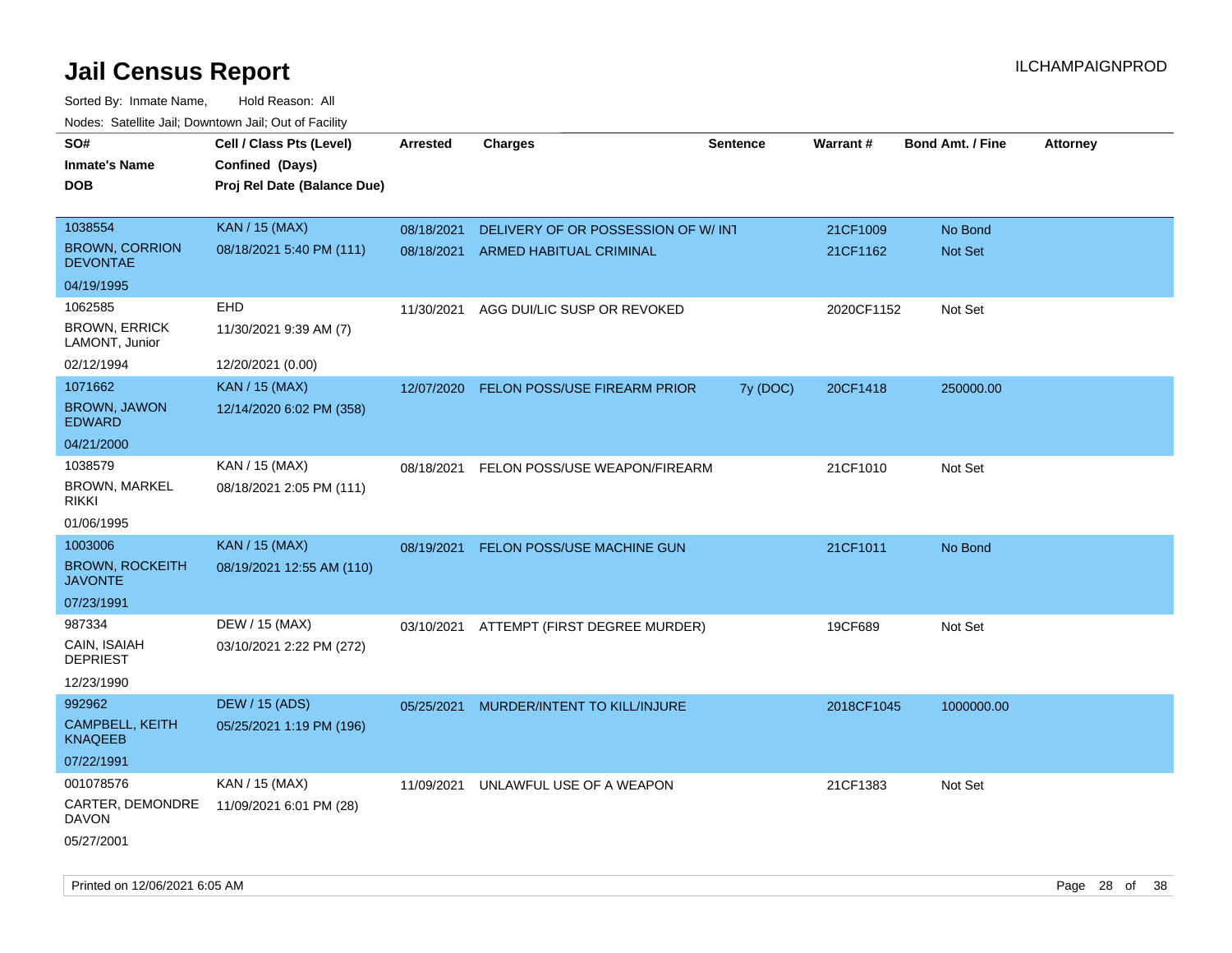Sorted By: Inmate Name, Hold Reason: All Nodes: Satellite Jail; Downtown Jail; Out of Facility

| SO#                                       | Cell / Class Pts (Level)    | <b>Arrested</b> | <b>Charges</b>                 | <b>Sentence</b> | <b>Warrant#</b> | <b>Bond Amt. / Fine</b> | <b>Attorney</b> |
|-------------------------------------------|-----------------------------|-----------------|--------------------------------|-----------------|-----------------|-------------------------|-----------------|
| <b>Inmate's Name</b>                      | Confined (Days)             |                 |                                |                 |                 |                         |                 |
| DOB                                       | Proj Rel Date (Balance Due) |                 |                                |                 |                 |                         |                 |
|                                           |                             |                 |                                |                 |                 |                         |                 |
| 1064992                                   | <b>KAN / 15 (MAX)</b>       | 09/20/2021      | ARMED VIOLENCE/CATEGORY I      |                 | 21CF1137        | Not Set                 |                 |
| <b>CARTER, KEJUAN</b><br><b>JAVONTE</b>   | 09/20/2021 11:42 PM (78)    |                 |                                |                 |                 |                         |                 |
| 06/27/1998                                |                             |                 |                                |                 |                 |                         |                 |
| 959420                                    | EHD                         | 11/16/2021      | AGG DUI/NO VALID DL            |                 | 2021CF673       | Not Set                 |                 |
| CHAPPLE, RAYMOND<br><b>DEONTE</b>         | 11/16/2021 9:49 AM (21)     |                 |                                |                 |                 |                         |                 |
| 06/30/1988                                | 12/29/2021 (0.00)           |                 |                                |                 |                 |                         |                 |
| 1068848                                   | <b>KAN / 15 (MAX)</b>       | 02/06/2020      | MURDER/INTENT TO KILL/INJURE   | 60y (DOC)       | 20CF-156        | No Bond                 |                 |
| <b>CHATMAN, MICHAEL</b><br><b>DAISEAN</b> | 02/06/2020 5:22 PM (670)    |                 |                                |                 |                 |                         |                 |
| 11/12/1999                                |                             |                 |                                |                 |                 |                         |                 |
| 001078461                                 | KAN / 10 (MED)              | 10/07/2021      | AGG UNLAWFUL USE WEAPON/PERSON |                 | 2021CF1209      | No Bond                 |                 |
| COLE, ERIC JOSE                           | 10/08/2021 12:25 AM (60)    | 10/07/2021      | AGG DOMESTIC BATTERY/STRANGLE  |                 | 2021CF1208      | Not Set                 |                 |
| 01/24/2002                                |                             | 10/08/2021      | HARASS WITNESS/FAMILY MBR/REP  |                 | 21CF1218        | Not Set                 |                 |
| 57733                                     | <b>KAN / 15 (SPH)</b>       | 02/25/2020      | <b>HOMICIDE</b>                |                 | 2020-CF250      | 2000000.00              |                 |
| <b>CRAIG, ANTOINE</b><br><b>DARRELL</b>   | 02/25/2020 4:08 PM (651)    | 02/25/2020      | FELON POSS/USE WEAPON/FIREARM  |                 | 19CF-1827       | 80000.00                |                 |
| 10/09/1982                                |                             |                 |                                |                 |                 |                         |                 |
| 001077939                                 | DEW / 10 (MED)              | 05/10/2021      | FIREARM/FOID INVALID/NOT ELIG  |                 | 21CF526         | No Bond                 |                 |
| <b>CROSS, PATRICK</b><br><b>DONTRELLE</b> | 05/10/2021 7:31 PM (211)    | 06/02/2021      | POSS STOLEN VEHICLE > \$25,000 |                 | 21CF612         | Not Set                 |                 |
| 11/07/2001                                |                             |                 |                                |                 |                 |                         |                 |
| 1061304                                   | <b>DEW / 15 (MAX)</b>       | 10/11/2021      | <b>ARMED HABITUAL CRIMINAL</b> |                 | 21CF1226        | No Bond                 |                 |
| <b>DORRIS, KEMION</b>                     | 10/11/2021 7:30 PM (57)     | 10/11/2021      | <b>ARMED HABITUAL CRIMINAL</b> |                 | 21CF1227        | No Bond                 |                 |
| <b>DAETOCE</b>                            |                             | 10/11/2021      | <b>HOME INVASION/FIREARM</b>   |                 | 21CF1228        | No Bond                 |                 |
| 11/19/1997                                |                             |                 |                                |                 |                 |                         |                 |
| 1076663                                   | DEW / 15 (MAX)              | 07/15/2020      | *ARMED HABITUAL CRIMINAL       |                 | 2020-CF783      | 500000.00               |                 |
| DYE, KENNE YAKIEM                         | 07/15/2020 11:49 AM (510)   |                 |                                |                 |                 |                         |                 |

05/30/1988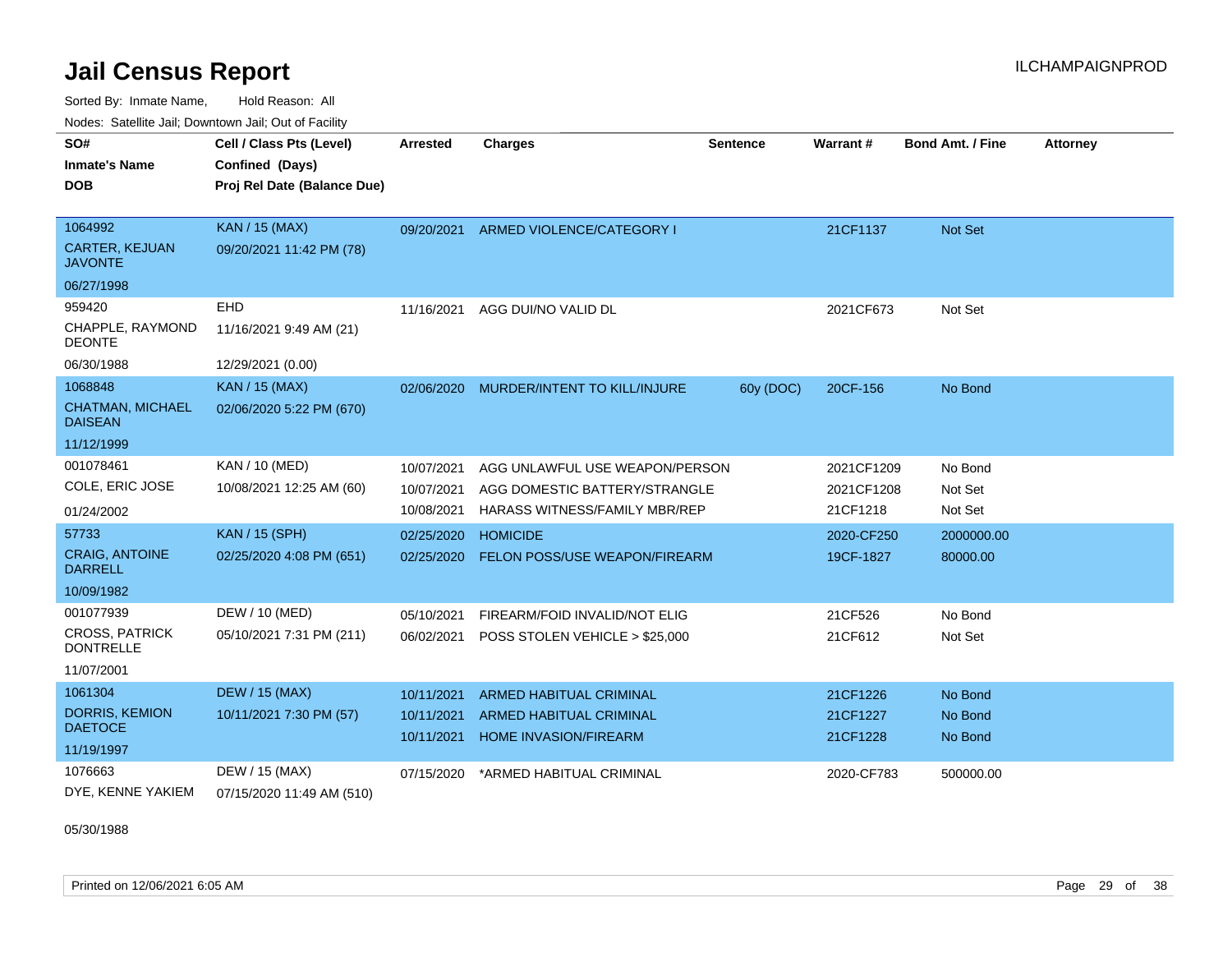| SO#<br><b>Inmate's Name</b><br>DOB               | Cell / Class Pts (Level)<br>Confined (Days)<br>Proj Rel Date (Balance Due) | <b>Arrested</b>                        | <b>Charges</b>                                                                                       | <b>Sentence</b> | Warrant#                          | <b>Bond Amt. / Fine</b>           | <b>Attorney</b> |
|--------------------------------------------------|----------------------------------------------------------------------------|----------------------------------------|------------------------------------------------------------------------------------------------------|-----------------|-----------------------------------|-----------------------------------|-----------------|
| 995885<br><b>FINLEY, KENON</b><br><b>MARQUIS</b> | <b>EHD</b><br>11/30/2021 10:33 AM (7)                                      | 11/30/2021                             | DRIVING ON SUSPENDED LICENSE                                                                         |                 | 2021TR4222                        | Not Set                           |                 |
| 09/13/1991                                       | 12/29/2021 (0.00)                                                          |                                        |                                                                                                      |                 |                                   |                                   |                 |
| 27428<br>FRANKLIN, TYRONE                        | EHD<br>09/21/2021 9:27 AM (77)                                             | 09/21/2021<br>09/21/2021               | DRIVING RVK/SUSP DUI/SSS 3RD<br>DRIVING RVK/SUSP DUI/SSS 3RD                                         |                 | 2020CF1368<br>2021CF435           | Not Set<br>Not Set                |                 |
| Senior<br>09/12/1966                             | 12/19/2021 (0.00)                                                          |                                        |                                                                                                      |                 |                                   |                                   |                 |
| 60154<br>GARCIA-MEZA,<br><b>CARLOS</b>           | <b>EHD</b><br>10/20/2021 9:23 AM (48)                                      | 10/20/2021                             | AGG DUI/LIC SUSP OR REVOKED                                                                          |                 | 2021cf261                         | Not Set                           |                 |
| 03/06/1983                                       | 1/16/2022 (0.00)                                                           |                                        |                                                                                                      |                 |                                   |                                   |                 |
| 001077363<br>GARY, DAKOTA<br><b>TREVON</b>       | KAN / 25 (SPH)<br>10/30/2020 10:41 AM (403)                                | 10/30/2020                             | HOME INVASION/FIREARM                                                                                |                 | 20CF1202                          | 500000.00                         |                 |
| 12/31/2001                                       |                                                                            |                                        |                                                                                                      |                 |                                   |                                   |                 |
| 1013012<br>12/14/1991                            | <b>KAN / 15 (MAX)</b><br>GARY, XAVIER LAMAR  07/08/2021 9:24 AM (152)      | 07/08/2021<br>07/08/2021<br>07/08/2021 | ATTEMPT (FIRST DEGREE MURDER)<br><b>FELON POSS/USE FIREARM PRIOR</b><br>FELON POSS/USE FIREARM PRIOR |                 | 2021CF790<br>2020CF650<br>21CF798 | 1000000.00<br>25000.00<br>Not Set |                 |
| 1065946                                          | KAN / 10 (MED)                                                             | 09/04/2021                             | AGG BATTERY/DISCHARGE FIREARM                                                                        |                 | 21CF1057                          | 750000.00                         |                 |
| GODBOLT, DESMOND<br><b>DEVONTAE</b>              | 09/04/2021 1:17 AM (94)                                                    | 09/04/2021                             | RESIST/OBSTRUCTING A PEACE OFFICEF                                                                   |                 | 21CM407                           | Not Set                           |                 |
| 11/15/1997                                       |                                                                            |                                        |                                                                                                      |                 |                                   |                                   |                 |
| 1070118                                          | <b>KAN / 15 (MAX)</b>                                                      | 08/31/2021                             | <b>AGGRAVATED DOMESTIC BATTERY</b>                                                                   |                 | 21CF1049                          | No Bond                           |                 |
| <b>GRAHAM, CORTEZ</b><br><b>LAMON</b>            | 08/31/2021 9:32 PM (98)                                                    | 09/02/2021                             | PROBATION VIOLATION                                                                                  |                 | 21CF55                            | Not Set                           |                 |
| 03/31/1976                                       |                                                                            |                                        |                                                                                                      |                 |                                   |                                   |                 |
| 1000641                                          | <b>KAN / 10 (MED)</b>                                                      | 09/14/2021                             | ARMED HABITUAL CRIMINAL                                                                              |                 | 21CF1116                          | No Bond                           |                 |
| <b>GRANT, CEDRIC</b><br>DYSHAWN                  | 09/14/2021 6:32 PM (84)                                                    |                                        |                                                                                                      |                 |                                   |                                   |                 |
| 01/03/1991                                       |                                                                            |                                        |                                                                                                      |                 |                                   |                                   |                 |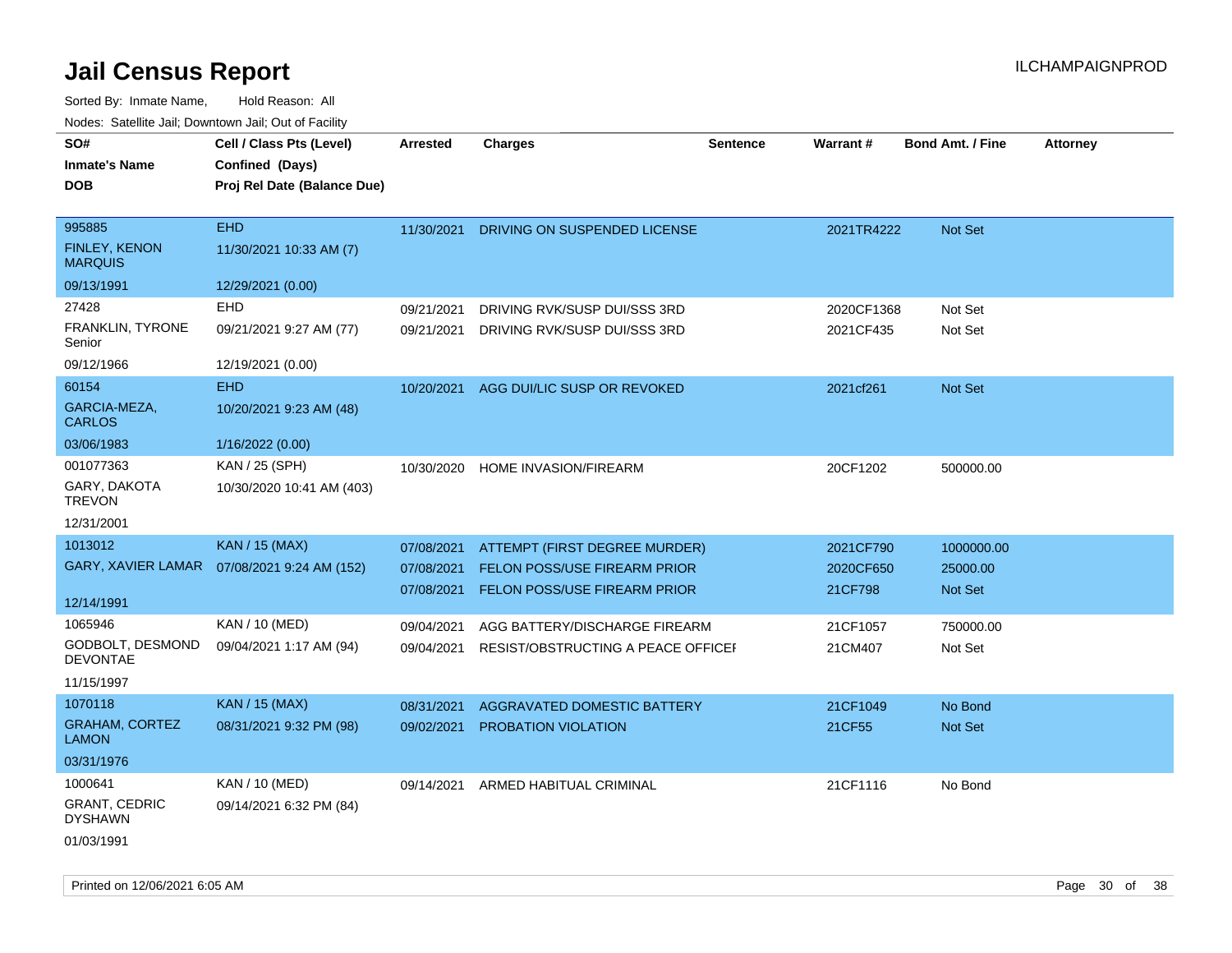| SO#<br><b>Inmate's Name</b>                    | Cell / Class Pts (Level)<br>Confined (Days) | <b>Arrested</b>          | <b>Charges</b>                                                  | <b>Sentence</b> | <b>Warrant#</b>    | <b>Bond Amt. / Fine</b> | <b>Attorney</b> |      |
|------------------------------------------------|---------------------------------------------|--------------------------|-----------------------------------------------------------------|-----------------|--------------------|-------------------------|-----------------|------|
| <b>DOB</b>                                     | Proj Rel Date (Balance Due)                 |                          |                                                                 |                 |                    |                         |                 |      |
| 46548<br><b>GRAY, DEMARCO</b><br><b>COTESS</b> | <b>EHD</b><br>11/16/2021 9:13 AM (21)       | 11/16/2021               | DRIVING RVK/SUSP DUI/SSS 2ND                                    |                 | 2021CF739          | <b>Not Set</b>          |                 |      |
| 10/19/1976                                     | 12/15/2021 (0.00)                           |                          |                                                                 |                 |                    |                         |                 |      |
| 1076506                                        | KAN / 15 (MAX)                              | 09/17/2021               | AGG UUW/PERSON/CM THREAT VIOL                                   |                 | 21CF1131           | Not Set                 |                 |      |
|                                                | GRAY, JAMARH EMERE 09/17/2021 10:41 AM (81) | 09/20/2021               | DOMESTIC BATTERY                                                |                 | 21CM430            | Not Set                 |                 |      |
| 06/21/2003                                     |                                             |                          |                                                                 |                 |                    |                         |                 |      |
| 1041176                                        | <b>DEW / 15 (MAX)</b>                       | 10/05/2021               | <b>PAROLE REVOCATION</b>                                        |                 |                    | <b>Not Set</b>          |                 |      |
| <b>HART, DAVEON</b><br>LATTEEF                 | 10/05/2021 10:35 AM (63)                    | 10/06/2021               | AGGRAVATED DOMESTIC BATTERY                                     |                 |                    | <b>Not Set</b>          |                 |      |
| 03/15/1996                                     |                                             |                          |                                                                 |                 |                    |                         |                 |      |
| 1045186                                        | DEW / 15 (MAX)                              | 08/16/2021               | ARMED VIOLENCE/CATEGORY I                                       |                 | 21CF934            | 1000000.00              |                 |      |
| HOLBROOK, JOHNNIE<br>MATHIS                    | 08/16/2021 11:07 AM (113)                   | 08/16/2021<br>08/16/2021 | FELON POSS/USE WEAPON/FIREARM<br>AGG FLEEING POLICE/21 MPH OVER |                 | 19CF968            | Not Set                 |                 |      |
| 07/19/1996                                     |                                             | 08/16/2021               | FELON POSS/USE WEAPON/FIREARM                                   |                 | 21CF988<br>21CF989 | Not Set<br>Not Set      |                 |      |
| 001078146                                      | <b>DEW / 15 (MAX)</b>                       | 07/09/2021               | AGG BATTERY/DISCHARGE FIREARM                                   |                 | 21CF795            | 1000000.00              |                 |      |
| HUNT, TEIGAN<br><b>JAZAIREO</b>                | 07/09/2021 12:41 PM (151)                   | 07/09/2021               | ARMED ROBBERY/ARMED W/FIREARM                                   |                 | 21CF806            | Not Set                 |                 |      |
| 05/14/2003                                     |                                             |                          |                                                                 |                 |                    |                         |                 |      |
| 989743                                         | DEW / 15 (ADS)                              | 04/13/2021               | AGG DISCHARGE FIREARM/VEH/SCH                                   |                 | 21CF400            | Not Set                 |                 |      |
| JACKSON, STEVE<br>ALLEN                        | 04/13/2021 2:45 AM (238)                    | 04/13/2021               | AGGRAVATED DOMESTIC BATTERY                                     |                 | 21CF399            | Not Set                 |                 |      |
| 06/04/1991                                     |                                             |                          |                                                                 |                 |                    |                         |                 |      |
| 50495                                          | <b>EHD</b>                                  | 08/10/2021               | DRIVING RVK/SUSP DUI/SSS 10-14                                  |                 | 2020CF997          | <b>Not Set</b>          |                 |      |
| <b>JENKINS, ARNOLD</b><br><b>FARRIS</b>        | 08/10/2021 9:08 AM (119)                    | 08/10/2021               | DRIVING RVK/SUSP DUI/SSS 10-14                                  |                 | 2019CF1363         | <b>Not Set</b>          |                 |      |
| 04/19/1962                                     | 2/4/2022 (0.00)                             |                          |                                                                 |                 |                    |                         |                 |      |
| 001077709                                      | EHD                                         | 07/06/2021               | DRIVING RVK/SUSP DUI/SSS 4-9                                    |                 | 2021CF167          | Not Set                 |                 |      |
| JINKINS, DEWAYNE<br><b>ALLEN</b>               | 07/06/2021 9:00 AM (154)                    |                          |                                                                 |                 |                    |                         |                 |      |
| 01/02/1967                                     | 1/1/2022 (0.00)                             |                          |                                                                 |                 |                    |                         |                 |      |
| Printed on 12/06/2021 6:05 AM                  |                                             |                          |                                                                 |                 |                    |                         | Page 31 of      | - 38 |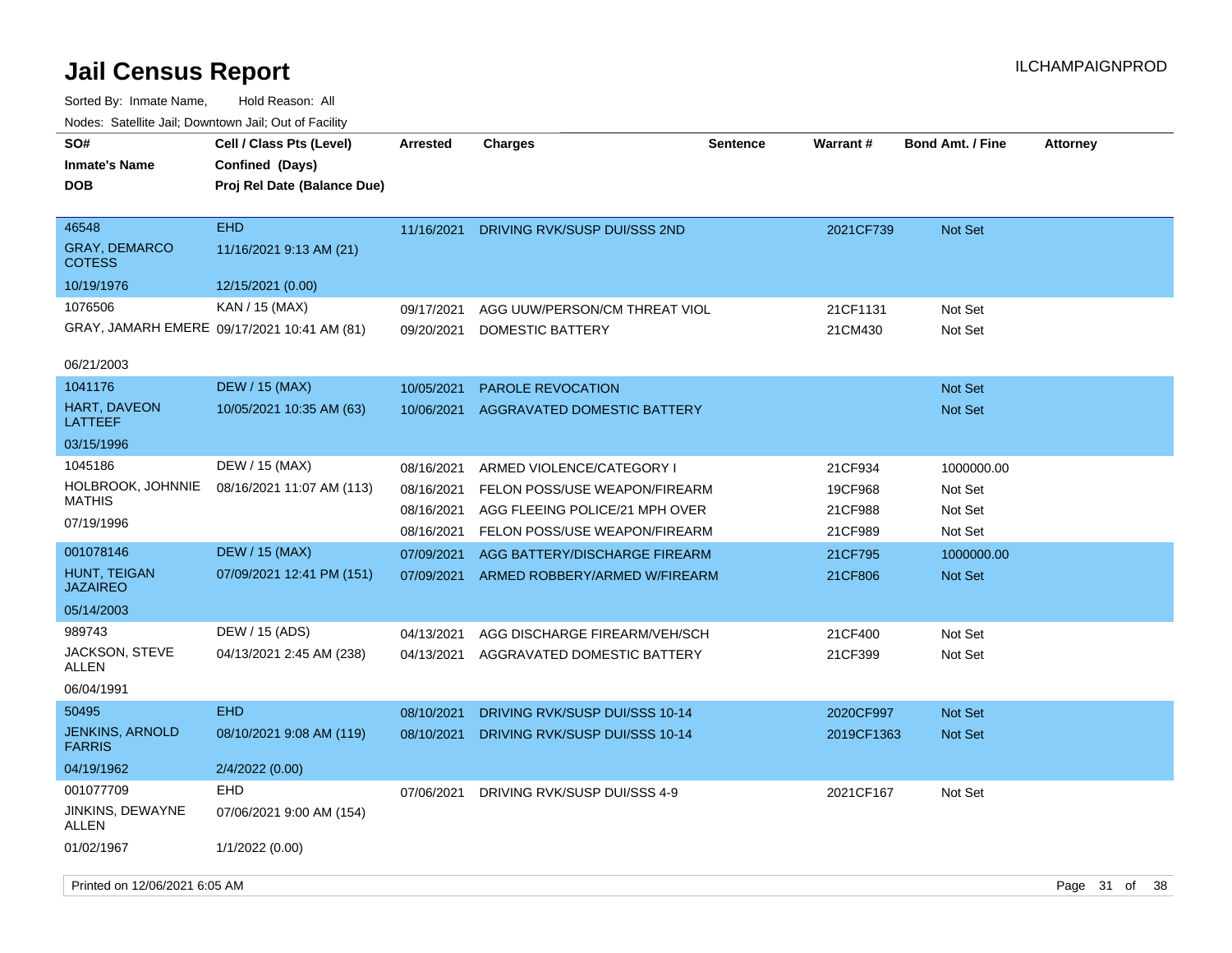| SO#<br><b>Inmate's Name</b><br>DOB                              | Cell / Class Pts (Level)<br>Confined (Days)<br>Proj Rel Date (Balance Due) | <b>Arrested</b>                        | <b>Charges</b>                                                                                        | <b>Sentence</b> | <b>Warrant#</b>                   | <b>Bond Amt. / Fine</b>          | <b>Attorney</b> |
|-----------------------------------------------------------------|----------------------------------------------------------------------------|----------------------------------------|-------------------------------------------------------------------------------------------------------|-----------------|-----------------------------------|----------------------------------|-----------------|
| 1076450<br><b>JONES, CARLOS</b><br><b>ANTONIO</b><br>11/18/2001 | <b>DEW / 15 (MAX)</b><br>06/25/2020 2:13 PM (530)                          | 06/25/2020<br>11/02/2020               | MURDER/INTENT TO KILL/INJURE<br><b>HOME INVASION/FIREARM</b>                                          |                 | 2020-CF703<br>20CF1204            | 750000.00<br>500000.00           |                 |
| 001077877<br>JORDAN, PATRICK<br><b>RODEL</b><br>10/22/2002      | DEW / 10 (MED)<br>04/24/2021 3:53 PM (227)                                 | 04/24/2021                             | AGG DISCHARGE FIREARM/OCC BLDG                                                                        | 5y (DOC)        |                                   | Not Set                          |                 |
| 998873<br>KINCAID, AMANDA<br><b>MICHELLE</b><br>01/07/1990      | <b>EHD</b><br>10/12/2021 11:31 AM (56)<br>1/9/2022 (0.00)                  | 10/12/2021                             | DRIVING RVK/SUSP DUI/SSS 3RD                                                                          |                 | 2021CF235                         | Not Set                          |                 |
| 001078401<br>KNIGHT, ERIC<br>07/11/1991                         | DEW / 10 (ADS)<br>09/19/2021 7:32 PM (79)                                  | 09/19/2021<br>09/19/2021<br>09/21/2021 | UNLAWFUL VEHICULAR INVASION<br>HRSMT/THREATEN PERSON/KILL<br><b>BURGLARY</b>                          |                 | 21CF1134<br>2021CF561<br>21CF1139 | Not Set<br>50000.00<br>Not Set   |                 |
| 1064445<br>LARUE, TERENCE<br><b>TRAMEL</b><br>12/23/1998        | <b>DEW / 15 (MAX)</b><br>04/23/2021 11:18 AM (228)                         | 04/23/2021<br>04/23/2021<br>04/23/2021 | <b>FELON POSS/USE FIREARM/PAROLE</b><br>AGG DISCHARGE FIREARM/OCC VEH<br>POSSESS 15<100 GRAMS COCAINE |                 | 21CF899<br>2021CF295<br>19CF1052  | Not Set<br>500000.00<br>10000.00 |                 |
| 001078237<br>LAWS, TERON<br><b>RAMONTE</b><br>04/03/2001        | KAN / 15 (ADS)<br>08/03/2021 6:29 PM (126)                                 | 08/03/2021                             | AGG DISCHARGE FIREARM/OCC VEH                                                                         |                 | 21CF928                           | No Bond                          |                 |
| 001078470<br>LEE, AMAHRION<br><b>JA'MERE</b><br>11/05/2002      | <b>DEW / 15 (MAX)</b><br>10/10/2021 1:23 PM (58)                           | 10/10/2021                             | MURDER/INTENT TO KILL/INJURE                                                                          |                 | 21CF1221                          | Not Set                          |                 |
| 001078170<br>LEMONS, DEANGELO<br><b>DEVELLE</b><br>05/29/2003   | KAN / 10 (MED)<br>09/07/2021 12:49 AM (91)                                 | 09/07/2021                             | AGG UNLAWFUL USE OF WEAPON/VEH                                                                        |                 | 21CF1060                          | Not Set                          |                 |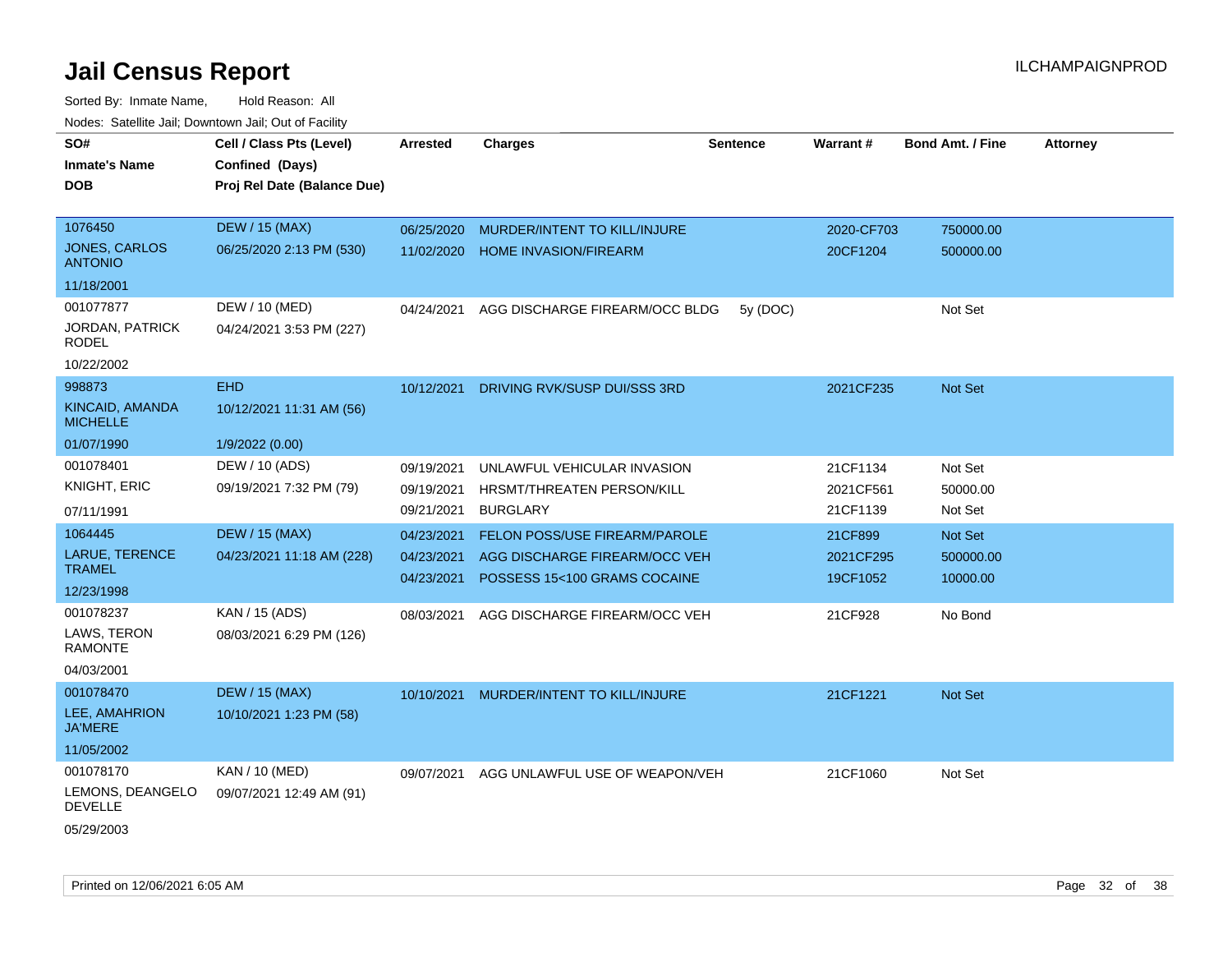| SO#<br><b>Inmate's Name</b><br><b>DOB</b> | Cell / Class Pts (Level)<br>Confined (Days)<br>Proj Rel Date (Balance Due) | <b>Arrested</b> | <b>Charges</b>                 | <b>Sentence</b> | Warrant#     | <b>Bond Amt. / Fine</b> | <b>Attorney</b> |
|-------------------------------------------|----------------------------------------------------------------------------|-----------------|--------------------------------|-----------------|--------------|-------------------------|-----------------|
| 56792                                     | <b>DEW / 10 (MED)</b>                                                      | 02/02/2021      | ARMED HABITUAL CRIMINAL        |                 | 2021CF141    | 500000.00               |                 |
| LILLARD, LAWRENCE<br><b>TYRONE</b>        | 02/02/2021 2:11 PM (308)                                                   | 02/22/2021      | DRIVING ON REVOKED LICENSE     |                 | 21TR426      | 5000.00                 |                 |
| 10/20/1982                                |                                                                            |                 |                                |                 |              |                         |                 |
| 001078407                                 | EHD                                                                        | 09/21/2021      | DRIVING ON SUSPENDED LICENSE   |                 | 2019TR16777  | Not Set                 |                 |
| LOVE, BRANDON<br><b>TERRELL</b>           | 09/21/2021 11:26 AM (77)                                                   |                 |                                |                 |              |                         |                 |
| 06/13/1994                                | 12/19/2021 (0.00)                                                          |                 |                                |                 |              |                         |                 |
| 46837                                     | <b>KAN / 15 (MAX)</b>                                                      | 09/07/2021      | <b>RESIDENTIAL BURGLARY</b>    |                 | 2019-CF-1207 | 25000.00                |                 |
| MARCRUM, JEFFERY<br>LEE.                  | 09/07/2021 11:43 AM (91)                                                   |                 |                                |                 |              |                         |                 |
| 11/17/1968                                |                                                                            |                 |                                |                 |              |                         |                 |
| 1069949                                   | <b>EHD</b>                                                                 | 11/30/2021      | DRIVING ON REVOKED LICENSE     |                 | 2021TR1726   | Not Set                 |                 |
| MARSHALL, ERIC<br><b>VONTREAL</b>         | 11/30/2021 3:13 PM (7)                                                     |                 |                                |                 |              |                         |                 |
| 04/28/1997                                | 12/29/2021 (0.00)                                                          |                 |                                |                 |              |                         |                 |
| 001078575                                 | <b>KAN / 10 (MED)</b>                                                      | 11/09/2021      | <b>GUNRUNNING</b>              |                 | 21CF1330     | 750000.00               |                 |
| MCLAURIN, KEYON A                         | 11/09/2021 12:41 PM (28)                                                   |                 |                                |                 |              |                         |                 |
| 11/19/2002                                |                                                                            |                 |                                |                 |              |                         |                 |
| 1011046                                   | KAN / 15 (ADS)                                                             | 04/10/2021      | ATTEMPT (FIRST DEGREE MURDER)  |                 | 21CF392      | Not Set                 |                 |
| MILES, DARRION<br>ANTONIO KEVONTA         | 04/11/2021 12:46 AM (240)                                                  |                 |                                |                 |              |                         |                 |
| 03/18/1990                                |                                                                            |                 |                                |                 |              |                         |                 |
| 001077278                                 | <b>DEW / 15 (MAX)</b>                                                      | 10/06/2020      | MURDER/INTENT TO KILL/INJURE   |                 | 2020CF146    | 2000000.00              |                 |
| MILLER, D'ANDRE                           | 10/06/2020 12:49 PM (427)                                                  | 10/06/2020      | AGG FLEEING POLICE/21 MPH OVER |                 | 2019CF1171   | 50000.00                |                 |
| 09/08/1986                                |                                                                            |                 |                                |                 |              |                         |                 |
| 963426                                    | <b>EHD</b>                                                                 | 09/14/2021      | ACCIDENT INJURY/DEATH/11-403   |                 | 2020CF1367   | Not Set                 |                 |
| MITCHELL, MARCELL<br><b>MARTELL</b>       | 09/14/2021 9:03 AM (84)                                                    |                 |                                |                 |              |                         |                 |
| 12/19/1987                                | 12/10/2021 (0.00)                                                          |                 |                                |                 |              |                         |                 |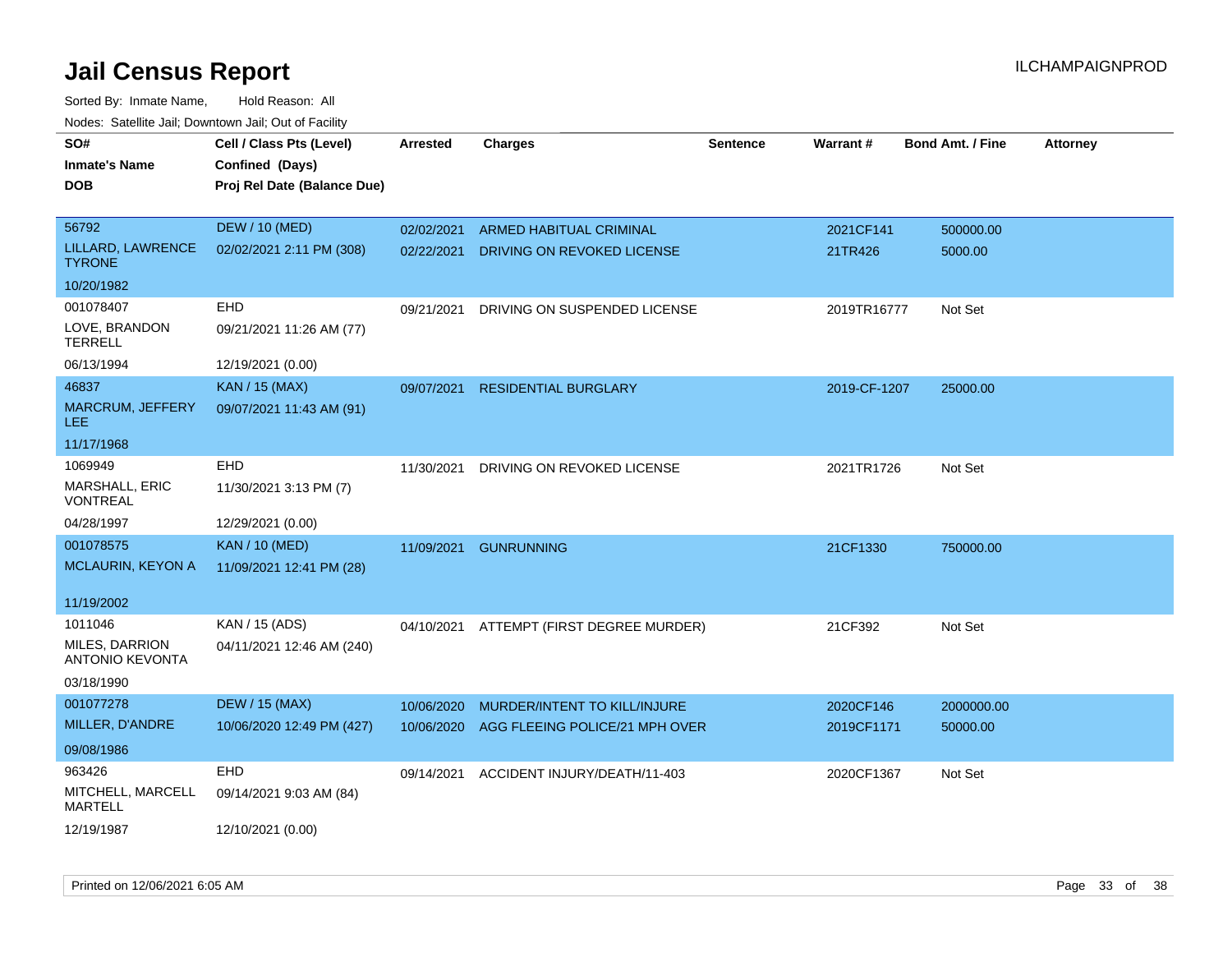| Noues. Salemie Jan, Downlown Jan, Out of Facility |                                               |                 |                                          |                 |             |                         |                 |
|---------------------------------------------------|-----------------------------------------------|-----------------|------------------------------------------|-----------------|-------------|-------------------------|-----------------|
| SO#                                               | Cell / Class Pts (Level)                      | <b>Arrested</b> | <b>Charges</b>                           | <b>Sentence</b> | Warrant#    | <b>Bond Amt. / Fine</b> | <b>Attorney</b> |
| <b>Inmate's Name</b>                              | Confined (Days)                               |                 |                                          |                 |             |                         |                 |
| <b>DOB</b>                                        | Proj Rel Date (Balance Due)                   |                 |                                          |                 |             |                         |                 |
|                                                   |                                               |                 |                                          |                 |             |                         |                 |
| 1026477                                           | <b>KAN / 15 (ADS)</b>                         | 09/21/2021      | AGG DISCHARGE FIREARM/OCC VEH            |                 | 21CF1138    | Not Set                 |                 |
| NEWBILL, DEVONTRE<br>LAMONT                       | 09/21/2021 2:27 AM (77)                       | 09/22/2021      | PROBATION VIOLATION                      |                 | 20CF577     | <b>Not Set</b>          |                 |
| 11/22/1993                                        |                                               |                 |                                          |                 |             |                         |                 |
| 1072907                                           | <b>KAN</b>                                    | 07/14/2021      | CRIMINAL DAMAGE <\$500/SCHOOL            |                 | 2021CF840   | 5000.00                 |                 |
|                                                   | NIKOLAEV, YEVGENIY 07/14/2021 10:10 PM (146)  | 07/14/2021      | ATTEMPT (FIRST DEGREE MURDER)            |                 | 2021-CF-832 | 2000000.00              |                 |
|                                                   |                                               |                 |                                          |                 |             |                         |                 |
| 10/06/1983                                        |                                               |                 |                                          |                 |             |                         |                 |
| 001078558                                         | <b>DEW / 10 (MED)</b>                         | 11/03/2021      | UNLAWFUL USE OF A WEAPON                 |                 | 21CF1352    | <b>Not Set</b>          |                 |
| PARRISH, DOMINIC<br><b>WALTER</b>                 | 11/03/2021 1:25 PM (34)                       |                 |                                          |                 |             |                         |                 |
| 08/23/2001                                        |                                               |                 |                                          |                 |             |                         |                 |
| 58051                                             | EHD                                           | 12/01/2021      | AGG DUI/NO VALID DL                      |                 | 2021CF40    | Not Set                 |                 |
| PASLEY, SHAWN<br><b>PATRICK</b>                   | 12/01/2021 9:41 AM (6)                        |                 |                                          |                 |             |                         |                 |
| 08/10/1982                                        | 12/13/2021 (0.00)                             |                 |                                          |                 |             |                         |                 |
| 001077928                                         | <b>EHD</b>                                    | 09/01/2021      | AGG DOMESTIC BATTERY/STRANGLE            |                 | 2021CF515   | Not Set                 |                 |
| PATTON, MICHAEL<br><b>RYAN</b>                    | 09/01/2021 9:43 AM (97)                       |                 |                                          |                 |             |                         |                 |
| 08/15/1994                                        | 12/31/2021 (0.00)                             |                 |                                          |                 |             |                         |                 |
| 001078063                                         | DEW / 15 (MAX)                                | 06/15/2021      | AGG CRIM SEX ASSAULT/WEAPON              |                 | 2021CF678   | 1000000.00              |                 |
|                                                   | PERRY, ROBERT Junior 06/15/2021 4:37 PM (175) | 06/15/2021      | <b>ROBBERY</b>                           |                 | 2021CF159   | 25000.00                |                 |
|                                                   |                                               |                 |                                          |                 |             |                         |                 |
| 12/21/1990                                        |                                               |                 |                                          |                 |             |                         |                 |
| 1072761                                           | <b>EHD</b>                                    | 11/03/2021      | DRIVING ON SUSPENDED LICENSE             |                 | 2020TR5958  | <b>Not Set</b>          |                 |
| POWELL, KYESHA<br><b>MONAE</b>                    | 11/03/2021 10:01 AM (34)                      |                 |                                          |                 |             |                         |                 |
| 07/14/2000                                        | 12/17/2021 (0.00)                             |                 |                                          |                 |             |                         |                 |
| 001077614                                         | KAN / 15 (MAX)                                |                 | 01/17/2021 ATTEMPT (FIRST DEGREE MURDER) |                 | 21CF66      | Not Set                 |                 |
| DEVON                                             | ROBINSON, DONTRELL 01/17/2021 3:08 PM (324)   |                 |                                          |                 |             |                         |                 |
| 09/22/2002                                        |                                               |                 |                                          |                 |             |                         |                 |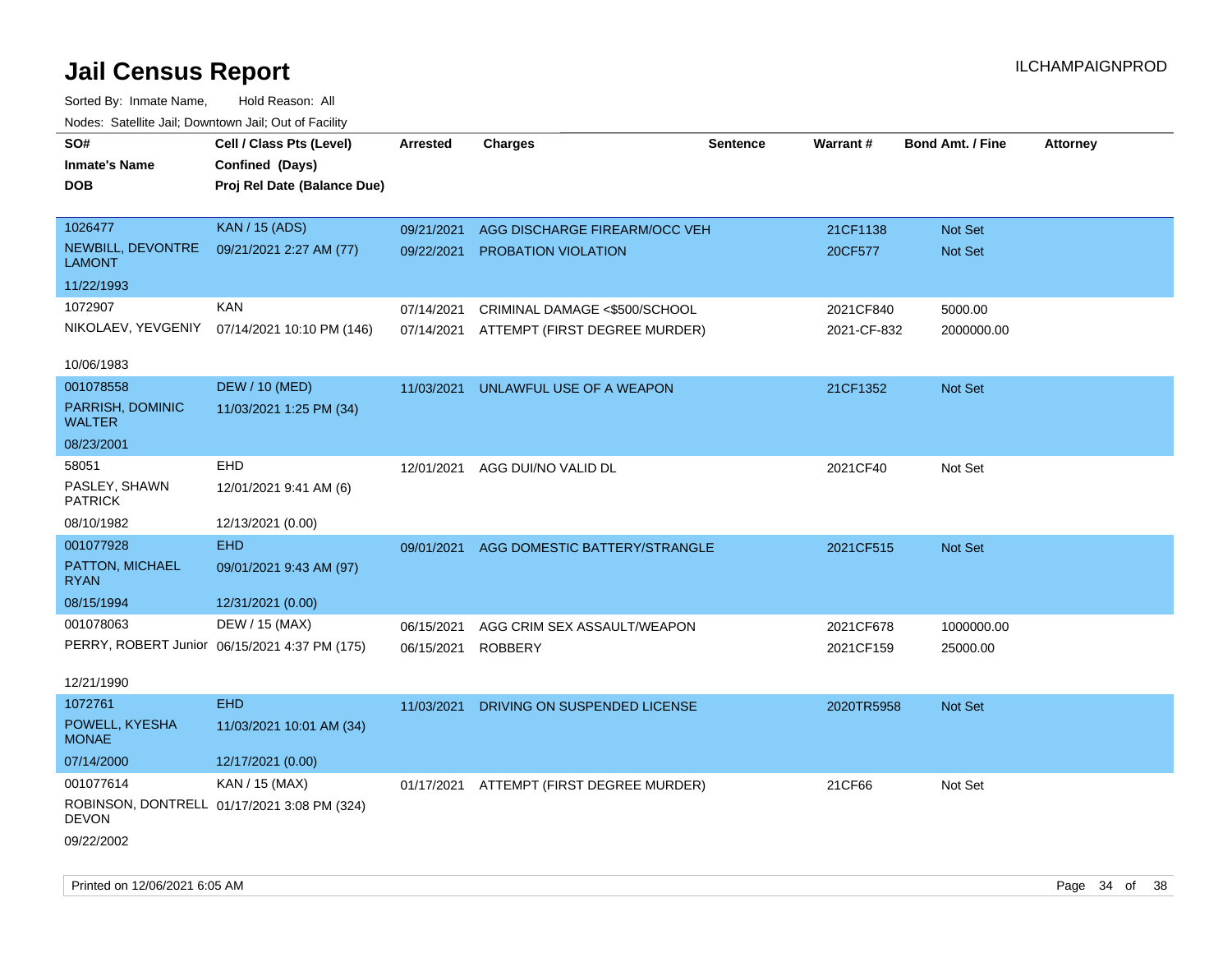| SO#<br><b>Inmate's Name</b><br><b>DOB</b>        | Cell / Class Pts (Level)<br>Confined (Days)<br>Proj Rel Date (Balance Due) | <b>Arrested</b> | <b>Charges</b>                 | <b>Sentence</b> | <b>Warrant#</b> | <b>Bond Amt. / Fine</b> | <b>Attorney</b> |
|--------------------------------------------------|----------------------------------------------------------------------------|-----------------|--------------------------------|-----------------|-----------------|-------------------------|-----------------|
| 1061216<br><b>RUNGE, ANDRE</b><br><b>MARSEAN</b> | <b>KAN / 10 (MED)</b><br>06/22/2021 4:42 PM (168)                          | 06/22/2021      | <b>HOME INVASION/FIREARM</b>   |                 | 21CF727         | Not Set                 |                 |
| 12/05/1997                                       |                                                                            |                 |                                |                 |                 |                         |                 |
| 650295                                           | PIA / 50 (MAX)                                                             | 04/22/2020      | CRIMINAL SEXUAL ASSAULT        |                 | 2020-CF407      | 750000.00               |                 |
| SANDAGE, JERALD                                  | 04/22/2020 6:30 AM (594)                                                   | 04/22/2020      | CRIMINAL SEXUAL ASSAULT        |                 | 2020-CF408      | 750000.00               |                 |
| <b>EUGENE</b>                                    |                                                                            | 04/22/2020      | <b>CRIMINAL SEXUAL ABUSE</b>   |                 | 2020-CF409      | 750000.00               |                 |
| 06/07/1971                                       |                                                                            | 04/22/2020      | CRIMINAL SEXUAL ASSAULT        |                 | 2020-CF410      | 750000.00               |                 |
|                                                  |                                                                            | 04/22/2020      | OFFICIAL MISCONDUCT            |                 | 2019-CF1811     | 25000.00                |                 |
| 1062194                                          | <b>DEW / 15 (MAX)</b>                                                      | 02/27/2020      | MURDER/OTHER FORCIBLE FELONY   |                 | 20CF-247        | 1000000.00              |                 |
| SIMMONS, MICHAEL<br><b>JAMAL</b>                 | 02/27/2020 1:11 PM (649)                                                   | 09/23/2020      | AGG BATTERY/DISCHARGE FIREARM  |                 | 20CF1061        | <b>Not Set</b>          |                 |
| 11/03/1997                                       |                                                                            |                 |                                |                 |                 |                         |                 |
| 001078115                                        | KAN / 15 (MAX)                                                             | 07/01/2021      | ARMED VIOLENCE/CATEGORY I      |                 | 21CF772         | Not Set                 |                 |
| SMITH, JAMES<br>NASHAUN, Junior                  | 07/01/2021 2:44 PM (159)                                                   | 07/30/2021      | DRIVING ON SUSPENDED LICENSE   |                 | 21TR5804        | 1500.00                 |                 |
| 09/18/2000                                       |                                                                            |                 |                                |                 |                 |                         |                 |
| 55331                                            | <b>DEW / 15 (MAX)</b>                                                      | 07/31/2021      | <b>ARMED HABITUAL CRIMINAL</b> | 10y/0m/0d (DC   |                 | Not Set                 |                 |
| <b>SMITH, TARRIO</b><br><b>TERRELLE</b>          | 07/31/2021 2:22 AM (129)                                                   |                 |                                |                 |                 |                         |                 |
| 04/25/1982                                       |                                                                            |                 |                                |                 |                 |                         |                 |
| 001077868                                        | DEW / 15 (MAX)                                                             | 04/21/2021      | ARMED ROBBERY/ARMED W/FIREARM  |                 | 21CF445         | Not Set                 |                 |
| SPEARMENT,<br><b>KENTRELL</b>                    | 04/21/2021 9:48 PM (230)                                                   | 08/19/2021      | FLEEING/ATTEMPT ELUDE OFFICER  |                 | 2021TR1053      | 1000.00                 |                 |
| 01/21/2002                                       |                                                                            |                 |                                |                 |                 |                         |                 |
| 001077854                                        | EHD.                                                                       | 09/15/2021      | DRIVING RVK/SUSP DUI/SSS 4-9   |                 | 2021CF306       | Not Set                 |                 |
| STUKINS, DANNY RAY                               | 09/15/2021 10:17 AM (83)                                                   |                 |                                |                 |                 |                         |                 |
| 07/05/1985                                       | 3/13/2022 (0.00)                                                           |                 |                                |                 |                 |                         |                 |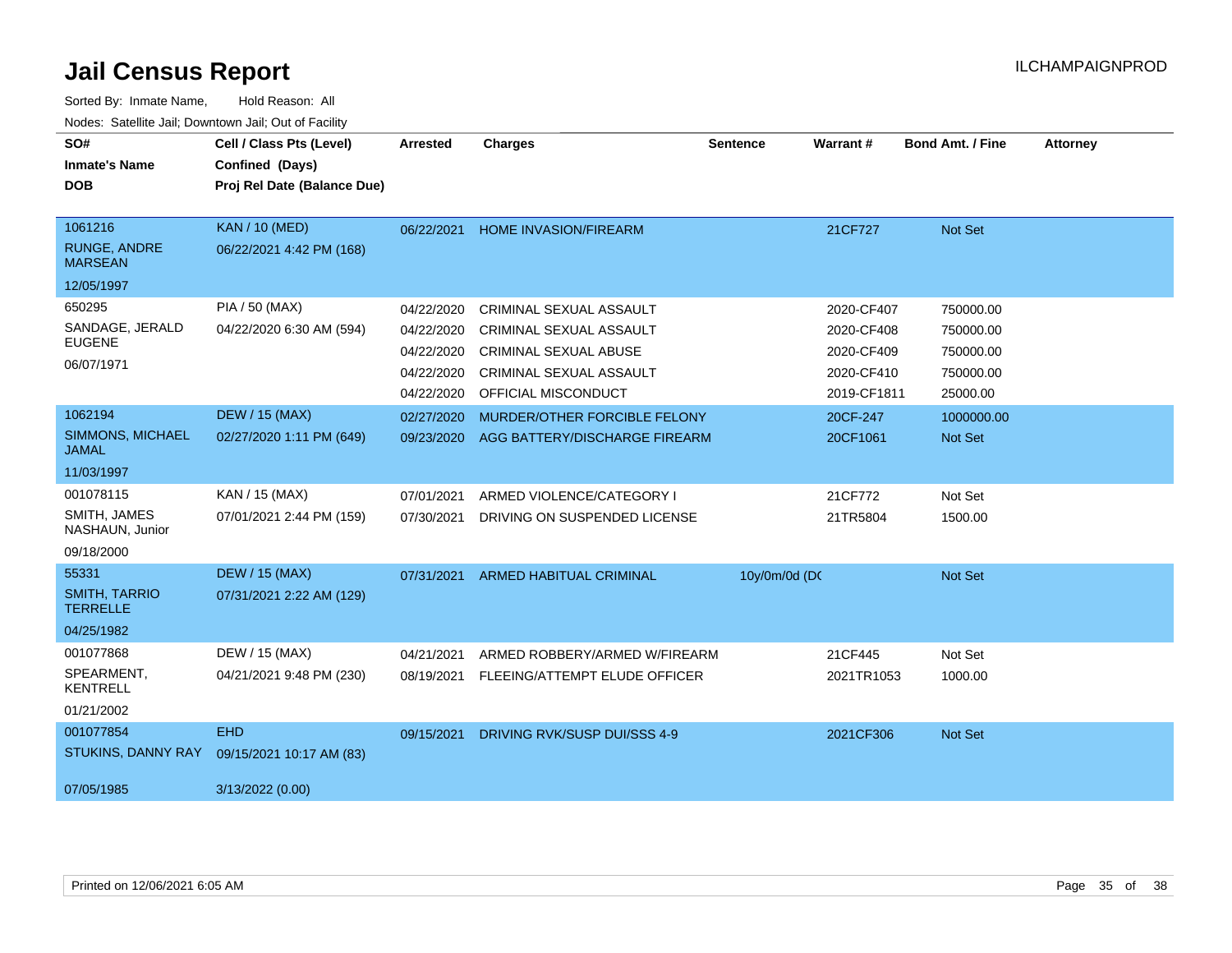| SO#                                    | Cell / Class Pts (Level)                     | <b>Arrested</b> | <b>Charges</b>                        | <b>Sentence</b> | Warrant#   | <b>Bond Amt. / Fine</b> | <b>Attorney</b> |
|----------------------------------------|----------------------------------------------|-----------------|---------------------------------------|-----------------|------------|-------------------------|-----------------|
| <b>Inmate's Name</b>                   | Confined (Days)                              |                 |                                       |                 |            |                         |                 |
| <b>DOB</b>                             | Proj Rel Date (Balance Due)                  |                 |                                       |                 |            |                         |                 |
|                                        |                                              |                 |                                       |                 |            |                         |                 |
| 1046632                                | <b>KAN / 15 (MAX)</b>                        |                 | 09/14/2021 ARMED VIOLENCE/CATEGORY II |                 | 21CF912    | 750000.00               |                 |
|                                        | TATE, JAVON MARQUIS 09/14/2021 12:10 PM (84) |                 |                                       |                 |            |                         |                 |
| 08/10/1996                             |                                              |                 |                                       |                 |            |                         |                 |
| 949990                                 | DEW / 15 (MAX)                               | 07/27/2021      | AGG DISCHARGE FIREARM/OCC VEH         |                 | 2021CF829  | 750000.00               |                 |
| THATCH, CALVIN<br>ANTHONY              | 07/27/2021 5:12 PM (133)                     | 07/27/2021      | WARRANT OUT OF COUNTY                 |                 | 21TR49     | 1500.00                 |                 |
| 07/09/1986                             |                                              |                 |                                       |                 |            |                         |                 |
| 001077662                              | <b>DEW / 15 (MAX)</b>                        | 02/03/2021      | ARMED ROBBERY/ARMED W/FIREARM         |                 | 21CF123    | 250000.00               |                 |
| <b>TIPSORD, NOAH LEE</b>               | 02/03/2021 4:33 PM (307)                     |                 |                                       |                 |            |                         |                 |
| 08/14/1998                             |                                              |                 |                                       |                 |            |                         |                 |
| 1033031                                | KAN / 15 (MAX)                               | 08/19/2020      | *AGG BATTERY W/FIREARM/PERSON         |                 | 2020-CF923 | 500000.00               |                 |
| TOMS, ANDREW<br><b>CHUCKY</b>          | 08/19/2020 5:59 PM (475)                     |                 |                                       |                 |            |                         |                 |
| 09/28/1978                             |                                              |                 |                                       |                 |            |                         |                 |
| 27007                                  | <b>KAN / 15 (MAX)</b>                        | 09/19/2021      | DOMESTIC BATTERY/OTHER PRIOR          |                 | 21CF1133   | No Bond                 |                 |
| <b>TUELL, ROBERT</b><br><b>STEPHEN</b> | 09/19/2021 9:51 AM (79)                      |                 |                                       |                 |            |                         |                 |
| 09/25/1967                             |                                              |                 |                                       |                 |            |                         |                 |
| 001078263                              | KAN / 10 (ADS)                               | 08/11/2021      | AGG BATTERY/PUBLIC PLACE              |                 | 2020CF420  | 7500.00                 |                 |
| TURK, BRANDON<br>LARSHAWN              | 08/11/2021 6:23 PM (118)                     | 08/11/2021      | RECEIVE/POSS/SELL STOLEN VEH          |                 | 2020CF928  | 200000.00               |                 |
| 10/18/1995                             |                                              |                 |                                       |                 |            |                         |                 |
| 64700                                  | <b>KAN / 10 (MED)</b>                        | 09/07/2021      | UNLAWFUL USE OF A WEAPON              |                 | 21CF1074   | Not Set                 |                 |
| TURNER, ADAM<br><b>ANTONIO</b>         | 09/08/2021 12:49 AM (90)                     |                 |                                       |                 |            |                         |                 |
| 08/29/1985                             |                                              |                 |                                       |                 |            |                         |                 |
| 001078386                              | <b>KAN / 10 (MED)</b>                        | 09/14/2021      | POSSESSION OF STOLEN FIREARM          |                 | 2021CF1099 | 250000.00               |                 |
| TURNER, AMARIO                         | 09/14/2021 11:42 PM (84)                     |                 |                                       |                 |            |                         |                 |
| 09/23/2002                             |                                              |                 |                                       |                 |            |                         |                 |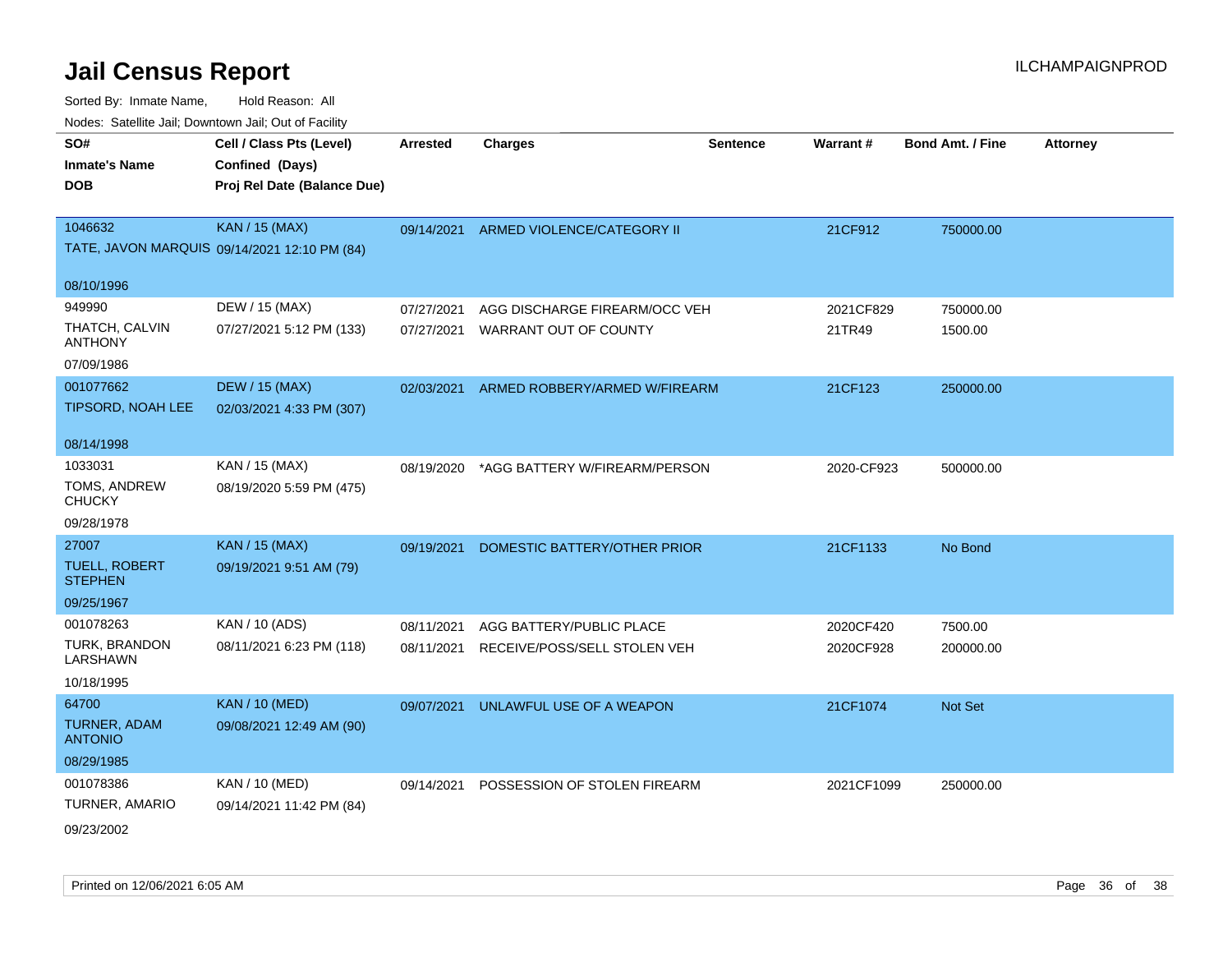| SO#                                           | Cell / Class Pts (Level)    |            |                                      |                 | Warrant#      | <b>Bond Amt. / Fine</b> |                 |
|-----------------------------------------------|-----------------------------|------------|--------------------------------------|-----------------|---------------|-------------------------|-----------------|
|                                               |                             | Arrested   | <b>Charges</b>                       | <b>Sentence</b> |               |                         | <b>Attorney</b> |
| <b>Inmate's Name</b>                          | Confined (Days)             |            |                                      |                 |               |                         |                 |
| DOB                                           | Proj Rel Date (Balance Due) |            |                                      |                 |               |                         |                 |
|                                               |                             |            |                                      |                 |               |                         |                 |
| 1050636                                       | KAN / 15 (MAX)              | 09/24/2021 | <b>FELON POSS/USE WEAPON/FIREARM</b> | 4y (DOC)        | 21CF1154      | <b>Not Set</b>          |                 |
| <b>TURNER, TIMOTHY</b><br><b>SEANTEZ</b>      | 09/24/2021 9:18 PM (74)     |            |                                      |                 |               |                         |                 |
| 09/27/1994                                    |                             |            |                                      |                 |               |                         |                 |
| 1040925                                       | KAN / 10 (MED)              | 10/05/2021 | AGG BATTERY/DISCHARGE FIREARM        |                 | 2021CF1105    | 1000000.00              |                 |
| <b>WEATHERALL</b><br><b>JOHNNY EARL JAMES</b> | 10/05/2021 4:17 PM (63)     |            |                                      |                 |               |                         |                 |
| 04/29/1994                                    |                             |            |                                      |                 |               |                         |                 |
| 1062558                                       | <b>DEW / 10 (MED)</b>       | 10/02/2021 | FELON POSS/USE WEAPON/FIREARM        |                 | 21CF1185      | <b>Not Set</b>          |                 |
| <b>WELLS, JIAMANTE</b><br><b>AMORE</b>        | 10/02/2021 8:29 PM (66)     |            |                                      |                 |               |                         |                 |
| 09/02/1995                                    |                             |            |                                      |                 |               |                         |                 |
| 1002033                                       | KAN / 15 (MAX)              | 09/08/2021 | DRIVING ON SUSPENDED LICENSE         |                 | 2019-TR-11944 | 5000.00                 |                 |
| <b>WEST, ANTONIO</b>                          | 09/08/2021 11:01 PM (90)    | 09/08/2021 | ARMED ROBBERY/ARMED W/FIREARM        |                 | 2020-CF-1406  | 500000.00               |                 |
| <b>DEONTA</b>                                 |                             | 09/08/2021 | AGG UNLAWFUL USE OF WEAPON/VEH       |                 | 2021-CF-AWOW  | Not Set                 |                 |
| 04/15/1992                                    |                             | 09/08/2021 | OBSTRCT JUSTICE/LEAVE STATE          |                 | 2021-CF-AWOW  | Not Set                 |                 |
|                                               |                             | 09/08/2021 | ARMED VIOLENCE/CATEGORY I            |                 | 2021-CF-AWOW  | Not Set                 |                 |
| 1022068                                       | <b>DEW / 15 (ADS)</b>       | 10/10/2021 | FELON POSS/USE WEAPON/FIREARM        |                 | 21CF1212      | <b>Not Set</b>          |                 |
| <b>WILKINS, MICHAEL</b><br>CARL               | 10/10/2021 5:07 AM (58)     |            |                                      |                 |               |                         |                 |
| 07/10/1992                                    |                             |            |                                      |                 |               |                         |                 |
| 001077508                                     | DEW / 15 (ADS)              | 12/10/2020 | MURDER/STRONG PROB KILL/INJURE       |                 | 2020CF1293    | No Bond                 |                 |
| WILLIAMS, CALVIN<br><b>TIMOTHY</b>            | 12/10/2020 8:55 PM (362)    |            |                                      |                 |               |                         |                 |
| 10/23/2002                                    |                             |            |                                      |                 |               |                         |                 |
| 539662                                        | <b>KAN / 10 (MED)</b>       | 08/14/2021 | <b>AGGRAVATED BATTERY</b>            |                 | 21CF979       | No Bond                 |                 |
| WILLIAMS, JAVONTAE                            | 08/14/2021 1:28 AM (115)    | 08/14/2021 | AGGRAVATED DOMESTIC BATTERY          |                 | 2020CF1098    | 25000.00                |                 |
| <b>DEMAR</b>                                  |                             | 08/14/2021 | DOM BTRY/CONTACT/1-2 PRECONV         |                 | 2021CF770     | 250000.00               |                 |
| 07/28/1991                                    |                             | 08/14/2021 | <b>CITY OV ARREST</b>                |                 | 2017OV893     | 1000.00                 |                 |